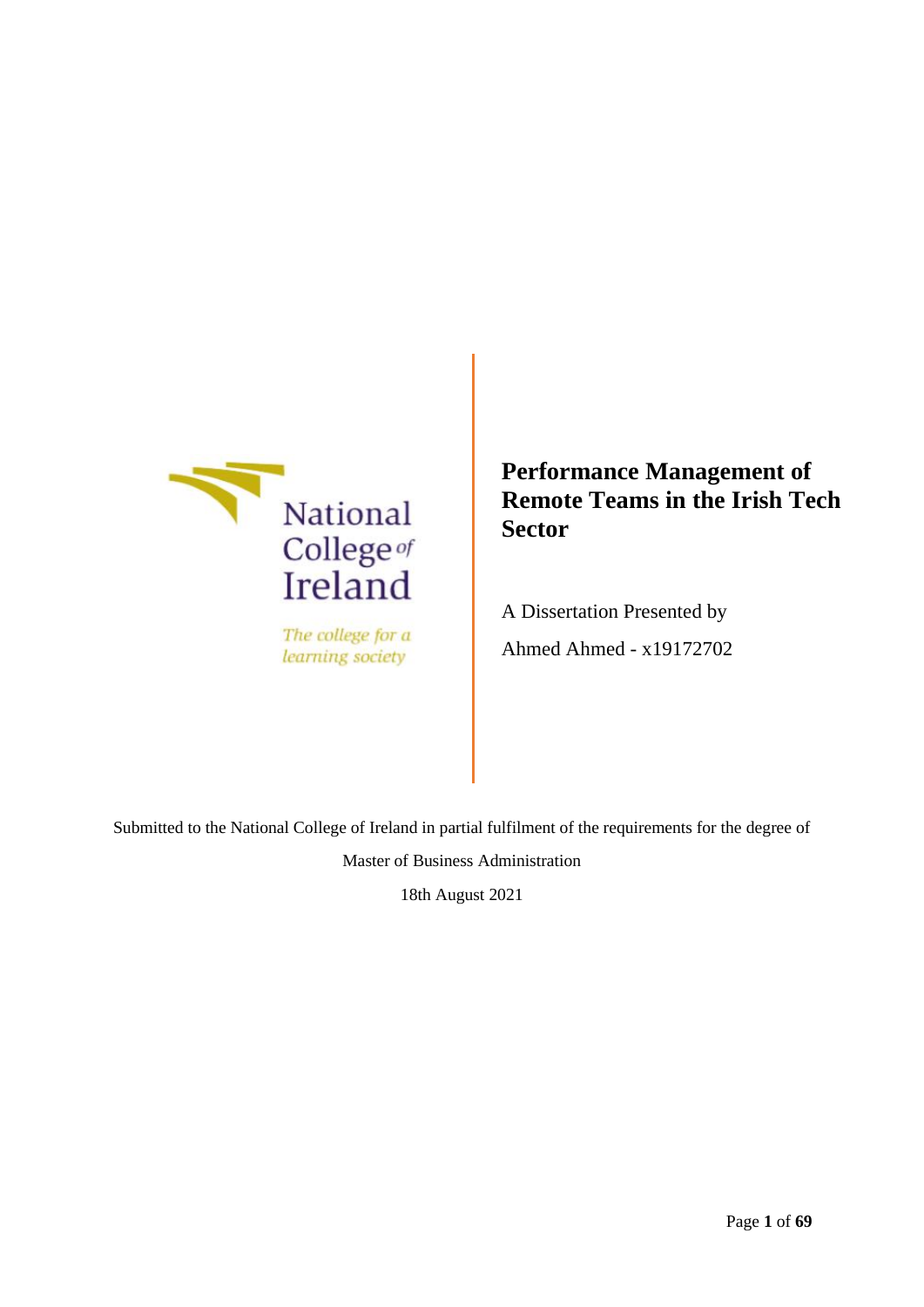# **ABSTRACT**

# <span id="page-1-0"></span>*Performance Management of Remote Teams in the Irish Tech Sector by Ahmed Ahmed, MBA, National College of Ireland*

Today's world is undergoing a lot of challenges with the COVID\_19 pandemic dominating our life, our decisions, and our future. As the world is held captive to mandatory quarantine over the last 18 months, organisations all over the globe experienced complete transformation to their workforce working model. Organisations forced adoption of remote work is associated with a lot of doubts and ambiguity. Anderson and Kelliher, (2020) for example state that abstract relocation and remote work brought flexibility and freedom to employees' ability to manage work and non-work-related events. Therefore, the necessity to conduct research on the subjects of remote working and performance management became inevitable.

The dissertation's key purpose is to comprehend in more depth the nature of remote performance management in the IT industry. Moreover, to explore from a managerial perspective the challenges, gains, and consequences to conduct remote performance management. Additionally, to investigate the role of cultural differences in the process of remote performance management. The researcher relied heavily on the assessment of present literature to particular study subjects that to date are still primitive, and the adoption of pragmatic research within the secondary data.

This research explores the gaps in the dictated adoption of global remote work. Additionally, investigate in-depth the link to employee performance and remote work, the associated gains, and challenges.

The researcher throughout this study adopted a mono method strategy which is sponsored by semi-structured interviews of a small sample size, and the outcome was analysed through the deployment of the qualitative data assembly approach. Additionally, the adopted inductive method empowered the researcher in the process of developing a comprehensive knowledge of the subject of remote performance management across cross-cultural teams in the IT industry. Consequently, supported the researcher in extrapolating the proper information to fill the research gaps within this subject.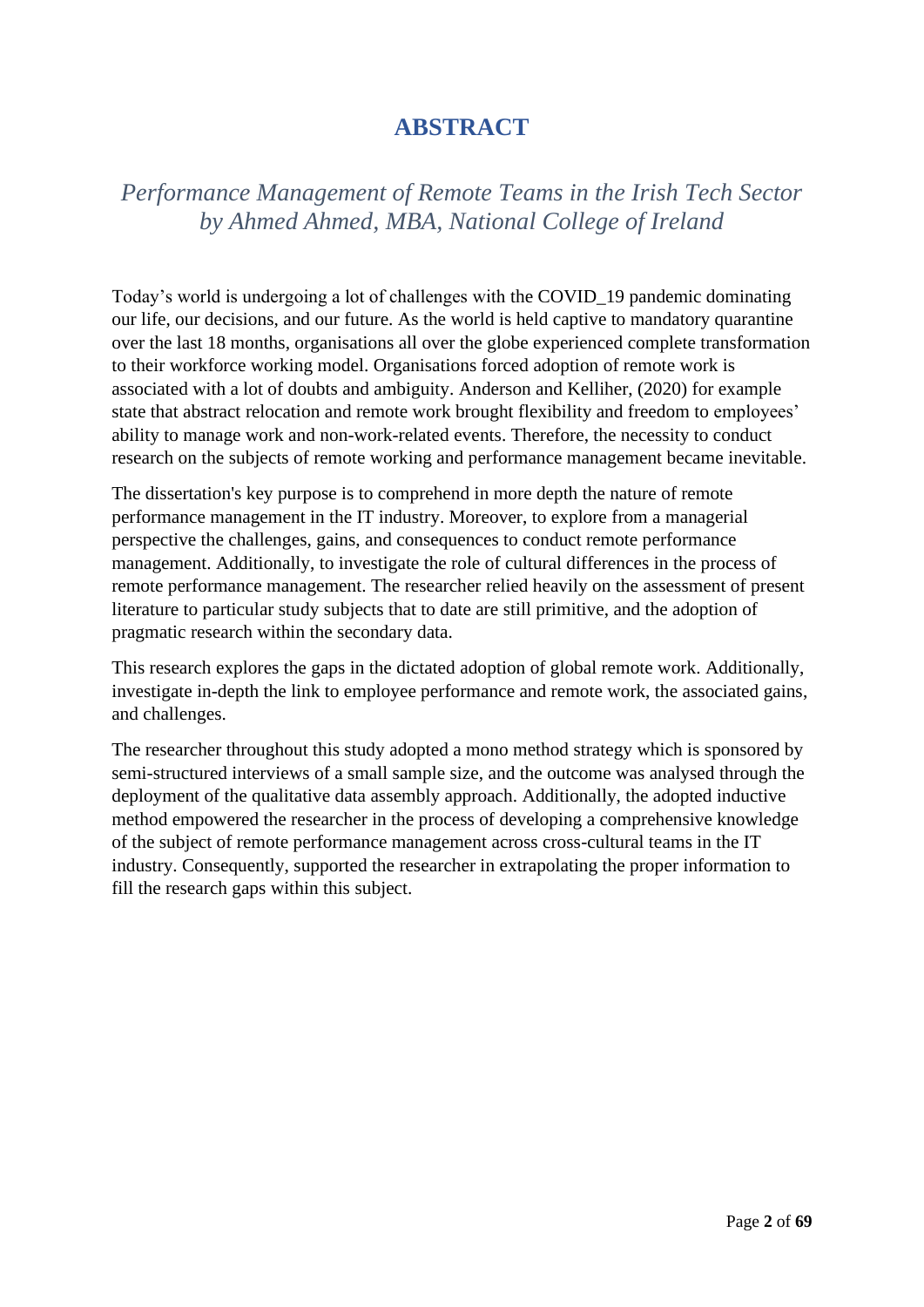# <span id="page-2-0"></span>SUBMISSION OF THESIS AND DISSERTATION

# **National College of Ireland Research Students Declaration Form** *(Thesis/Author Declaration Form)*

Name: Ahmed Ahmed.

**Student Number:** x19172702.

**Degree for which thesis is submitted:** MBA.

**Title of Thesis:** Performance Management of Remote Teams in the Irish Tech **Sector** 

**Date: 18th August 2021**

# **Material submitted for award**

- A. I declare that this work submitted has been composed by myself.
- B. I declare that all verbatim extracts contained in the thesis have been distinguished by quotation marks and the sources of information specifically acknowledged.
- C. I agree to my thesis being deposited in the NCI Library online open access repository NORMA.
- D. *Either* \*I declare that no material contained in the thesis has been used in any other submission for an academic award. *Or* \*I declare that the following material contained in the thesis formed part of a submission for the award of

*\_\_\_\_\_\_\_\_\_\_\_\_\_\_\_\_\_\_\_\_\_\_\_\_\_\_\_\_\_\_\_\_\_\_\_\_\_\_\_\_\_\_\_\_\_\_\_\_\_\_\_\_*

*(State the award and the awarding body and list the material below)*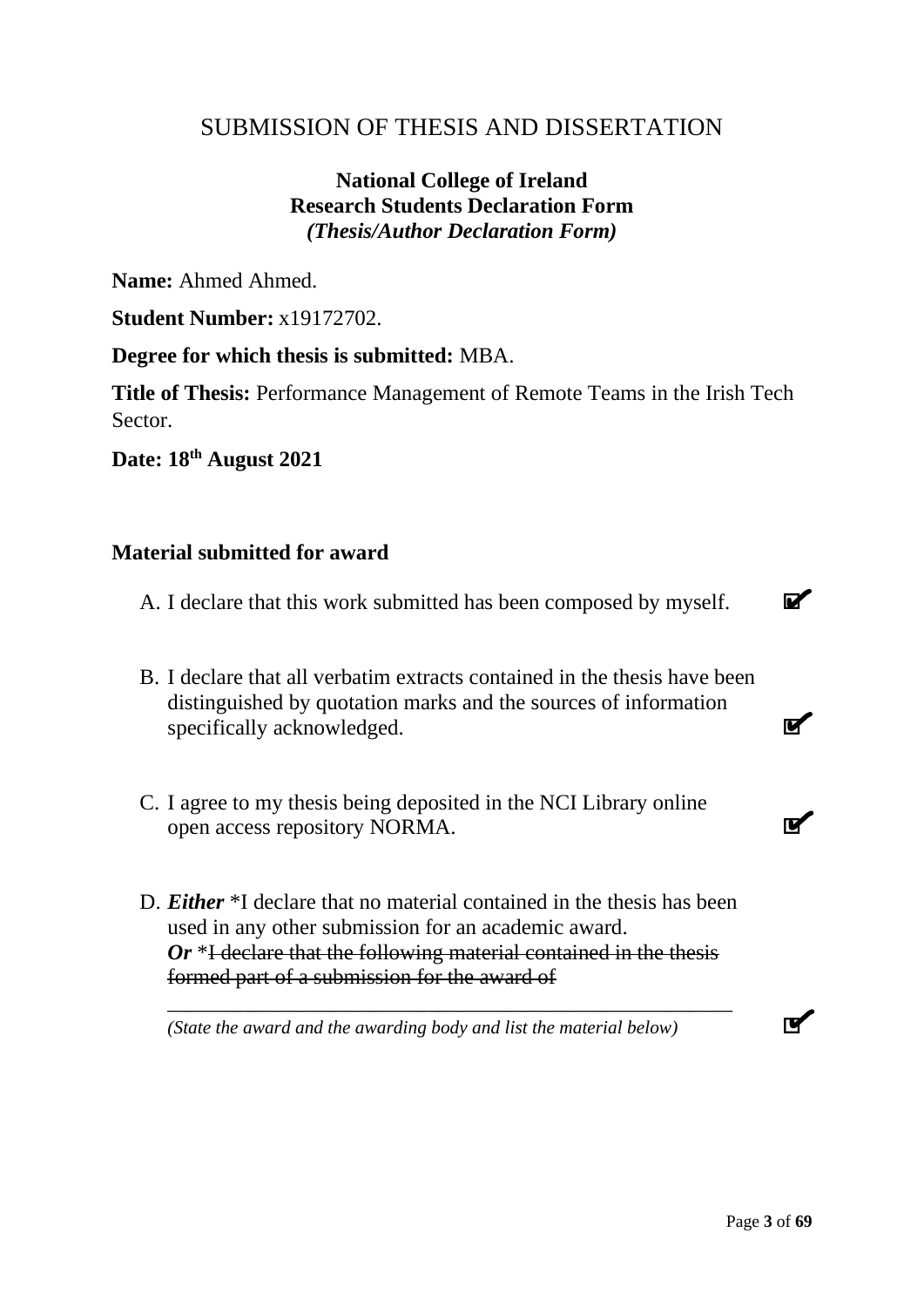# <span id="page-3-0"></span>**ACKNOWLEDGMENTS**

First, I would like to thank my supervisor, David Hurley, National College of Ireland incredible asset. This dissertation wouldn't be accomplished without David's incredible dedication, guidance, honesty, and time devoted throughout the supervision process. David's constructive approach and valuable feedback played a key role in my completion of this dissertation.

I would also like to recognise the lecturers and staff at The National College of Ireland. The MBA class of 2021 is a brilliant and supportive group who I have been lucky to have had this journey.

My sincere gratitude to all the people who generously gave their time to participate in the interviews and for your open and honest opinions on the subject of remote performance management for cross-culture teams and for adding value to the important conversation of performance management.

A special thank you to my partner in crime, my better half, the light of my soul, my treasure, my today, my tomorrow, my forever, and my everything. My lovely wife (Sarah). Thank you for being the reason I embark on this journey. As always you have been my rock throughout this entire process and have been right there with me every step of the way. Your love, support, passion, and encouragement have meant everything. Nothing is possible without you.

To my incredible Mum. Thank you for your consistent words of encouragement, I could not have got through this without your prayers, and unwavering support. To my father, my role model, my guiding star, and the one without him I wouldn't be the man I am today. Thank you, I feel that you would have been proud of this accomplishment.

Finally, to all my friends, thank you for all your support and patience, and to Florian, thank you for being so generous with your time and sharing your experiences to support and guide me over the last two years.

My deepest thanks to you all.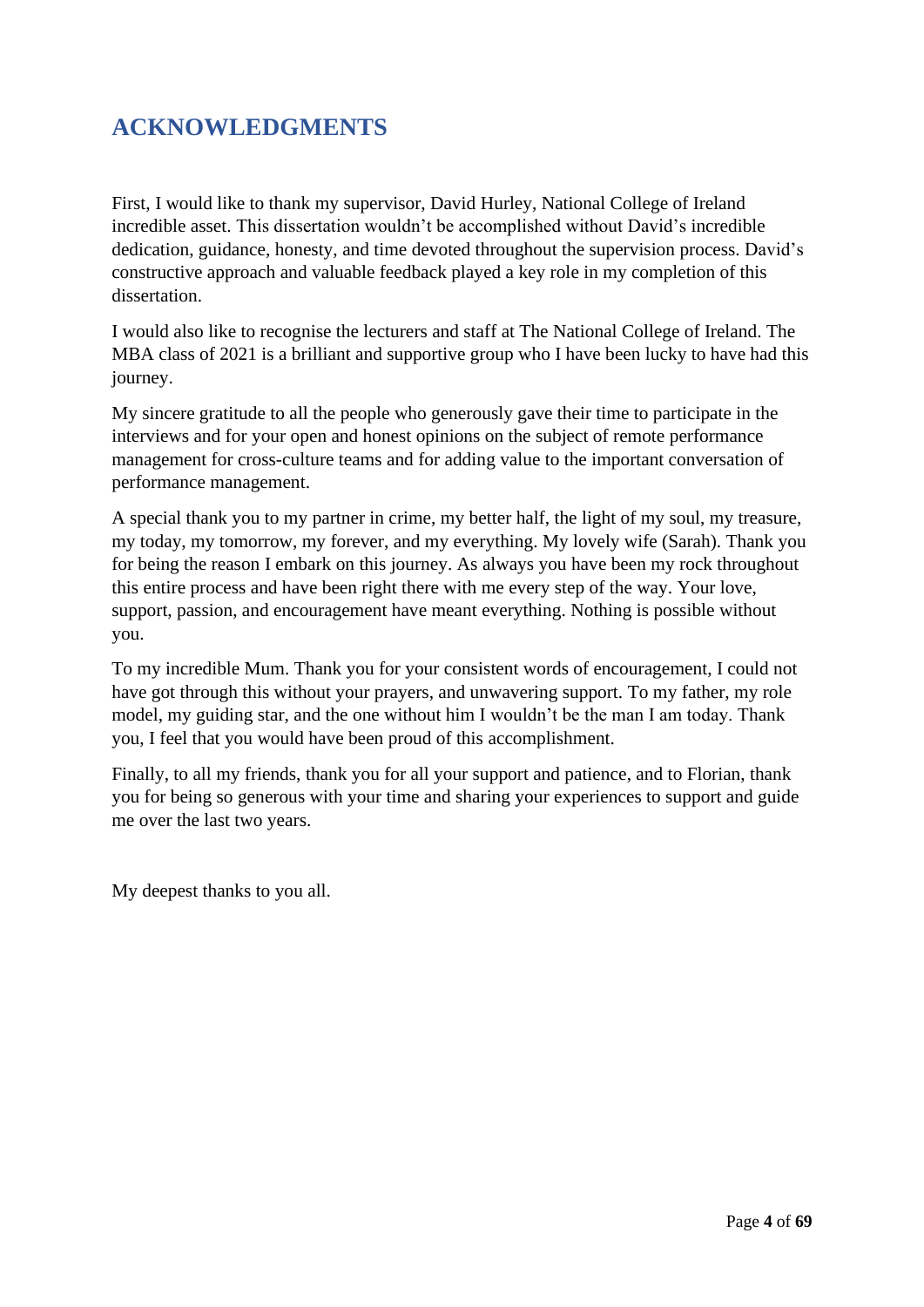# **TABLE OF CONTENTS**

| <b>CHAPTER 1: INTRODUCTION TO THE THESIS AND THE RESEARCH TOPIC  9</b> |  |
|------------------------------------------------------------------------|--|
|                                                                        |  |
|                                                                        |  |
|                                                                        |  |
|                                                                        |  |
|                                                                        |  |
|                                                                        |  |
| 1.1.2 THE LINK BETWEEN EMPLOYEE PERFORMANCE AND REMOTE WORK  10        |  |
|                                                                        |  |
|                                                                        |  |
|                                                                        |  |
|                                                                        |  |
|                                                                        |  |
|                                                                        |  |
|                                                                        |  |
|                                                                        |  |
|                                                                        |  |
|                                                                        |  |
|                                                                        |  |
|                                                                        |  |
|                                                                        |  |
|                                                                        |  |
|                                                                        |  |
| 2.3.1 SETTING GOALS, OBJECTIVES, AND PERFORMANCE STANDARDS  20         |  |
|                                                                        |  |
| 2.3.3 CONDUCTING PERFORMANCE DIALOGUE AND COMPETENCY ANALYSIS21        |  |
|                                                                        |  |
|                                                                        |  |
| 2.4.1 WORKING FROM HOME - REVOLUTION OF THE NEW NORM 23                |  |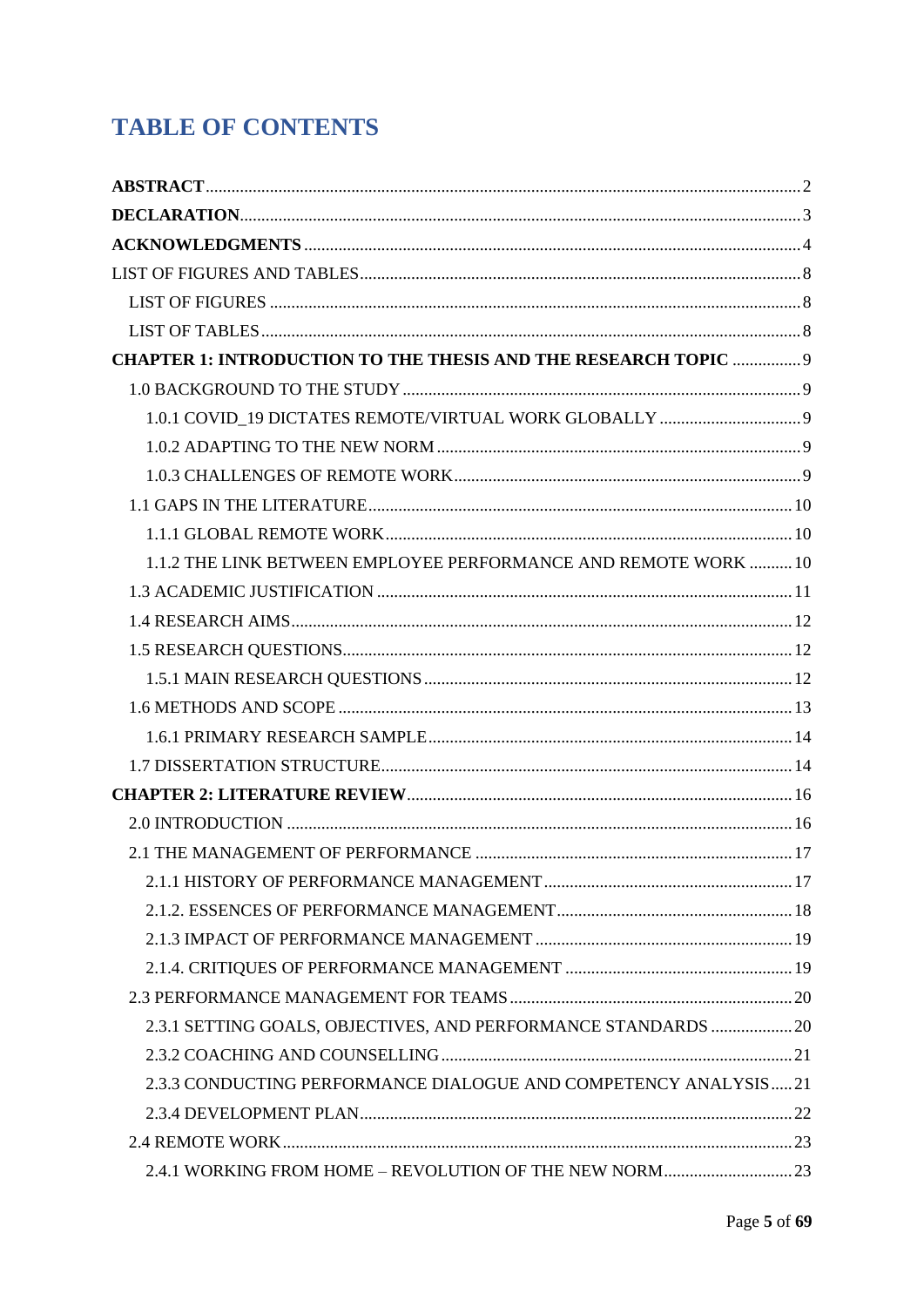| 2.4.2 REMOTE WORK FOR TELEWORKERS - BLESSING AND PITFALLS  24        |  |
|----------------------------------------------------------------------|--|
| 2.4.3 LEADING VIRTUAL TEAMS - THE MANAGERIAL PERSPECTIVE  25         |  |
|                                                                      |  |
| 2.5.1 CHALLENGES TO EFFECTIVE COLLABORATION IN CROSS-CULTURAL        |  |
|                                                                      |  |
|                                                                      |  |
|                                                                      |  |
|                                                                      |  |
|                                                                      |  |
|                                                                      |  |
| 3.2.1 ONTOLOGY, AXIOLOGY AND EPISTEMOLOGY ASSUMPTIONS 31             |  |
| 3.2.2 INTERPRETIVISM, POSITIVISM, PRAGMATISM, REALISM APPROACHES  32 |  |
|                                                                      |  |
|                                                                      |  |
|                                                                      |  |
|                                                                      |  |
|                                                                      |  |
|                                                                      |  |
|                                                                      |  |
|                                                                      |  |
|                                                                      |  |
|                                                                      |  |
|                                                                      |  |
|                                                                      |  |
|                                                                      |  |
|                                                                      |  |
|                                                                      |  |
| 4.1.1 OBJECTIVE 1 "TO INVESTIGATE THE PLANNING OF PERFORMANCE        |  |
| 4.1.2 OBJECTIVE 2 "TO ASSESS THE MONITORING PROCESS OF ONGOING       |  |
| 4.1.3 OBJECTIVE 3 "TO EXAMINE THE EXECUTION PROCESS OF PERFORMANCE   |  |
| 4.1.4 OBJECTIVE 4 "TO INVESTIGATE THE PROCESS OF PERFORMANCE         |  |
|                                                                      |  |
|                                                                      |  |
|                                                                      |  |
| 5.0.1 REMOTE PERFORMANCE MANAGEMENT AND CULTURAL DIFFERENCES 50      |  |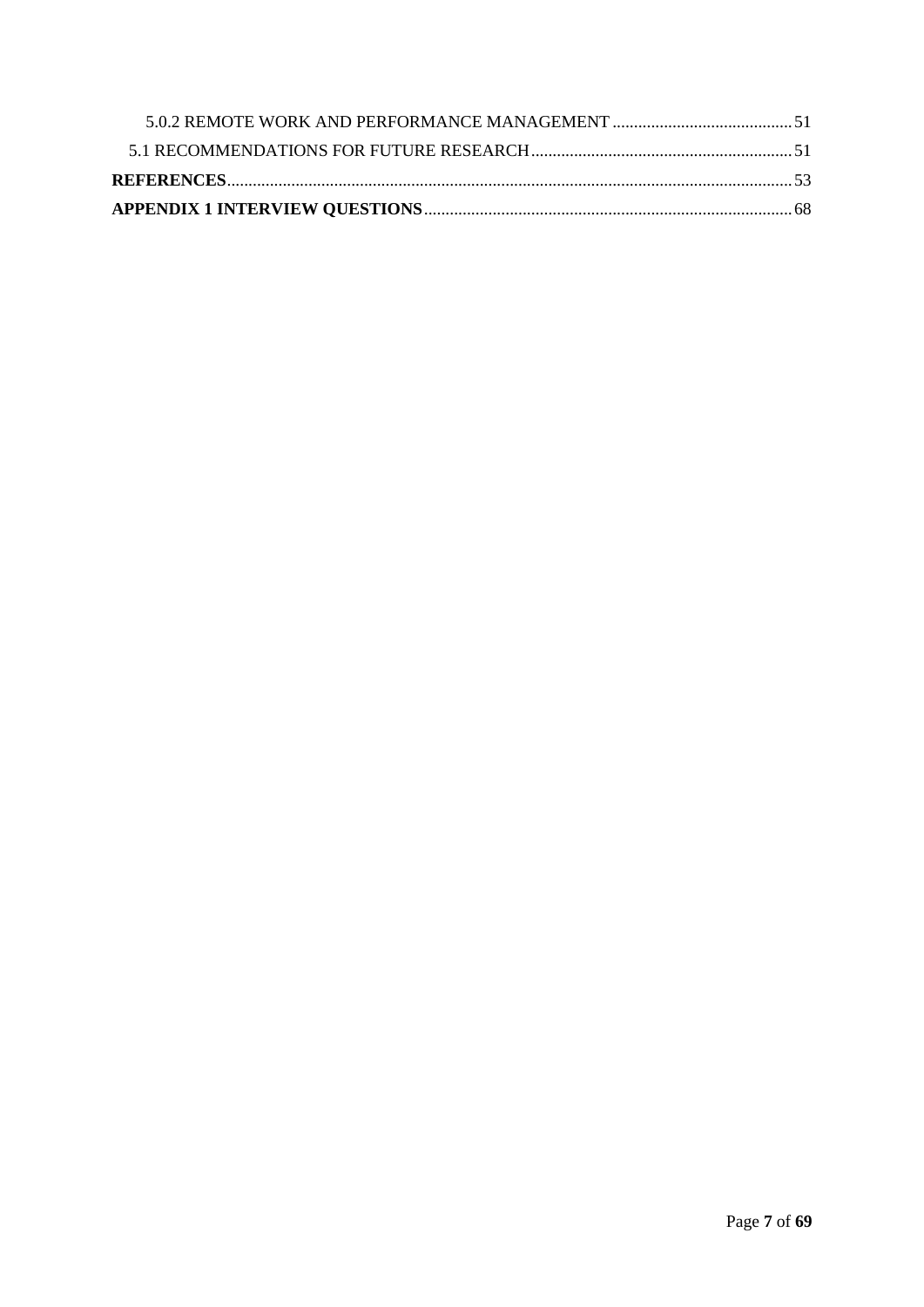# <span id="page-7-0"></span>LIST OF FIGURES AND TABLES

# <span id="page-7-1"></span>LIST OF FIGURES

# <span id="page-7-2"></span>LIST OF TABLES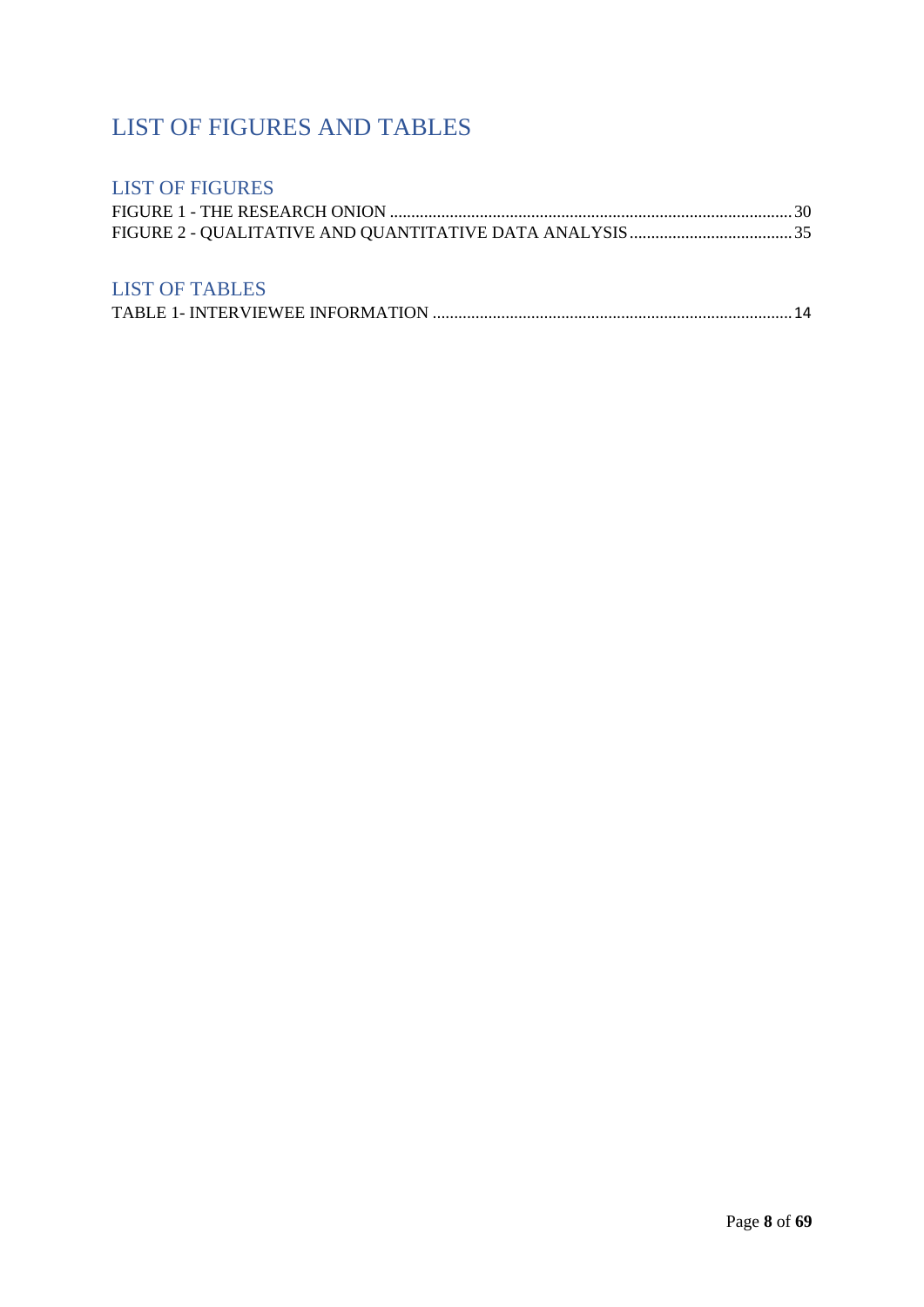# <span id="page-8-0"></span>**CHAPTER 1: INTRODUCTION TO THE THESIS AND THE RESEARCH TOPIC**

# <span id="page-8-1"></span>1.0 BACKGROUND TO THE STUDY

# <span id="page-8-2"></span>1.0.1 COVID\_19 DICTATES REMOTE/VIRTUAL WORK GLOBALLY

In 2020 COVID 19 pandemic has disrupted the quintessence of the global work model causing a revolution towards the global adoption of remote work. COVID\_19 pandemic obliged governments and organisations to adopt extreme safety measures to protect people's health which paved the way for the rise of remote working in Ireland and across the globe. Eurofound (2020), a socio-economic survey on COVID\_19's implications to people's lives estimated that the percentage of Ireland people working from home grew between 40-45%, placing Ireland in the second place following Belgium for European countries with the highest levels of working from home. Particularly with today's sophisticated technology, Cook (2019), and how it is enabling organisations to operate their businesses normally regardless of the geographical restrictions of their workforce.

### <span id="page-8-3"></span>1.0.2 ADAPTING TO THE NEW NORM

The shift in working paradigm influenced by COVID\_19 urged the Irish government to adopt a new national remote work strategy as announced by the Department of Enterprise, Trade, and Employment (2020). Moreover, several technological organisations in Ireland, such as Microsoft also empowered their workforce with the choice of permanent remote working as reported by the Independent.ie (2020).

### <span id="page-8-4"></span>1.0.3 CHALLENGES OF REMOTE WORK

The decision of empowering the workforce in organisations, such as Microsoft Ireland, with the choice of permanent remote working is partnered with challenging performance aspects. Remote work challenging aspects have been discussed over the past decade by several conceptual scholars, such as Siha and Monroe (2006), and Bailey and Kurland (2002), where they focused on remote work framework and specifically its complex elements. They researched and argued elements of remote work challenges for managers and employees, motivational aspects to adopt telework, and the characteristics of an efficient telework workforce.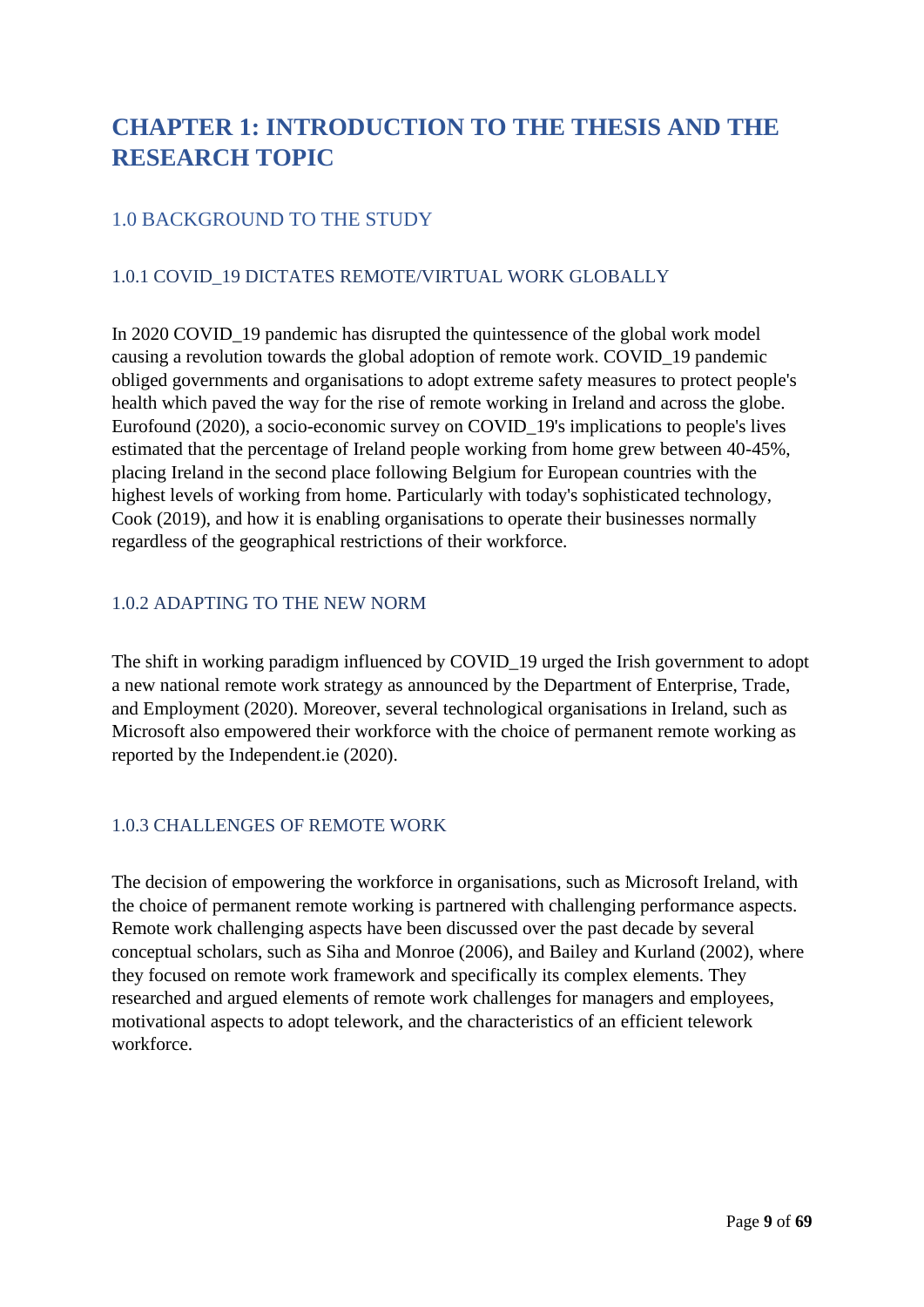# <span id="page-9-0"></span>1.1 GAPS IN THE LITERATURE

### <span id="page-9-1"></span>1.1.1 GLOBAL REMOTE WORK

While the concept of remote work is not new-found in nature. However, the adoption of remote work on a global scale has not been examined before the COVID\_19 pandemic.

Pinsonneault and Boisvert (2001), state that leveraging remote work can lead to several positive outcomes, such as workforce attraction, job satisfaction, developing a sense of belonging and loyalty, productivity improvement, and workforce retention. Our review of the scholar's empirical studies discovered a focus on workforce productivity and job satisfaction.

For workforce productivity, Apgar (1998), reported that 87% of IBM's workforce who participated in the remote work program stated that their productivity grew substantially. In most of the examined articles, their workforce reported similar productivity growth, Bailyn (1988), Hartman et al. (1992), and Be´langer (1999). While only one study reported a decline in productivity, Phelps (1985).

Comparably, the studies produced by Hartman et al. (1992), Be´langer (1999), and Rance et al. (1995) present a few obvious indications that the job satisfaction rate grew among remote workers. The studies were limited since their observation is mainly measuring job satisfaction without clear evidence for how telework positively influenced an increase in job satisfaction.

There is an opportunity to argue the previous reports as the workforce in these studies requested remote work and were not forced, like what happened with today's workforce because of COVID 19. Therefore, there is a possibility that these self-reports data might be biased to the workforce request and limits the support for productivity and job satisfaction claims. Accordingly, there is a gap in the research field in offering an in-depth analysis of the challenges and the gains that are associated with the adoption of remote work on a global scale.

### <span id="page-9-2"></span>1.1.2 THE LINK BETWEEN EMPLOYEE PERFORMANCE AND REMOTE WORK

Performance management framework conducts a mutual agreement between the organisation's leadership and its workforce, this agreement sets leadership expectations of workforce performance concerning the organisation's strategic objectives and goals, Pulakos (2009). Moreover, the framework as proposed by Sulistiani (2018), sets a performance plan that is agreed upon and executed by both leadership and workforce. The performance plan ensures the tasks and activities performed by the workforce through leadership continuous guidance and support, lead to better workforce performance and achieve organisational objectives. Fried and Hansson (2013), shed the light on how the various aspects involved in the process of managing employee performance, including goal setting, ongoing coaching, and continuous reviewing; rely mainly on human interaction.

On managing remote employees' performance Zapier (2015), suggests that remote working does not mean micromanaging and that micromanaging eventually counteracts and leads to frustrated underperforming employees. Moreover, it means that managers are admittingly not trusting their team members which leads to creating a toxic work environment. Zapier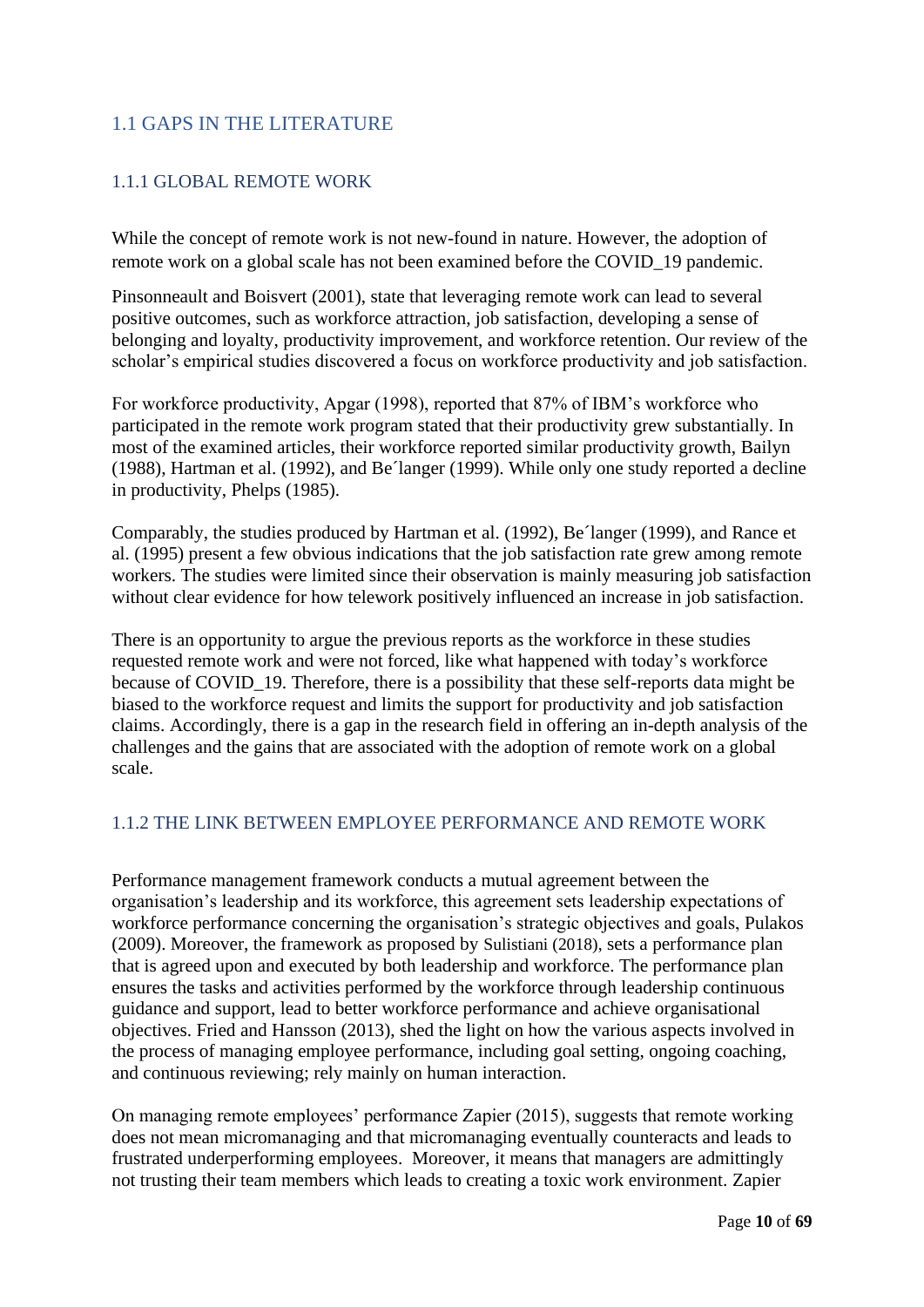alternatively gives guidance to managers of remote teams on building cultures, motivating, and managing performance all done remotely. The guide although published in 2015, content cannot be more relevant today and various aspects of what is covered in the book will be subject to investigation and examining in the research especially after remote working has become the new normal, we are all living in currently.

Pulakos and Battista (2020), focus mainly on performance management processes reform and how the process has changed and transformed over the years. The authors debated and examined some performance management elements' effectiveness including but not limited to goal setting for example. They continued to examine different approaches of top-bottom vs bottom-top goal setting and how attempts to streamline the performance appraisal process have led to eventually develop performance management as a systematic approach as a continuously ongoing process that aims at building performance cultures.

How all that fits into today's reality of working remotely will be subject to experimentation, trial, and error in the coming period. Moreover, performance management systems are already largely automated, it is suspected that systems will be developed further to adapt to the new nature of work. Consequently, the research will investigate remote performance management covering its contextual aspects that include practices and laws as well as the technological aspect that include Performance Management systems.

# <span id="page-10-0"></span>1.3 ACADEMIC JUSTIFICATION

World organisations before Coronavirus didn't foresee, plan, or exercise the adoption of a fully remote workforce model into their labour systems. However, with COVID 19 in place, organisations were forced to adopt new strategies and introduce remote work in their working model. Moreover, learning from their mistakes, organisations seeking operating resilience are expected to incorporate permanent remote work as a possible strategy into their working systems.

Coronavirus pandemic has propelled the world workforce into an unpremeditated study of working without a fixed physical place of work. According to a study by Magni et al., (2020), COVID\_19 created a conjuncture of unprecedented levels of ambiguity about the remote worker's performance. Mason (2020), states that the pandemic dictation to remote work, the use of virtual software as a way of communication, and the absence of face-to-face interaction; are powerful drivers to depressively impact the employee well-being and mental health, and possibly negatively impact the employee performance.

There is a green field of studies to research the influence of remote work on employee performance. As the existing literature to examine the consequences of a pandemic dictating global remote work over the employee performance across different cultures are limited. Therefore, there is still a significant volume of studies that can be conducted to cover the different aspects and challenges of remote work including performance management which is the core subject of this research paper.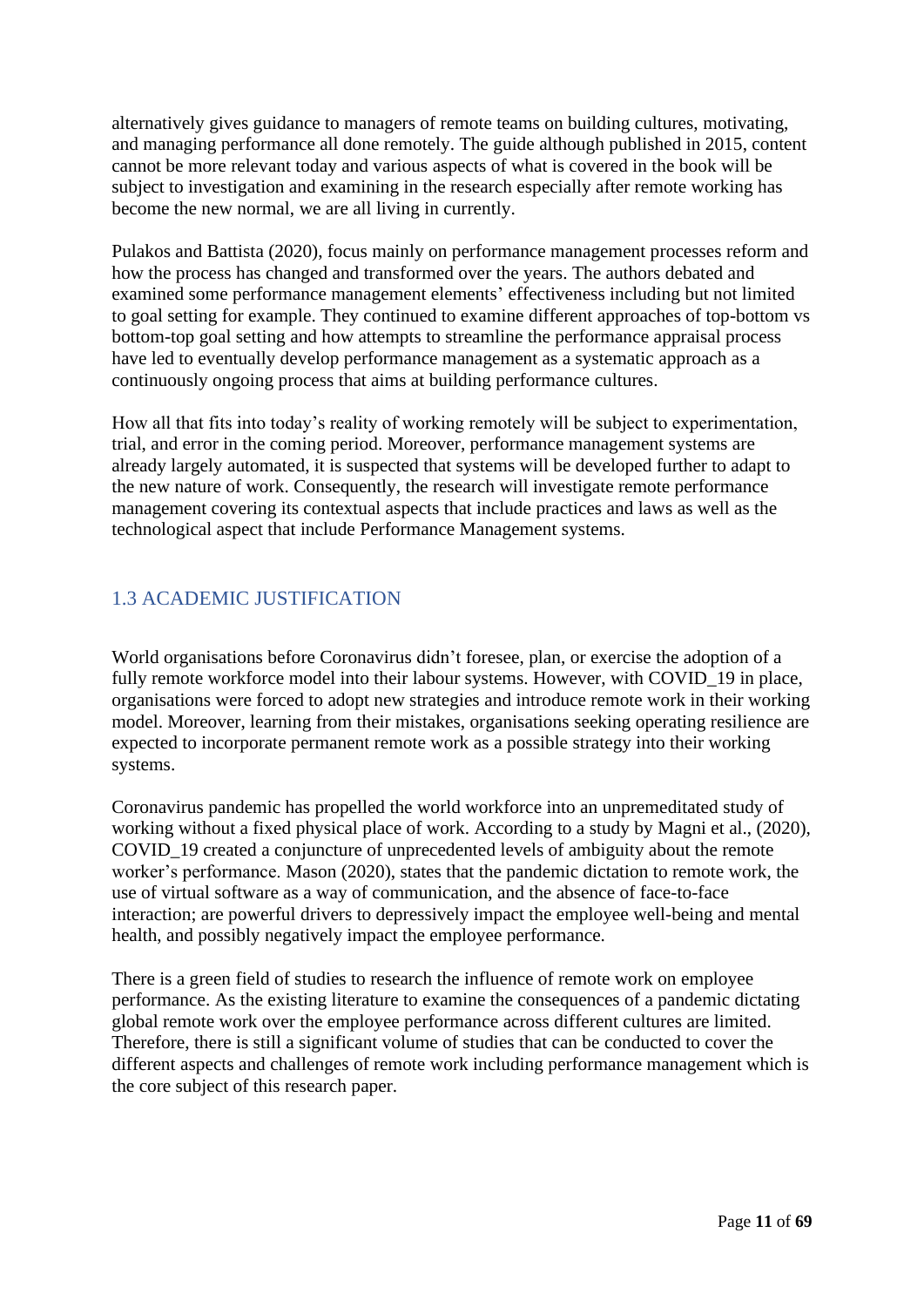# <span id="page-11-0"></span>1.4 RESEARCH AIMS

This research will seek to understand how does remote working affects employee performance and engagement and how might performance management adapt to help? Although, remote performance management has been discussed previously; however, it has never been discussed in the context of a pandemic impacting public and private sectors around the globe. There is a scope of an exploratory study to identify how managers will adopt the new approach of managing performance remotely.

The research will examine the change in behaviour that results from doing the process remotely comparing the givens and unveiling its pros and cons. This will construct the debate surrounding the effectiveness of the process. Also, the research will investigate the new methods and tools created to support a successful sustainable remote performance management process, that includes systems, applications, and individual best practices that have proven successful over the past course of time.

The research practical focus will be on how the process is managed in Microsoft Ireland. As in 2017, Microsoft built its digital sales hub that serves its EMEA corporate customers in Ireland. The hub is diversely populated with more than 2000 employees originating from 70 plus different cultures. Another question that the research tackles is how remote working will impact workforce demography in the future and whether demographic changes will have any impact on employees' performance, and this will also lead to investigate the factors in the Irish labour law that touch on remote working and workforce diversity.

# <span id="page-11-1"></span>1.5 RESEARCH QUESTIONS

Overarching Research Question: "*Performance Management of Remote Teams in the Irish IT Sector*".

The research question is driven by the researcher's curiosity in the subject of remote performance management for cross-culture teams. Additionally, the researcher holds the responsibility and experience in managing and leading cross-cultural teams. However, the remote work scenario introduced new challenges to the process of performance management, which led to the desire of understanding the nature of these challenges and the need to present different perspectives to yield these challenges.

### <span id="page-11-2"></span>1.5.1 MAIN RESEARCH QUESTIONS

- 1. What are the managers' challenges for remote performance planning and goal settings?
- 2. How do managers conduct remote performance monitoring that incorporates effective coaching and feedback, and at the same time consider cultural differences among team members?
- 3. From a managerial perspective, what are the remote challenges that influence team members' performance?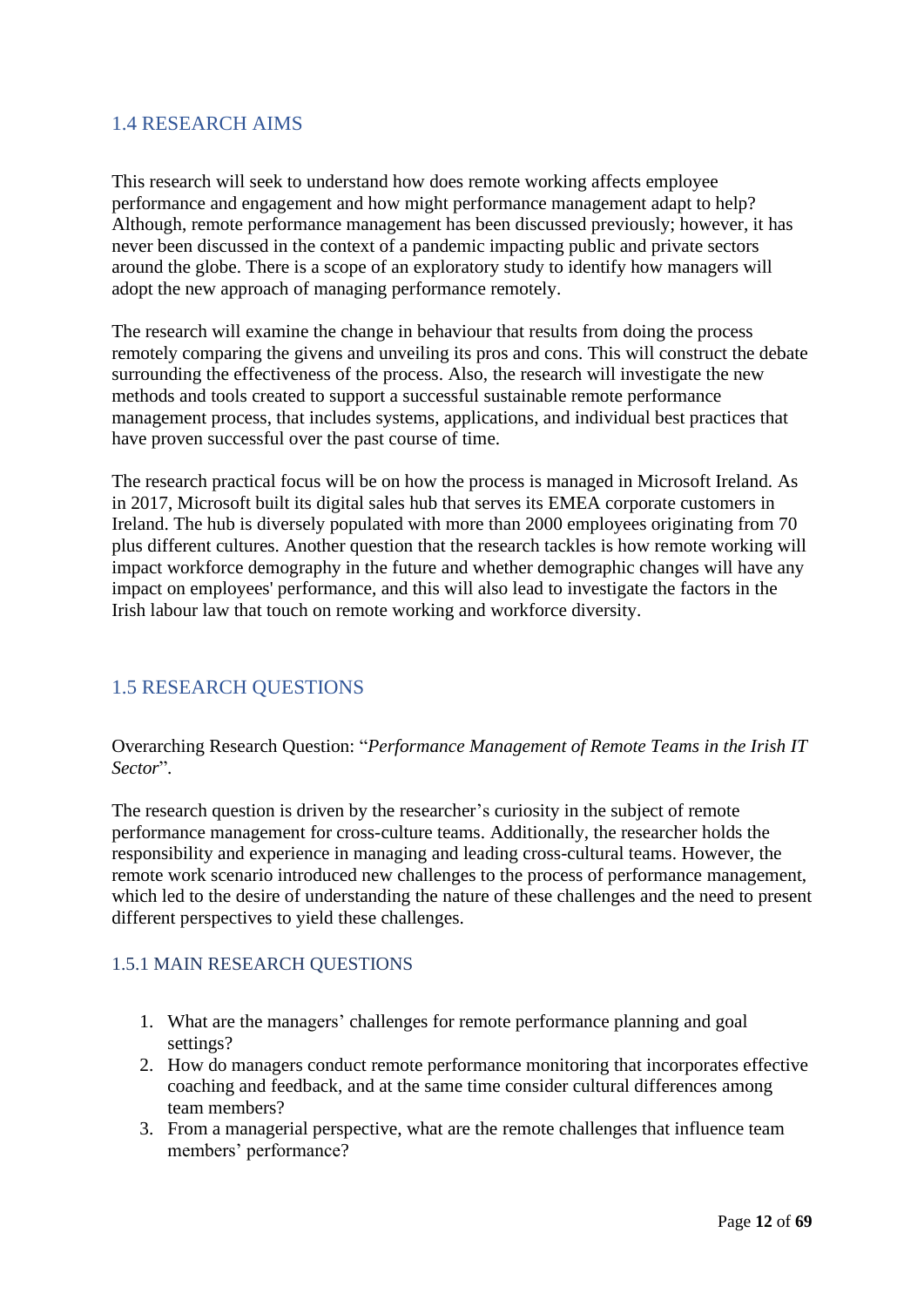4. How do managers isolate the remote challenges when conducting performance assessments and reviews with their team members?

Research objectives are illustrated in detail in Chapter 3 along with Appendix 1 that includes sub-questions to support the main research questions. Furthermore, the next methods are employed to answer the research objectives and questions.

# <span id="page-12-0"></span>1.6 METHODS AND SCOPE

The approach the researcher adopted in this study is the mono method qualitative approach. Saunders et al., (2019), define the qualitative approach as the methodology adopted by researchers mostly in informative philosophy, Denzin and Lincoln (2018), gather data through conducting interviews. It studies the values and relationships among informants through applying structured, semi-structured, in-depth, and group interviews which maintain naturalistic and interactive dialogues. Moreover, Qualitative research utilizes non-probability sampling methodology, diverse data compilation methodologies to categorise and analyse non-standardised and non-numerical data.

This approach is adopted to explore how does remote working affects employee performance in Microsoft Ireland. In this research, the researcher adopted semi-structured interviews, qualitative analytical procedures, internet-mediated interviews, and a thematic analysis approach as a data compilation methodology. As stated by Saunders et al., (2019), the qualitative inductive approach is adopted often in research to build and develop a stronger academic perspective. The authors also emphasized the importance of developing harmony between the researcher and research informants to enable the researcher in unlocking access to the informants' data.

The author chooses the qualitative approach as performance management is executed differently by the organisation's leaders and received also differently by organisations' workforce, even if they both share organisational guidelines. The author is expecting informants to share personal experiences and to provide a lot of details and information around these experiences. Therefore, it would not be appropriate to adopt a survey approach where the author would simply be asking the participants to rate their answers from one to five. As the author would then miss out on some of the nuances around the participants' performance management experience.

The qualitative interview approach has also limitations due to the current COVID\_19 pandemic safety measures. It would be difficult to conduct one-to-one physical interviews. Therefore, to overcome this obstacle the researcher would purpose to conduct Teams video interviews with informants according to their availability. Conducting a synchronous electronic interview through Teams might lack the personal interaction or the bond to unlock access to important data. However, the author mitigates against this risk by sending to the participants in advance and assuring them about confidentiality around the information that they provide.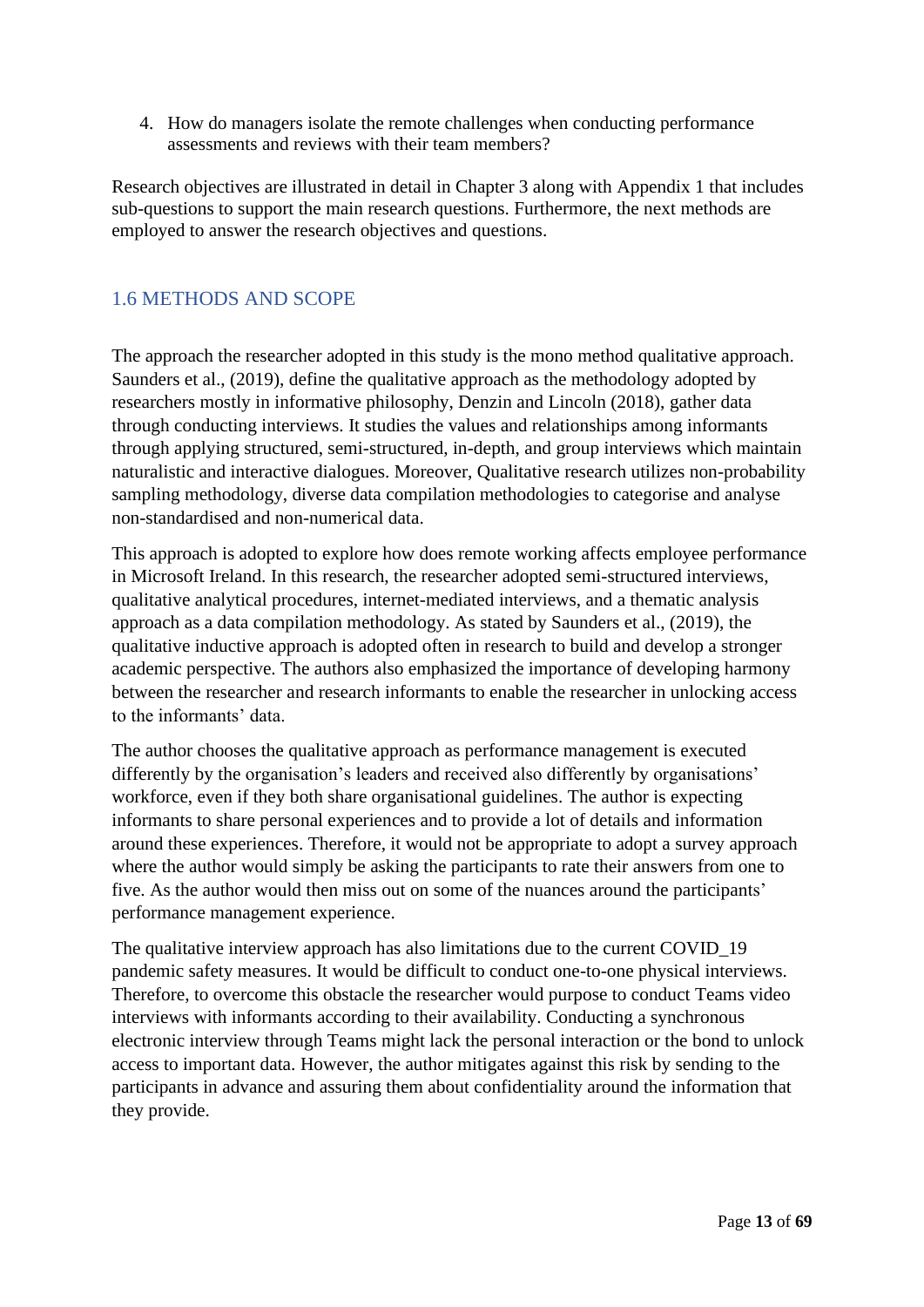### <span id="page-13-0"></span>1.6.1 PRIMARY RESEARCH SAMPLE

The research employed a qualitative semi-structured interview tactic. Six interview participants were chosen based on their wide range of experience in conducting performance management both onsite and remotely. Table 1 below illustrates the role, gender, performance management years of experience for each interview participant.

<span id="page-13-2"></span>

| <b>Interviewee</b> | <b>Role</b> | <b>Gender</b> | <b>Performance Management Years of Experience</b> |
|--------------------|-------------|---------------|---------------------------------------------------|
| IV1                | Manager     | Female        |                                                   |
| IV2                | Director    | Female        |                                                   |
| IV <sub>3</sub>    | Manager     | Female        |                                                   |
| IV4                | Director    | Male          | 15                                                |
| IV <sub>5</sub>    | Manager     | Female        |                                                   |
| IV6                | Director    | Male          | 20                                                |

#### *TABLE 1- INTERVIEWEE INFORMATION*

# <span id="page-13-1"></span>1.7 DISSERTATION STRUCTURE

### *CHAPTER 1 - INTRODUCTION TO THE THESIS AND THE RESEARCH TOPIC*

This chapter introduces the background to the study subject and presents a brief outline of the remote performance management subject and its challenges to the leaders in workplace. Additionally, the chapter covers the gaps in the literature around the research subject, the academic reasoning behind the selection of the subject, the key objective of the study, the main research questions, and the adopted methodology.

### *CHAPTER 2 - LITERATURE REVIEW*

The Literature review chapter covers a comprehensive review of the research questions' relevant academic literature around the challenges of remote work, performance management, and leading cross-culture teams. As the key objective of this study is to explore real-world perspectives regarding remote performance management and to address any similarities or critiques to the current academic literature.

### *CHAPTER 3 - METHODOLOGY*

This chapter introduces a detailed analysis of the study objectives, the selected methods, and the tactic executed for primary data collection. It also covers an in-depth review of selected philosophies, population sample, and how the primary research was conducted.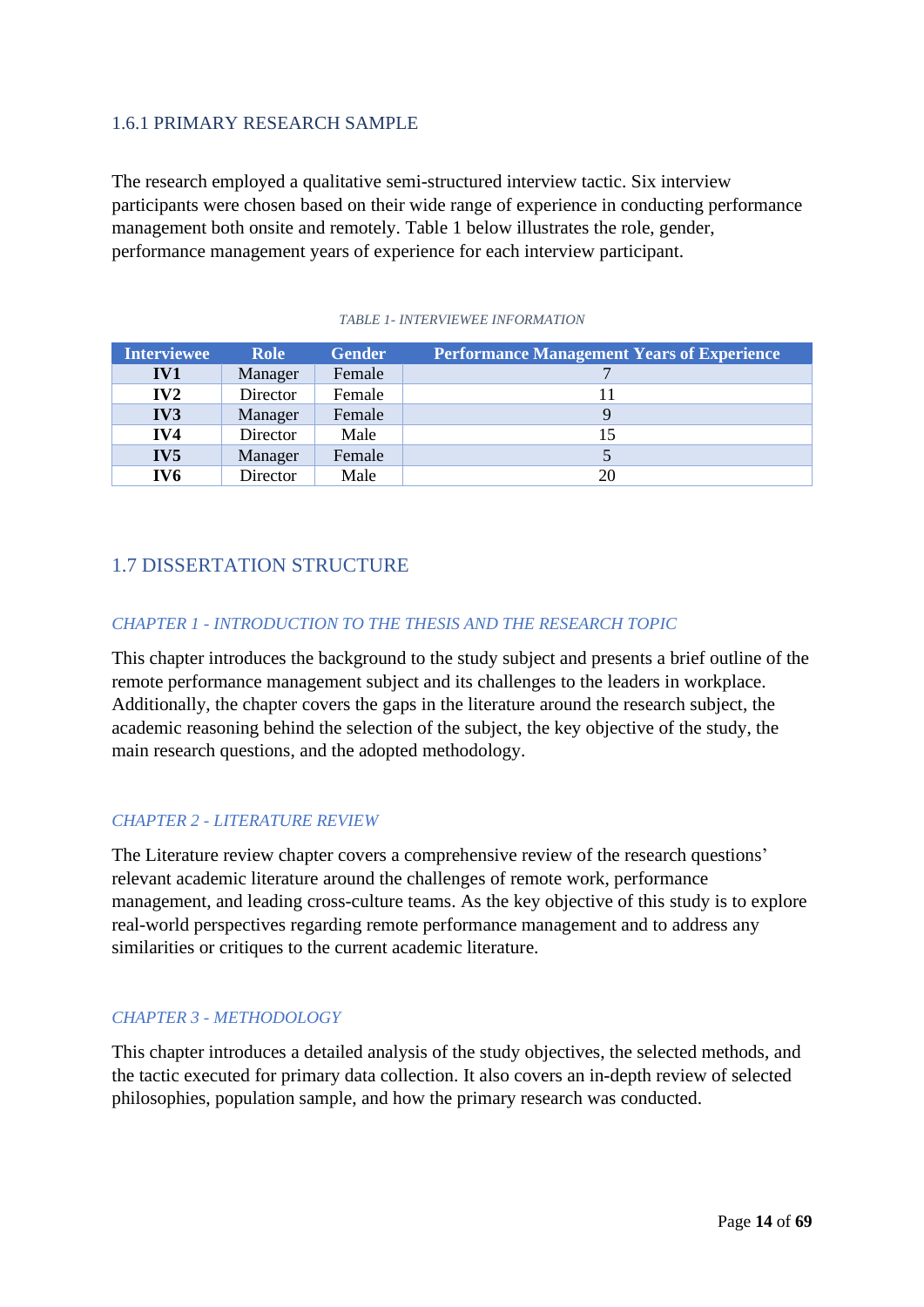### *CHAPTER 4 - RESEARCH FINDINGS AND DISCUSSION*

The research findings and discussion chapter critically assess and evaluate in a thematic approach the findings of the primary research. Armstrong's performance management framework was employed as a guiding model to the research questions and objectives.

### *CHAPTER 5 - CONCLUSION AND RECOMMENDATIONS*

This chapter covers a critical review and a comprehensive outline of the discovered gaps in the study subject. It also introduces a final summary, recommendation, and guidelines for further studies.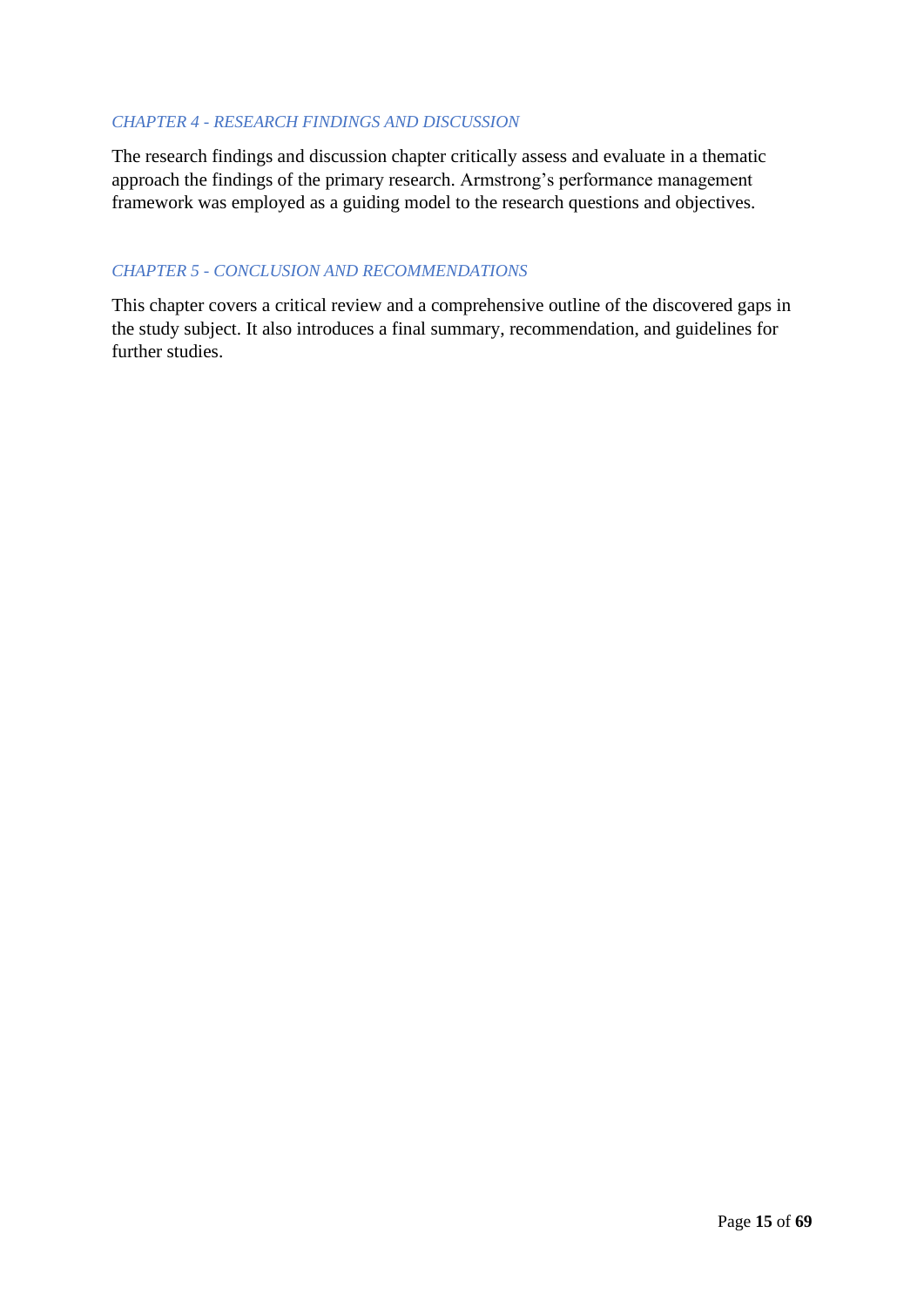# <span id="page-15-0"></span>**CHAPTER 2: LITERATURE REVIEW**

# <span id="page-15-1"></span>2.0 INTRODUCTION

Creswell et al., (2007), identified literature review as a form of studies that reveals other studies related to the one being examined (Franenkel and Wallen, 2006), expand preceding studies by filling the gaps [\(Marsh](http://158.132.155.107/posh97/private/Dissertation_resources/Use_of_literature.html#Marshall01)all and Rossman, 1989), and introduces a study framework and a benchmark to examine outcomes with additional related studies.

Insights to a study's correlated literature are essential throughout all the stages of a research investigation and analysis. Literature reviews provide guidance to the researcher to ensure that the professional standards are met, the duplicative study is avoided, and perspective methodology is presented (Maggio et al., 2016). Boyer (1990) also suggests that promoting scholarship is attained through the comprehension of research-related literature through contributing to the scholarly work evaluation standards. Hofmeyer et al. (2007) proposed that literature review assists the researcher to effectively communicate the research objectives, provide proof to competent groundwork, adoption of the appropriate methodology, deliver proper outcomes, and connect with reflective critique.

Failure to conduct a research's proper literature review could lead to conduct a repetitive study that is monotonous and hideous, lacking substantiated methodology and theory, and might fail to uncover the science beyond a monocular view (Albert et al., 2006).

In this chapter, the research will address the existing literature on the definition, history, and value of performance management. The research will first deep dive into the objectives of performance management for teams, the methodology to measure, conduct and analyse performance, development plan, and coaching procedure. The research next explores the literature around the aspects of remote work and discusses extensively the benefits of remote work flexibility to employee well-being and work productivity. Finally, the research attempts to explore the literature about challenges of managing and evaluating remote workers especially cross-culture and multi-ethnic teams.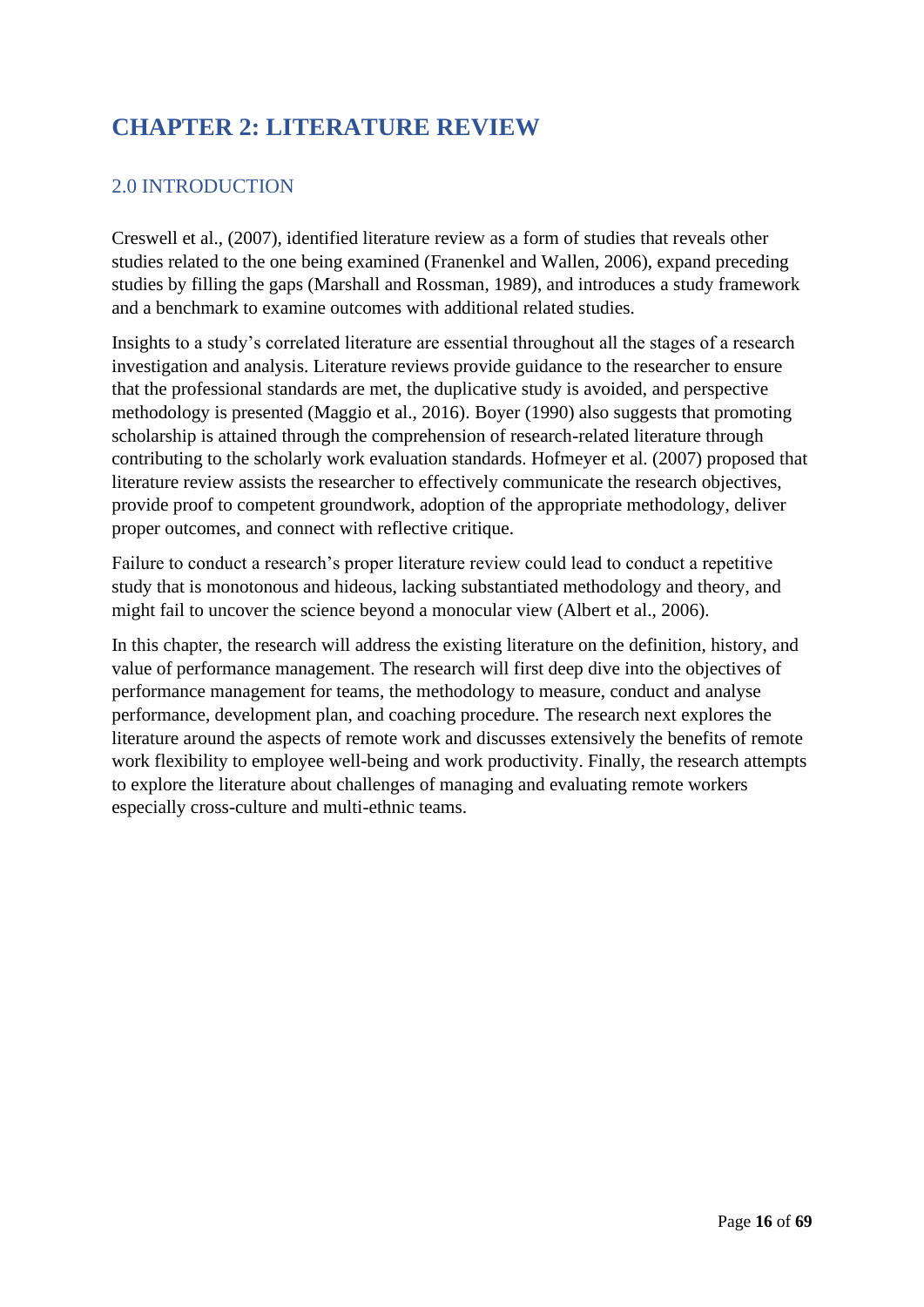# <span id="page-16-0"></span>2.1 THE MANAGEMENT OF PERFORMANCE

What is performance management? According to a people survey done by Rao (2016a) performance management is a description of a profession's related key responsibility area (KRAs) and key performance areas (KPAs). It is a way of measuring and assessing people's performance. Moreover. performance management is a mean of informing workers that they do not deserve anything through setting challenging goals that are difficult to be achieved. Or even in its simplest form a methodology for setting targets.

Although the above definitions might be true, they are just part of the truth. These definitions are not comprehensive, they are just a reflection of people's experience of the performance appraisal system, which is covered later in this chapter.

Armstrong and Baron (1998) explained performance management as the strategic tactic to promote the best performance out of individuals towards organisational excellence. Tyson and York (2002) identified performance management as the methodology that guarantees that organisational strategy and objectives are successfully and efficiently accomplished. While Briscoe and Claus (2008) characterized performance management as the framework organisations adapt to define work related key performance indicators (KIPs), evaluation processes, feedback methodology, training and development requirements, and rewards allocation mechanism. Rao (2016b) defined performance management as the process of outlining the elements of performance in reference to a specific position, and the assumption, and beliefs of workers, managers, teams, and the entire organisation to these elements.

### <span id="page-16-1"></span>2.1.1 HISTORY OF PERFORMANCE MANAGEMENT

The history of performance management according to (Koontz, 1971; Hattingh, 2019; Chatterjee, 2020), goes back to  $221 - 265$  AD, where the Wei Dynasty emperors applied the performance management concept to measure and rank every governing family member in reference to his/her performance. Later in the 18<sup>th</sup> century, Robert Owen a pioneer of personnel management developed the first performance management system using 'Silent Monitors' to evaluate the performance of his cotton-mill workers (Clayton, 2016).

At the dawn of the 1900s, Scott WD, introduced the concept of performance appraisal to evaluate his workers' competencies. Scott WD's performance appraisal concept is considered the cornerstone of the present performance management framework (Hattingh, 2019; Chatterjee, 2020; Mangipudi et al., 2020). Scott WD's performance appraisal concept was not heavily adopted until 1937. During this period, the public sector questioned the public management to explain their business decisions, not only from the aspect of business efficiency but also from the aspect of the delivered results (Moynihan, 2008). Throughout this period, financial performance was the only driver behind questioning public managers about the delivered results, derived primarily by the array of economics, neglecting the behavioural aspects. Even though when theorists included the behavioural aspects in the performance management process, the array of economics was also the driver for behavioural aspects inclusion as part of the Agency Theory development process (Otley, 1999).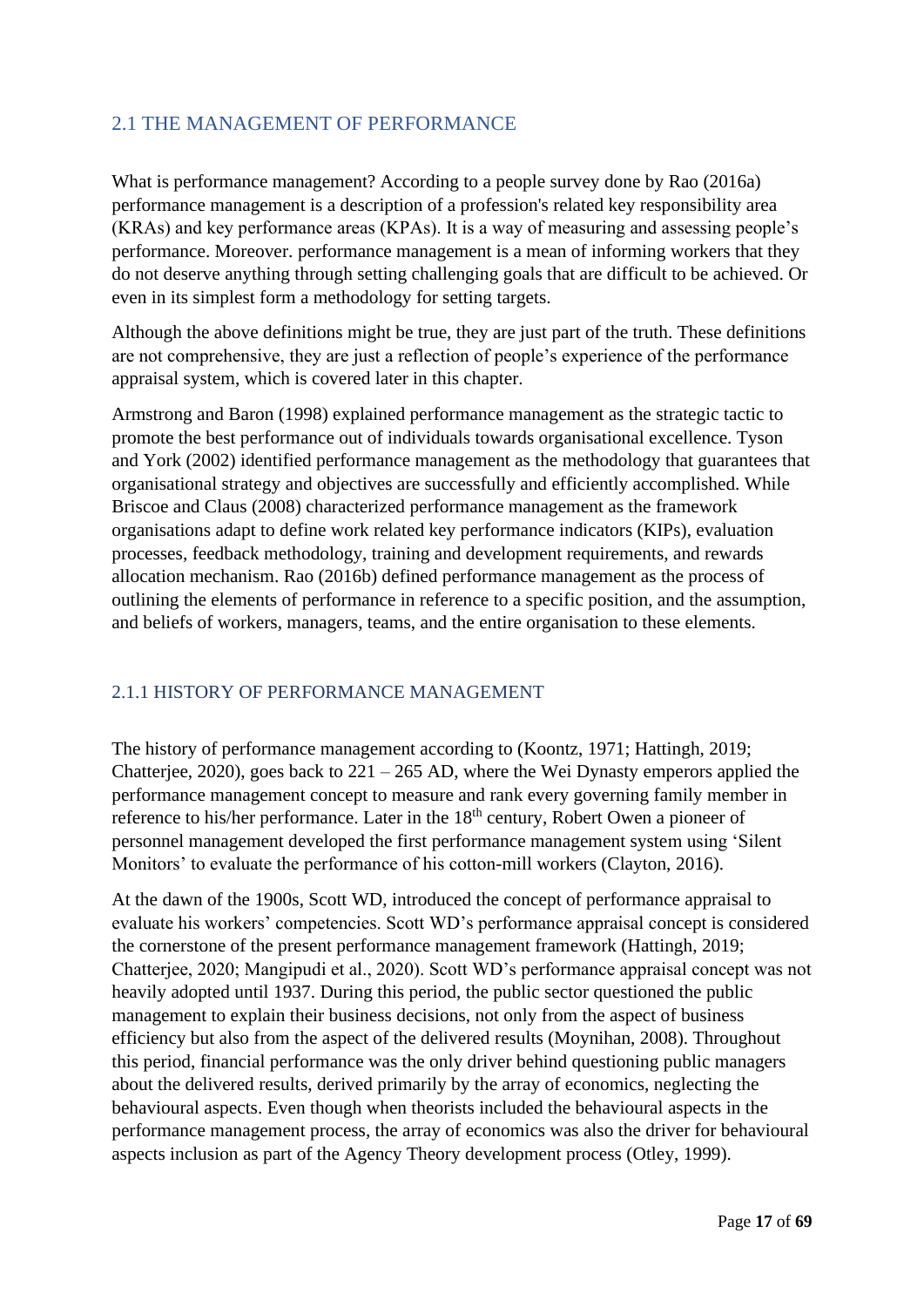By observing the evolution of the performance management concept over time, Cokins (2009) indicates that performance management was historically predominantly related to the employee's monitoring, evaluating, and the improving process, which shifted and expanded later to address and incorporate the performance of the entire organisation.

### <span id="page-17-0"></span>2.1.2. ESSENCES OF PERFORMANCE MANAGEMENT

Performance management essences is an extraordinarily rich topic that have been discussed by various theorists across several perspectives. Winstanley and Stuart-Smith (1996), state that performance management essences are based on individuals mutual respect, fairness, sanctification of moral values, and transparency.

Armstrong (2009) expands Winstanley and Stuart-Smith beliefs by indicating that the essences of performance management should be based on the beliefs that individuals should be respected not only based on their identity, but also based on their accomplishment. He also states that people in the organisation should feel empowered to share their beliefs especially when it comes to the objectives they are asked to deliver. Furthermore, Armstrong foresees that organisation's leadership are responsible for availing a healthy working environment for individuals to meet and exceed the assigned goals.

While Strebler et al. (2001) believe that performance management essences should incorporate an unobstructed vision to the connection between the individual's performance goals and the goals of the entire organisation. Baron (2004) view on the essences of performance management is that performance culture is the driver for organisational success and such success can be achieved through leading and developing people, not through manging systems and rewarding through pay.

Armstrong (2009) also highlighted the existence of superior performance management essence. The essences themselves are not holey in nature, which means they should not be imposed by leadership, but they should be discussed and debated across all levels of the organisation from leadership to managers to individual contributors. Boyett and Conn (1995), also shed the light on another superior essence 'reality checking', which is simply a framework that evaluate whether individual and organisation behaviours are coherent with performance management essences or not, and if not, the framework should be able to identify and address the gap whether it is in essences or in the behaviours.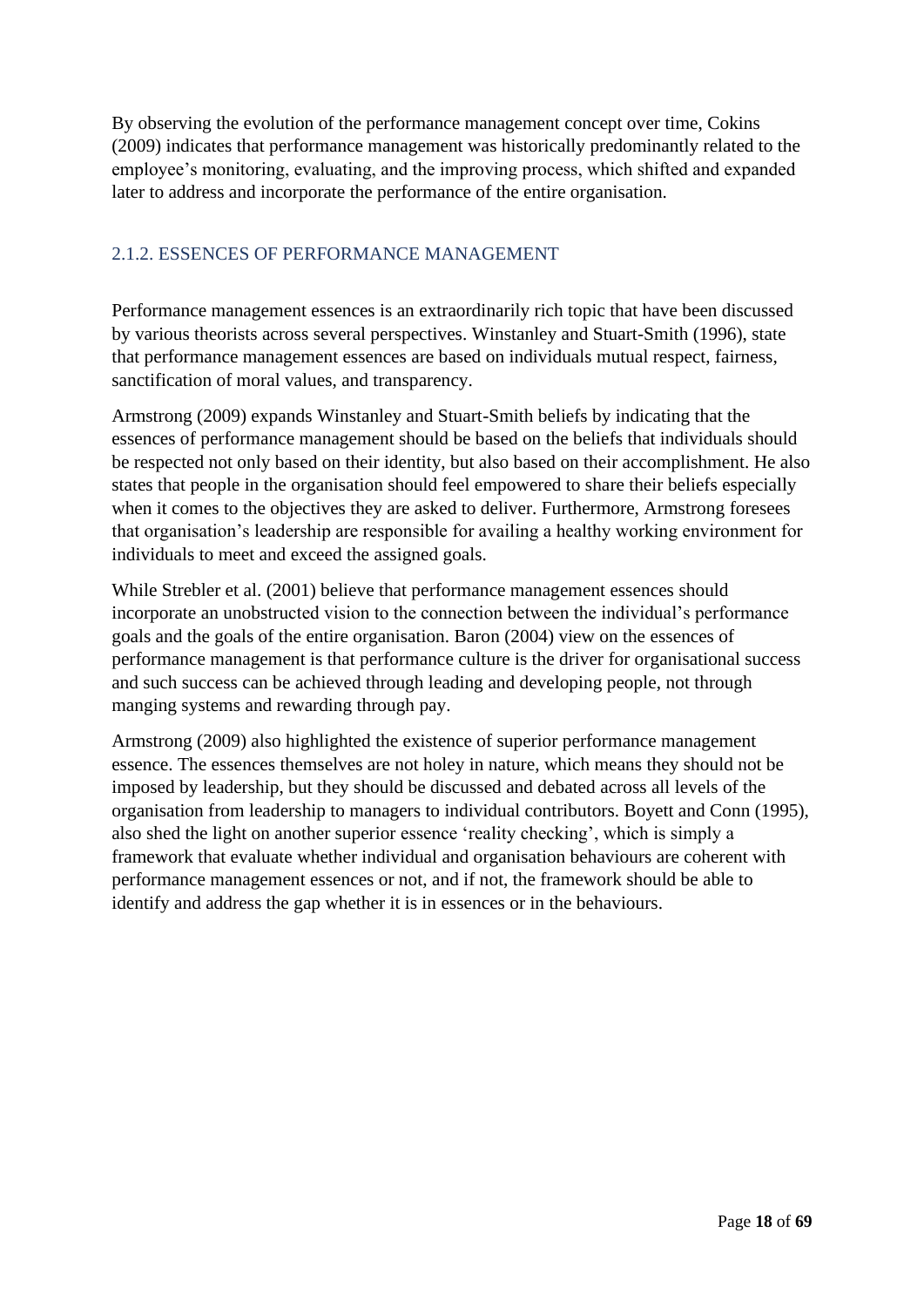## <span id="page-18-0"></span>2.1.3 IMPACT OF PERFORMANCE MANAGEMENT

The performance management framework is critical for organisational both performance excellence and effectiveness (Cardy, 2005; Buchner, 2007; Gruamn and Saks, 2011a). Huber (1980) indicates that performance management has a significant impact over the organisation's payment and career development frameworks, it is the foundation layer for salary schemes, promotion attributes, redundancies and layoffs, and even organisation restructure. Wiese and Buckley (1998) also state that performance management is a critical asset to the success of the organisation. It is the methodology of informed decisions; it helps individuals to understand the gaps they need to develop and the obstacles they need to address to achieve both career and organisational excellence.

While Jacobs et al., (2006) shed the light on the impact performance management when it comes to defining the path for individuals' career progression. It presents essential information that guide workers towards promotion requirements, pays and benefits, employee performance and feedback, and training and development resources. Performance management could also have a direct impact to employees' motivation. Lang (2018), suggest that when employees receive a constructive feedback form leadership, they will get motivated and will accept suggestions and advice that will make them progress towards their career goals. While if leadership feedback is limited without clarification on how to address the current gaps towards a better state, employees will get demotivated, and this will consequently negatively impact organisation's performance objectives.

# <span id="page-18-1"></span>2.1.4. CRITIQUES OF PERFORMANCE MANAGEMENT

Despite the clear impact of deploying performance management system to achieve organisational performance excellence. According to McCunn (1998) 70% of performance management deployments fail to achieve the organisation's essential performance objectives. Burdan (2010) state that both organisation's managers and subordinate's belief that performance management systems operate disappointingly.

While Latham et al., (2007) indicates that although organisation's leadership might have the knowledge for managing individual's performance and they also might have the skill for evaluating and assessing individuals objectively. However, leadership failure to overcome the political blockers of placing their performance management knowledge and skills into action, is the barrier for performance management systems to achieve its objectives. Leadership needs to recognize that performance management is an enduring constant process that takes place all year long, not only during an annual or bi-annual appraisal discussion.

Pulakos et al., (2008) highlight that the main problems of performance management are that individual contributors do not believe in the efficiency and the effectiveness of the process itself. They believe that it is simply a managerial task that need to be conducted to simply eliminate its administrative burden. Pulakos et al., (2008) also shed the light that both managers and individuals avoid having a sincere performance discussion. Even from a timely manner, individuals believe that performance discussion is never allocated enough time to conduct an effective discussion with a clear objectives and action plan.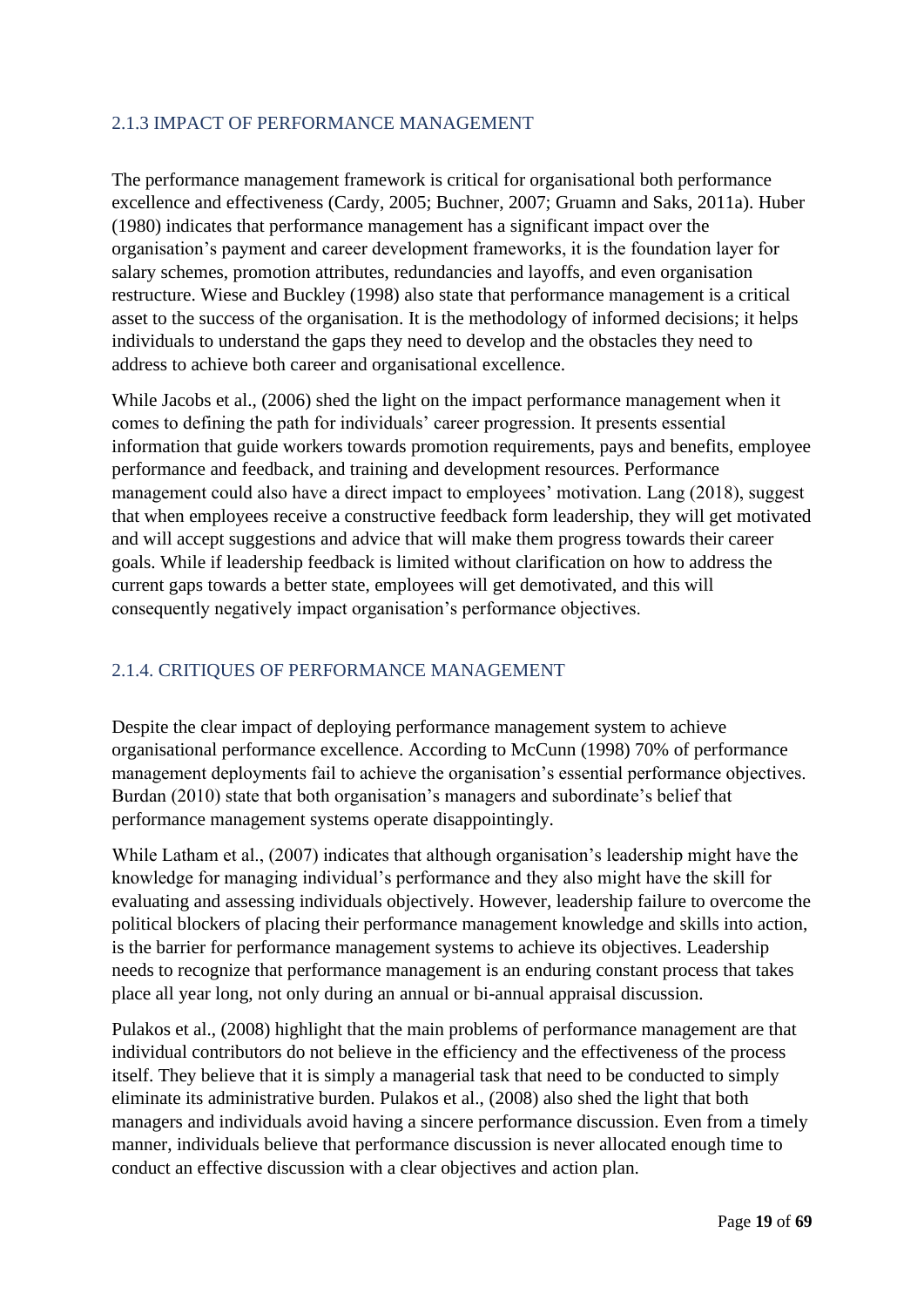# <span id="page-19-0"></span>2.3 PERFORMANCE MANAGEMENT FOR TEAMS

Teams are the motivation factors that energise the performance management process. As Purcell et al., (1998) suggest a team functions as the alignment element between the performance objectives of the organisation and the performance goals of the working individuals. Jones (1995), shed the light on the importance of having an established common objective among team members to succeed in the alignment process between the performance objectives of the organisation and the performance goals of the working individuals. He also highlighted the importance of having a diverse set of skills among team members to smoothly achieve the team's established common objective.

Mohrman and Mohrman 1995, point to the importance of managing each team member in a sense that each one of them feel empowered to influence the performance of whole team. All team members should have the right to engage in team-self management opportunities that leads to achieving the organisation performance objectives.

Bussin (2017), state that performance management process for teams is no different than performance management for individuals. The process starts with the individual's clear understanding of his or her role alongside the organisation's predetermined objectives. And only through this understanding, the individual then can be evaluated, and held accountable to his or her performance outputs.

Theorists have detailed the performance management process into a number of phases with different labels and different orders. However, the performance management process across all different theories entails the following phases: goals definition, performance evaluation, performance discussion, development plan establishment, and coaching and feedback.

### <span id="page-19-1"></span>2.3.1 SETTING GOALS, OBJECTIVES, AND PERFORMANCE STANDARDS

Locke and Latham (1984), Goal theory points to how the performance of people takes a turn for the better when the organisation sets clear, challenging but achievable goals. And for leadership to ensure an outcome of high-level performance, goals should not be ambiguous or vague, they need to be extremely specific, clear, and challenging (Locke and Latham,1990). However, for people to accept that goals are achievable. A mutual trust relationship needs to take place between people and their leadership. Leadership should also support and equip people with the right resources and tools that would help them to achieve the required goals.

Mone and London (2003), describe the process of setting goals and objectives, first with managers outlining the steps of the overall process and its timeline. Then leadership instructs employees to review the recent organisation vision and mission, department and team strategies, and their role description. After that leadership starts with revealing the forthcoming overarching goals and objectives. Later, managers request form their subordinates to produce a perspective draft to their performance goals supported by a development plan. Soon after managers conduct a discussion with their employees to review the produced draft to make sure that it is aligned with the organisation's overall goals and objectives. Also, to guarantee that produced draft will help employees excel in their current role and will advance them in their career plans. Next employees include managers' feedback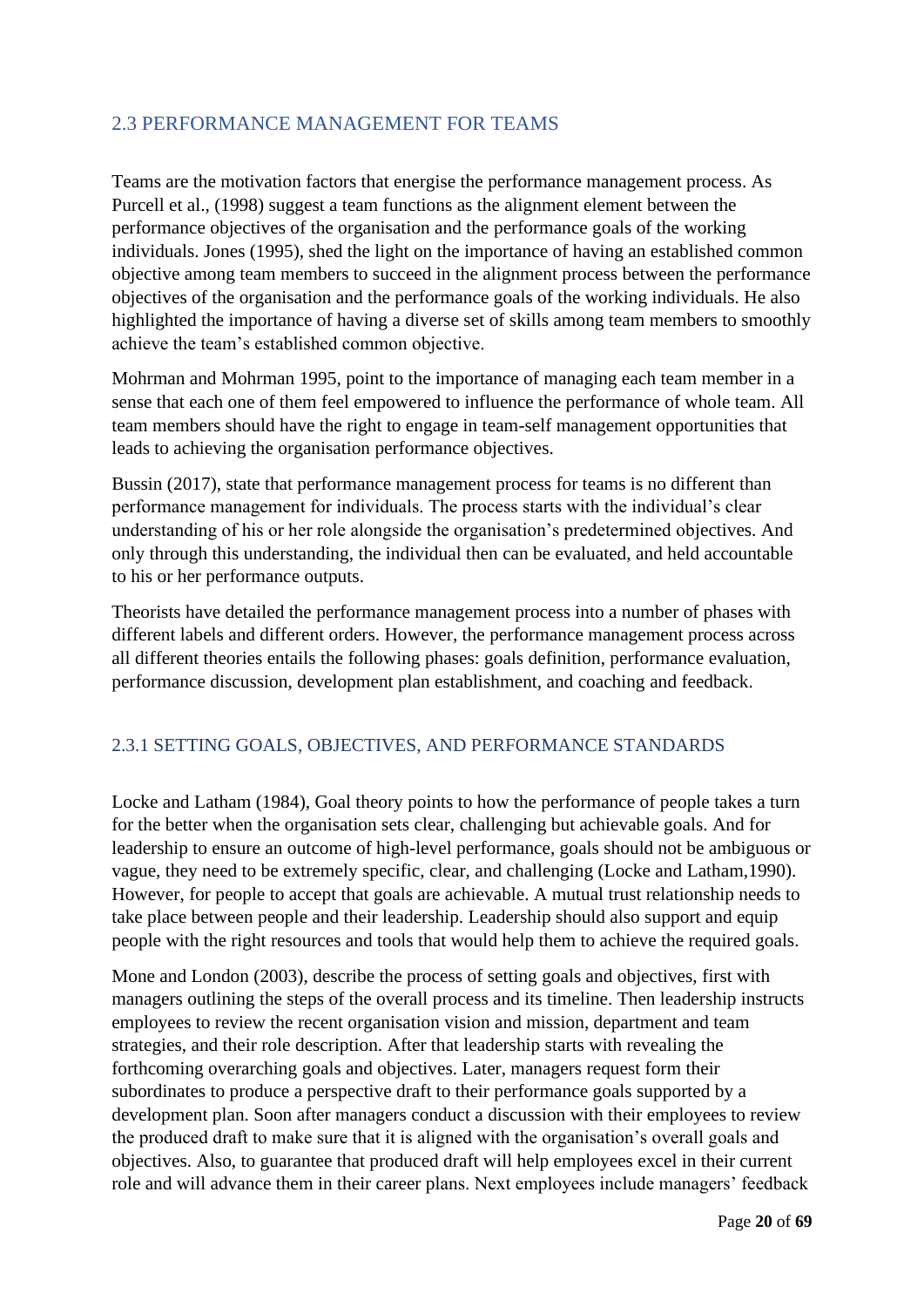and observations and start producing the final version of performance goals and development plan. Finally, managers and employees sign off the final version of the performance goals and development plan so employees can start working on achieving the established goals.

## <span id="page-20-0"></span>2.3.2 COACHING AND COUNSELLING

Ellinger et al., (2003) define coaching as a frequent activity where managers guide employees through opportunities that could develop their performance and skills. London et al., (2004), highlight the important role of the continuous coaching, feedback, and counselling aspects in the self-regulation of the overall performance process. Moreover, Lee (2005) points to how the coaching process reconceptualizes the nature of the relation between the manager and the individual, empowering the individual to produce the best performance. Coaching includes both short-term and long-term activity, short-term activities to guide the individual in solving day-to-day performance problems, and long-term activities to ensure that the individual follows the career development and learning plans.

Clutterbuck and Megginson (2005), highlight the significance of developing a coaching culture in the organisation. They emphasize that coaching culture is a management style, which should be adopted across different leadership levels in the organisation. Coaching culture is a dual commitment strategy of developing both the organisation and the individual performance. Lindbom (2007), also indicates that deploying a coaching culture as part of the organisation identity establishes at all levels the expectation and the acceptance of the feedback as part of the performance development and improvement process. Woodruffe (2008), states that coaching focuses on enhancing the individuals' self-awareness, so they can accurately realize how they are perceived by the rest of the organisation. Coaching constructs a growth environment where individuals' performances and actions are challenged and developed.

# <span id="page-20-1"></span>2.3.3 CONDUCTING PERFORMANCE DIALOGUE AND COMPETENCY ANALYSIS

Performance Management is a framework for planning future goals based on past evidence and events. Hence, an analysis of the employee's previous and current performance is a cornerstone for the success of the performance management process (Gruman and Saks, 2011). The process of conducting performance and competency analysis includes behaviour, proactivity, adaptability, and job performance assessment.

Armstrong (2009) shed the light on the key problem for conducting performance and competency analysis, which is managers' ability to judge subordinates' performance properly. Armstrong adds that for an efficient performance analysis practice, managers must have clear standards to measure performance and that their judgment should be based on straightforward evidence, avoiding any assumptions or projections.

Bussin (2017) indicates that throughout the actual performance dialogue, the manager should listen to employees' feedback regarding their achievement against the initially set objectives and goals for the period being assessed. Moreover, the manager needs to be clear on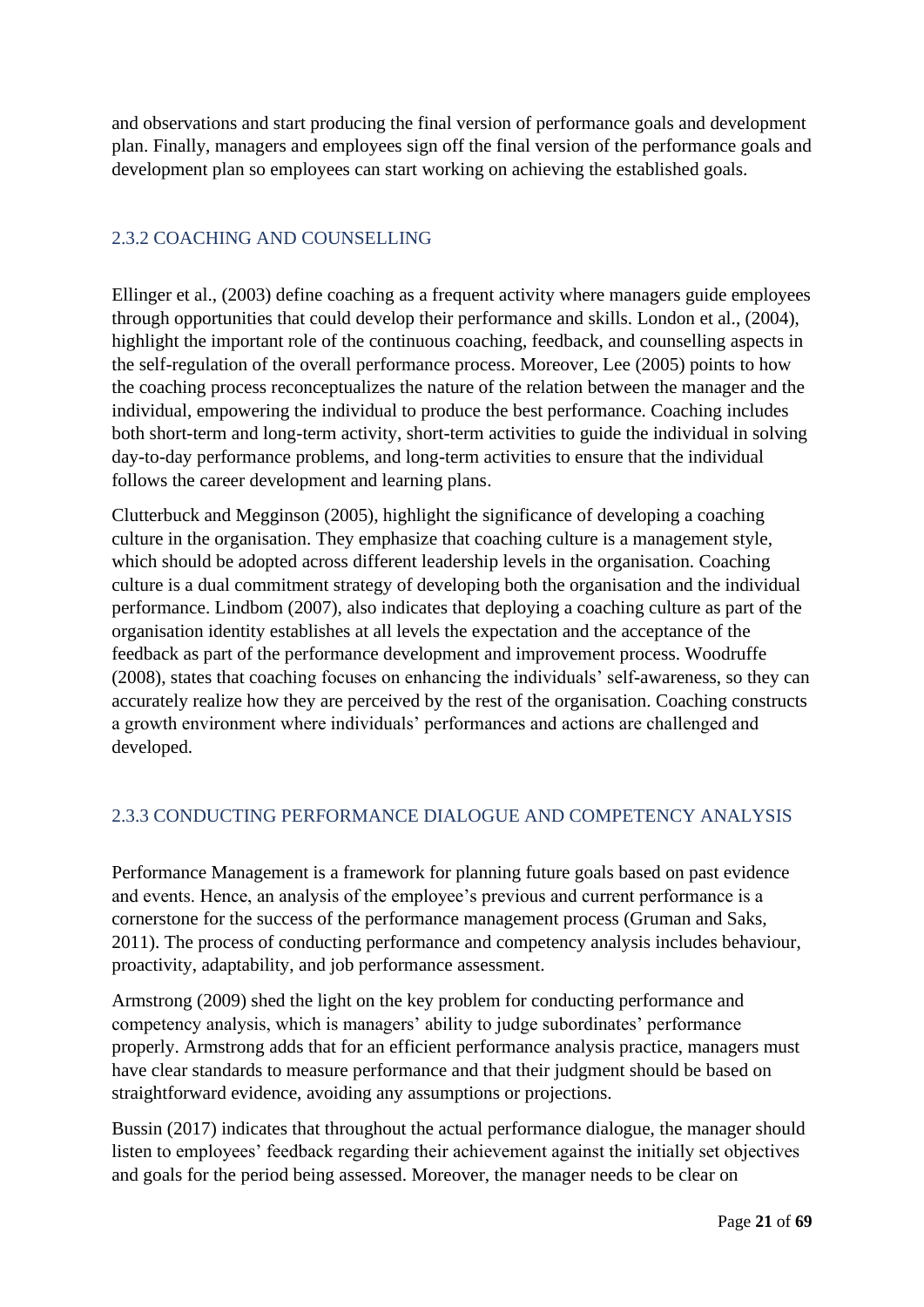performance problems, if exist, and be also evident to the given assessment, because this will help the employees with their future development plans to overcome performance problems. Furthermore, managers should avoid sharing feedback only during performance dialogues, as feedback is a continuous all-year activity that is key for employees to stay on the course of their performance development plan.

### <span id="page-21-0"></span>2.3.4 DEVELOPMENT PLAN

Employee development is the most important phase of performance management. Antonacopoulou (2000), states that the organisation that adopts conducting development activities is an organisation that is concerned with its employees' best interest and wants them to grow and develop.

Hrzberg (2003), points to the importance of employee development. He argues that there is a strong relationship between employee career growth and job satisfaction. He adds that individuals across all organisation levels are motivated by growth, learning, and development opportunities than any other form of reward presented by the organisation. That is why having development plans with clear goals encourage employees to produce their utmost performance as a way of proofing that they are ready for the next growth opportunity inside the organisation.

Hosmer (2015), state the employee development plan is constructed based on three main aspects. First is the employee's knowledge, skills, and competencies required to achieve the organisation's performance excellence. Second is organisational goals and objectives, where the employee's development plan should be aligned and not contradict with the organisational goals and objectives. The third is the employee's needs and aspirations. The employee's development should consider the employee's ability and desire to fulfil current and future jobs through focusing on developing the employee's career aspirations and resolve existing gaps through a clear roadmap for developing those gaps.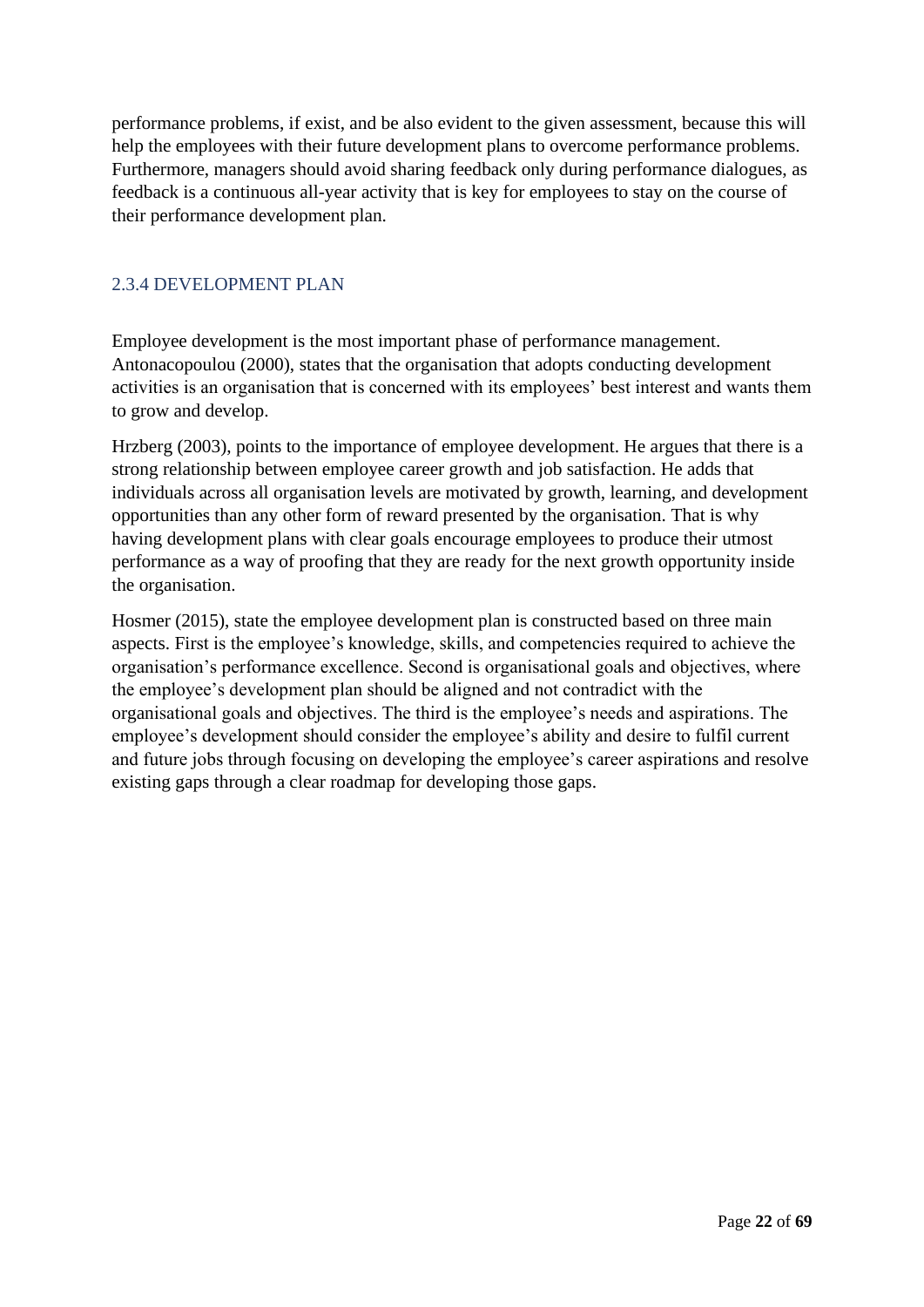# <span id="page-22-0"></span>2.4 REMOTE WORK

Remote work is a way of conducting normal office work from a different site at any time such as an individual's apartment or home (Olson, 1983). Remote workers leverage communication technologies to communicate with work colleagues and to access and conduct work-related tasks and activities (Niles, 1997; and Perez et al., 2003). Rupietta and Beckmann (2016), stated that remote work has two main elements, first is the employees' ability to work anywhere away from the traditional office. The second is the availability of communication between the remote location and the office, and the ability to exchange workrelated information with other employees leveraging technology and communication systems (Bélanger 1999; Bailey and Kurland 2002).

### <span id="page-22-1"></span>2.4.1 WORKING FROM HOME – REVOLUTION OF THE NEW NORM

Sahin et al., (2020), states that in March 2020 the world as we know has changed with the World Health Organisation (WHO) declaration of COVID\_19 as a global pandemic because of its rapid prevalence across the globe. Global governments implemented extreme measures to control the spread of the virus, started with extreme social distancing measures to selfisolation and quarantining to shutting down offices, and urging organisations to adopt remote work business model to safeguard employees' wellbeing (Leonard and Lo, 2020; Zhang et al., 2020). The COVID\_19 pandemic reshaped the remote work business model with organisations around the globe adopting what is known as 'The New Norm' as a permanent working model even after the pandemic is over (Banerjee and Pati, 2020).

### *2.4.1.1 WORKPLACE FLEXIBILITY, REMOTE WORK PRODUCTIVITY, AND EMPLOYEE HEALTH*

Wessels et al., (2019), highlights organisations offering their employees the opportunity to choose their ideal work location to avoid any kind of stress and to execute their work activities efficiently. The flexibility of work location offered by the organisation is especially important mainly when working during the COVID\_19 pandemic, as employees are facing several kinds of stress in their working environments (Chong et al., 2020; Shockley et al., 2021).

Shao et al., (2021) argue that employees' choice of work location could change frequently based on diverse types of stressors, which are driven by their recent working environment experience or driven by future work delivery requirements. For example, (Hartig et al., 2003, 2007; Ng, 2010), suggest that employees might choose to work the next day from home after experiencing a stressful day at the office, as the home offers easy access to coffee, lunch, exercising, or even for a quick relaxing nap than the office. However, working from home could also be stressful due to the lack of boundaries between work activities and family demands, pushing employees to choose the office as a less stressful location than home (Shockley & Allen, 2010).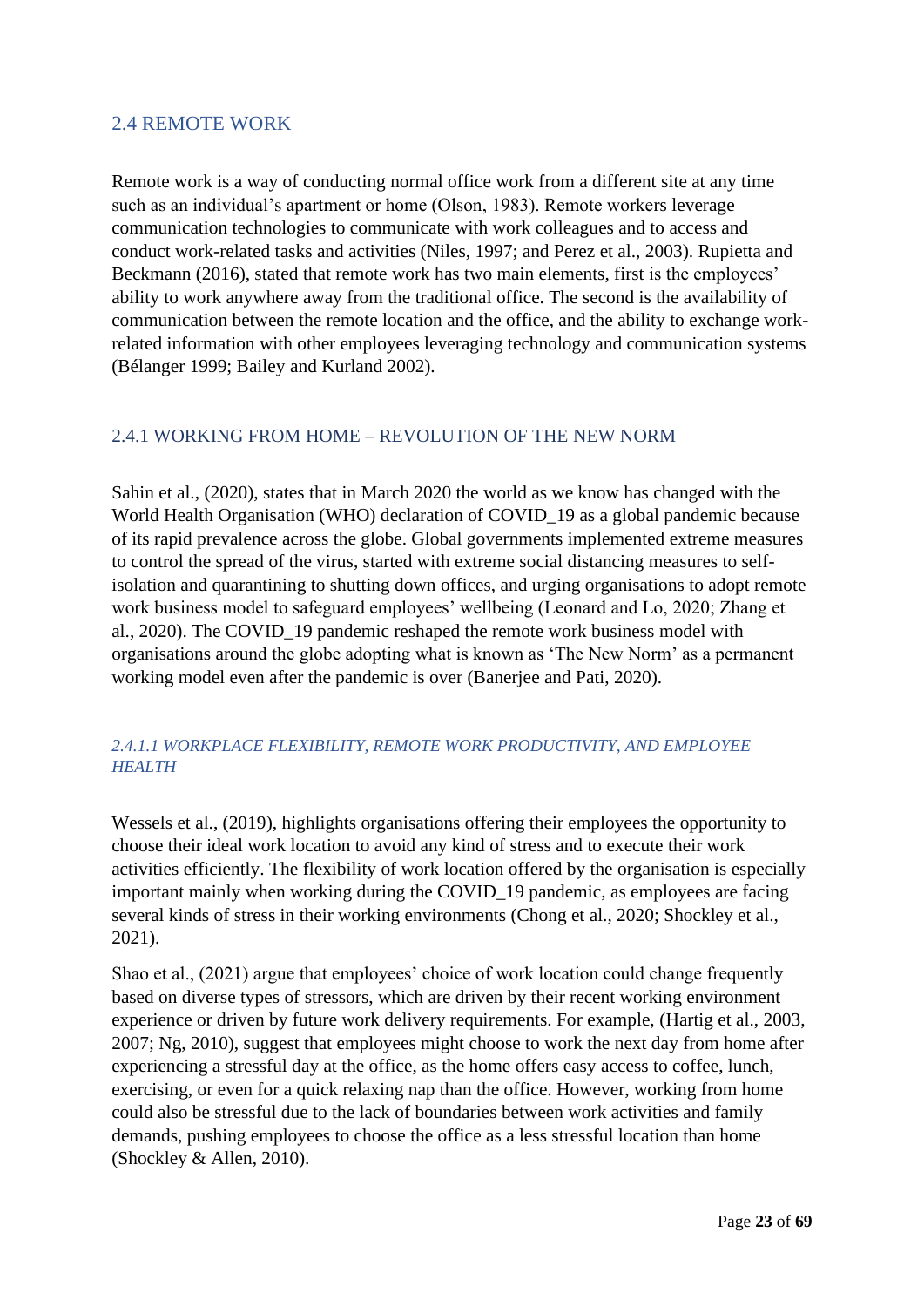Literature around the correlation between working from home and productivity is limited, as the world never experienced before a situation like the COVID\_19 pandemic where the whole globe was forced to work from home. Earlier studies by (Dutcher 2012; Bloom et al. 2013) conducted on subgroups indicate that there is a relation between creative jobs with improving productivity and monotonous jobs with reducing productivity. Moreover, their studies reveal that employees' performance rises when working in a quieter atmosphere away from their colleagues' stress and distraction.

However, with COVID 19's recent literature, Toscano and Zappala (2020), point to stress's negative impact on employees' productivity regardless of the workplace location, as the stress caused by the COVID 19 pandemic would impact employees' productivity whether they work from their offices or remotely from their homes and that productivity could be negatively impacted by distraction driven by work colleagues or family members.

### <span id="page-23-0"></span>2.4.2 REMOTE WORK FOR TELEWORKERS – BLESSING AND PITFALLS

Olson et al., (1995), point to the importance of having both self-discipline and self-motivation as vital traits for remote workers. Remote workers declare high satisfaction levels (Wheatley, 2012), because of the blessings of remote work such as, absence of commuting time, work hours flexibility, higher autonomy, and extra time to focus with fewer interruptions, which leads to higher performance and increased productivity (DeSanctis, 1984). Moreover, Olson et al., (1995) highlight how remote work impact positively the relationship between the employees and their families as employees' presence at home, even if they are working in an isolated room, strengthens the family bond. The authors continue to list the advantages of remote work to employees from having a flexible work schedule to a reduced formal environment, and fewer social contact. While Madsen (2011), suggests that remote work offers the employees the opportunity to engage in fewer office politics, a better quality of life, less commuting expenses, a fair amount of work-life balance, more autonomy, and less stress.

However, Bailey and Kurland (2002), a common pitfall for remote work is that state remote employees' achievements are less noticeable by their organisation leadership. The time and effort consumed by the remote workers are not visible to their managers, which reflects on the reward aspect being less than expected. Another common pitfall is that everyone thinks that remote workers have more personal & family time which could be true, at least because of saving commuting time. Unfortunately, this is not true, (Hill et al., 2006; Wheatley, 2012; and Grant et al., 2013) argue that the time saved by employees mostly is directed towards more work and increased working hours. That is why (Bailey, and Kurland, 2002) argue that studies reveal that saving commuting time is not an influential factor for the choice of remote work.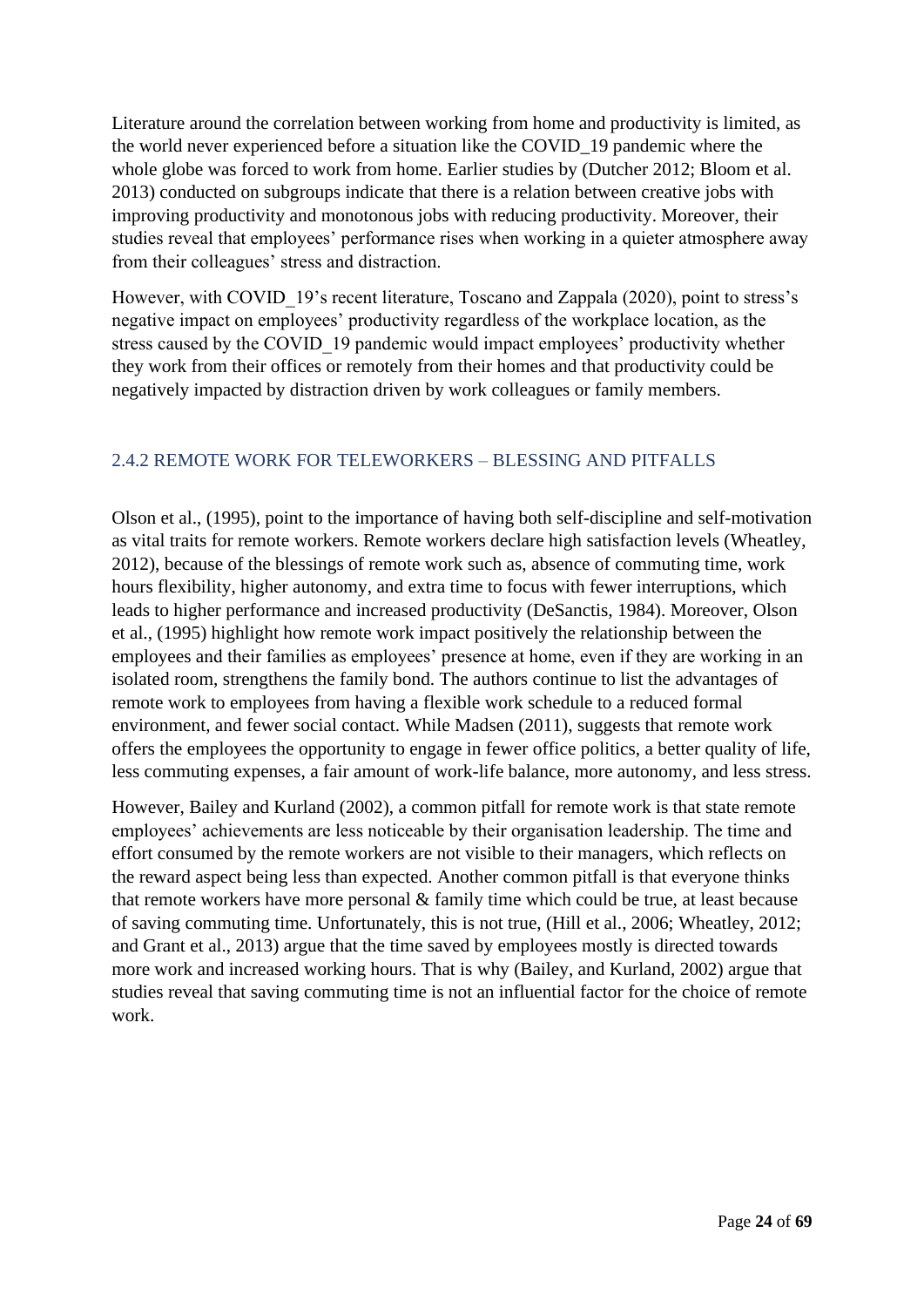## <span id="page-24-0"></span>2.4.3 LEADING VIRTUAL TEAMS - THE MANAGERIAL PERSPECTIVE

Madsen (2003), points to the role of remote work in attracting talents. The ability to hire remote team members provides the managers with the ability to diversify teams with a distinct set of skills and knowledge required to achieve performance excellence.

Cook (2019) state the key challenge that faces managers when leading virtual remote working teams, is that managers cannot depend on their teams' physical presence to identify their work performance and engagement. Pullan (2016), indicates that managers leading virtual teams might need to have self-motivated team members, which in reality is a difficult trait to naturally exist across all team members. Therefore, managers should compensate for this uncommon trait through the adoption of a management style that is based on empowerment and trust, where team members are engaged with both their minds and hearts so they can feel that they are part of the family and consequently, will provide their utmost performance for the team and the organisation.

### *2.4.3.1 SUCCESS FACTORS IN MANAGING REMOTE TEAMS*

Cook (2019), suggests that for managers to lead teams successfully, they need to adopt the supportive leadership style and conduct a regular one-to-one to help solve teams' business challenges. Also, managers should pay attention to their teams' well-being and the negative impacts of working virtually in isolation without regular face-to-face work interactions. Cook adds that managers should adopt an empowerment leadership style than a controlling one, where the empowerment style is based on mutual trust and that team evaluation is based on outcomes not based on monitoring performance.

Newman and Ford (2021), suggest important pillars to effectively manage virtual teams, especially in COVID\_19 pandemic time. The authors suggest that leaders should always be clear and transparent with current challenges and reality, and at the same time set the guiding rules for work routine and procedures to overcome such challenges. At the same time, leaders must show understanding and empathy to the impact of such challenges on the team members' business and personal lives. Moreover, leaders should adopt a shared leadership approach where managers grow the sense of leadership inside the team through delegating collective leadership tasks across the team members. Shared leadership encourages team members to frequently engage in team interactions, which leads to having a more interconnected and unified team with a mutual understanding of collaboration aspects required for the team's success.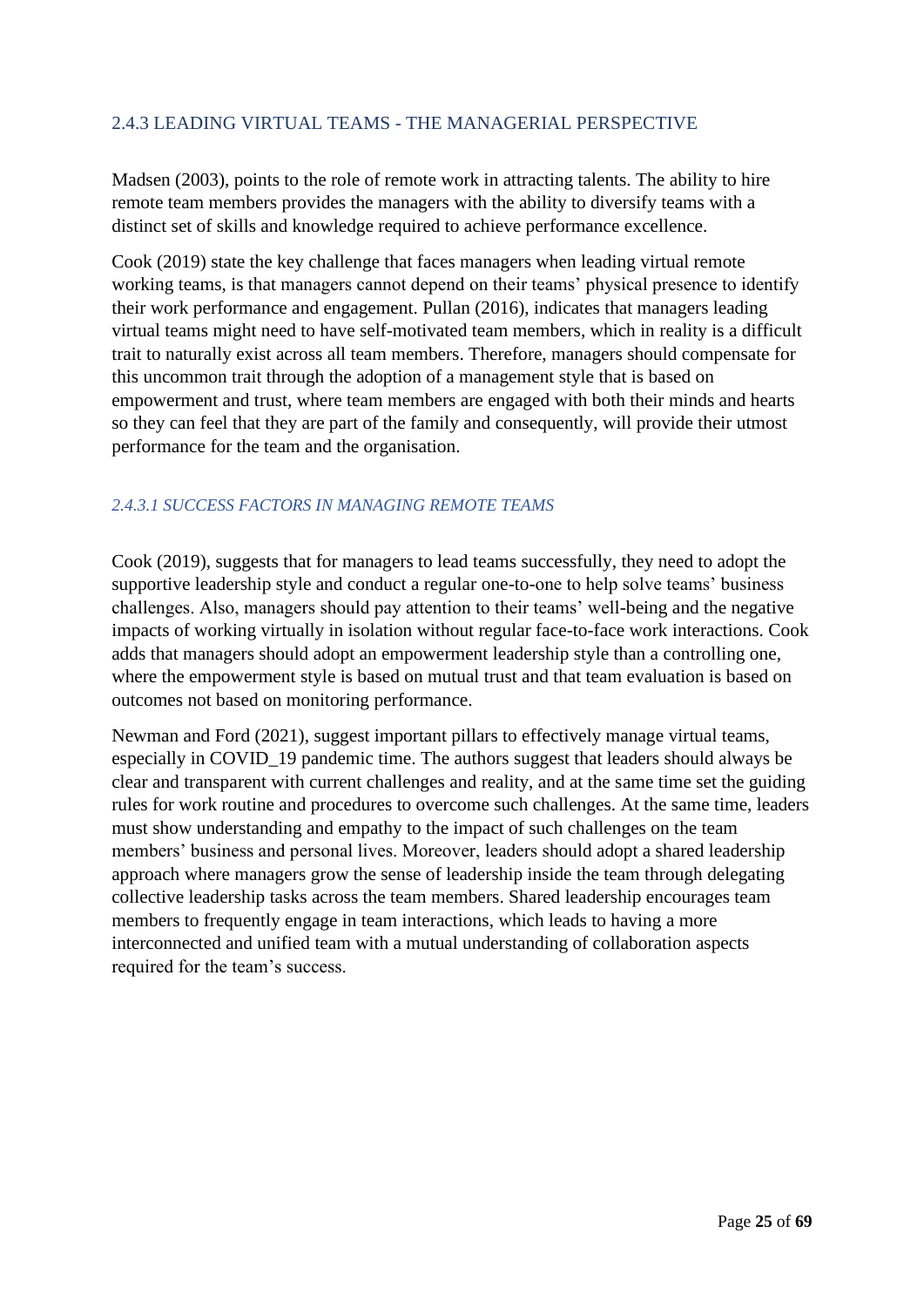# <span id="page-25-0"></span>2.5 CROSS-CULTURE MANAGEMENT

Organisations with a successful and resilient corporate culture can attract top talents and drive their employees towards the utmost level of engagement, productivity, and performance excellence. Shachaf, 2008; and Han & Beyerlein, 2016), point to why organisations are keen to recruit people from the diverse cross-cultural background. The authors believe that crosscultural teams always bring innovative ideas to solve business challenges. Their diverse backgrounds bring different exposure that encourages group-thinking to solve business challenges which increase team confidence and satisfaction.

Konard et al., (2006), define culture as a group of shared principles, values, and beliefs throughout a certain community. While Luthans (2005), defines diversity as the means to exhibit respect and recognition to people's distinctions and distinctiveness. Henderson (2001), states that cultural diversity reflects the presence of a group of different societies or cultures in a particular territory or around the globe. This also applies to organisations recruiting talents from across the globe which will reflect in having a different group of employees affiliated with different societies or cultures.

Adler (2008), state that cross-culture management reflects how everyone in the organisation performs and interact with other individuals based on his or her cultural background, and how his or behaviour will be reflected on the business aspects. Therefore, organisations around the globe should behave and perform in a way that recognizes, appreciates, and welcomes employees' distinct cultural backgrounds. Because failure in taking into consideration such differences might lead to the rise of cultural conflicts and consequently reflect negatively on organisational performance (Dalluay and Jalagat, 2016).

## <span id="page-25-1"></span>2.5.1 CHALLENGES TO EFFECTIVE COLLABORATION IN CROSS-CULTURAL VIRTUAL TEAMS

Diversity is appraised, respected, and appreciated by many organisations around the globe (O'Neill, 2016). However, leaders of today's diverse virtual teams are facing a new challenge that did not exist when earlier leaders were managing people who originated from the same cultural background (Han & Beyerlein, 2016). The challenge leaders might not understand is that cross-cultural virtual teams occasionally suffer from cultural miscommunications challenges which could lead to social adaptability, trust, confusion, and conflict issues between team members (Shachaf, 2008; Han & Beyerlein, 2016).

Fisher and Fisher (2011) state that to overcome such a challenge, organisations need to adopt and deploy communication frameworks and procedures that are built to ease social integration and encourage mutual collaboration among cross-cultural virtual teams.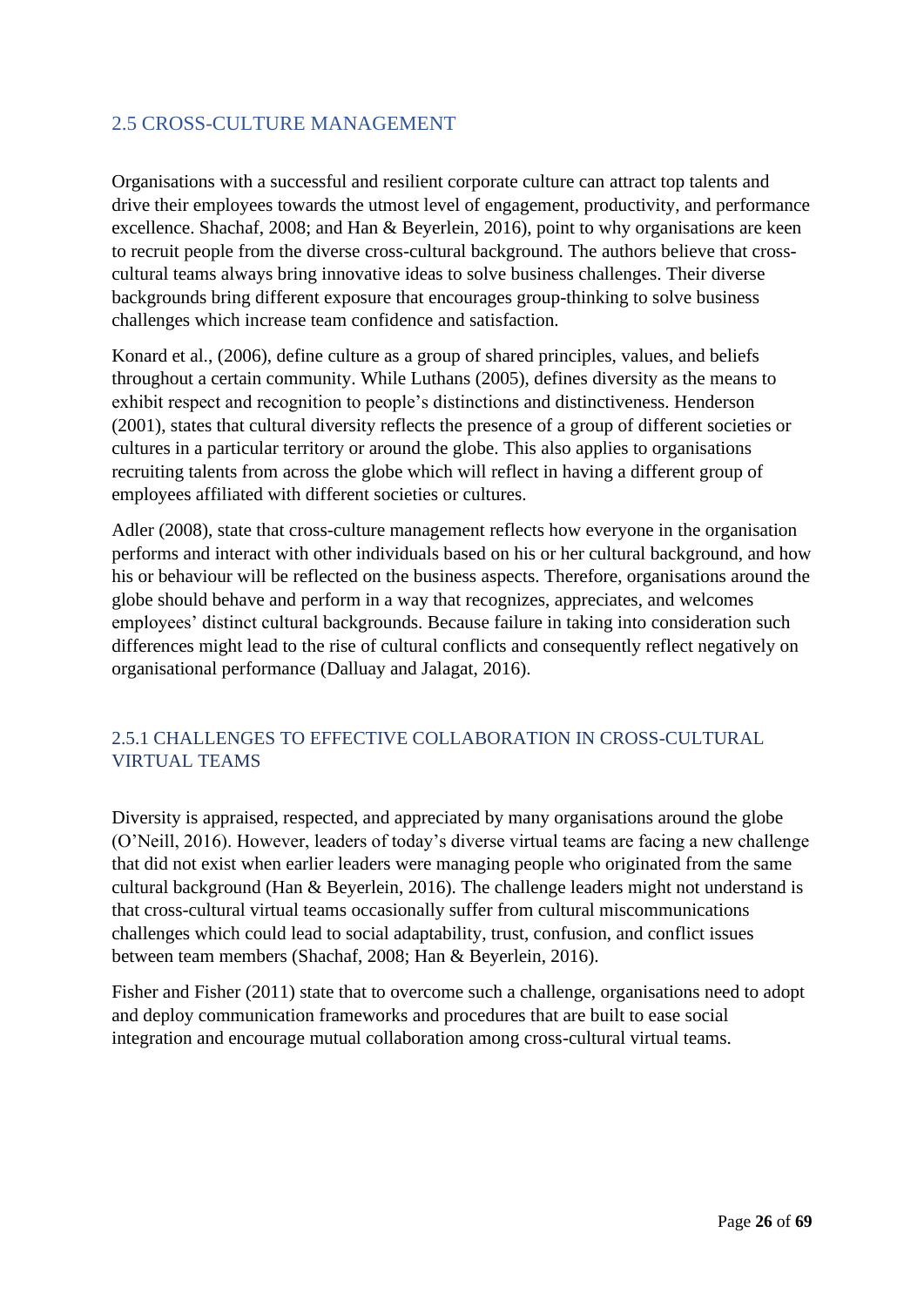## 2.5.2. WORKPLACE ISOLATION AMONG ETHNIC VIRTUAL EMPLOYEES.

Workplace isolation is a terminology that was founded based on three main aspects,' the physical location, communication and collaboration resources, and information availability (Bartel et al., 2012). Golden et al., (2008) emphasize that isolation as a behaviour is a reflection of the social interaction and integration between the individual, his or her team, and the leadership.

Bartel (2012), point to the physical location as the main challenge to organisations' adoption of virtual teams working model. Curseu et al., (2008) highlight that knowledge sharing is another challenge that triggers isolation in virtual teams. Lapidot-Lefler and Barak (2012), explain that knowledge sharing is at risk of being confusing or vague because of the nature of virtual communication tools and lack of face-to-face interaction. Wiesenfeld et al., (2001) also point to the role of the lack of face-to-face interaction in triggering an isolation environment that is empty from any socialization opportunities (Kurland and Egan, 1999). Consequently, pushing the individual to adopt a sense of disconnection that negatively impacts his or her well-being (Wiesenfeld et al., 2001).

Nielsen (2009); and Tomaskovic-Devey and Stainback (2007), state that the structure of the organisation is influenced by the rise in the world globalisation and workplace integration among different cultures and scarcities. That being said, Frenkel (2003), point to the rise in workplace diversity compared to the twentieth century. This is driven by the independence of role and work requirements from being exclusive to a certain society or culture (Ditomaso et al., 2007).

However, virtual team members coming from different ethnic backgrounds, are not only physically separated from the rest of the team, but also separated socially, emotionally, and psychologically. They are positioned out of the group circle and are seen dissimilar to the managers and managers' circle. Consequently, they do not enjoy the same communication and benefits, like leaders' groups and they experience fewer opportunities for a leaderindividual exchange [\(Hunter](https://www.researchgate.net/scientific-contributions/Debra-Hunter-2177930934?_sg%5B0%5D=zbwLw85uW5-h3QaXo1z5laEikqwZYSheriUR7w9oDS5u9L3Mfk_Zwg2uI1etsve0WNd1KHw.duWKPq9cy5szznEIe6Bpt2LB7al0btHopzmWfSR_XjwOEuBLfXrwa0jfhNmRWSYV4WjsAtdwvChB9Vi2KhmK_A&_sg%5B1%5D=NjrZCKU21GwjgZQ8rlZJj5cUvnUeOKKRtZeh2e9NNQ4JJacxWdMlW5Nqswb4cSGi0sLs9rw.J4Ga178IpN0YD6mxZja0mDkgiYMizHuzoc9PLEeCLO2_nqBX6fVhCRER9mTFqiJYZeLsA_x0JWTyslm07UACOw) and [Chekwa,](https://www.researchgate.net/scientific-contributions/Charles-Chekwa-2177963757?_sg%5B0%5D=zbwLw85uW5-h3QaXo1z5laEikqwZYSheriUR7w9oDS5u9L3Mfk_Zwg2uI1etsve0WNd1KHw.duWKPq9cy5szznEIe6Bpt2LB7al0btHopzmWfSR_XjwOEuBLfXrwa0jfhNmRWSYV4WjsAtdwvChB9Vi2KhmK_A&_sg%5B1%5D=NjrZCKU21GwjgZQ8rlZJj5cUvnUeOKKRtZeh2e9NNQ4JJacxWdMlW5Nqswb4cSGi0sLs9rw.J4Ga178IpN0YD6mxZja0mDkgiYMizHuzoc9PLEeCLO2_nqBX6fVhCRER9mTFqiJYZeLsA_x0JWTyslm07UACOw) 2019).

Therefore, organisations should encourage leaders to offer proper networking opportunities to members from different ethnic backgrounds. Since these opportunities will function as a bridge to unite dissimilar members to the rest of the organisation. Moreover, the unity across organisation members will reflect on delivering better organisational performance and will reduce employee turnover out of loyalty and a sense of belonging.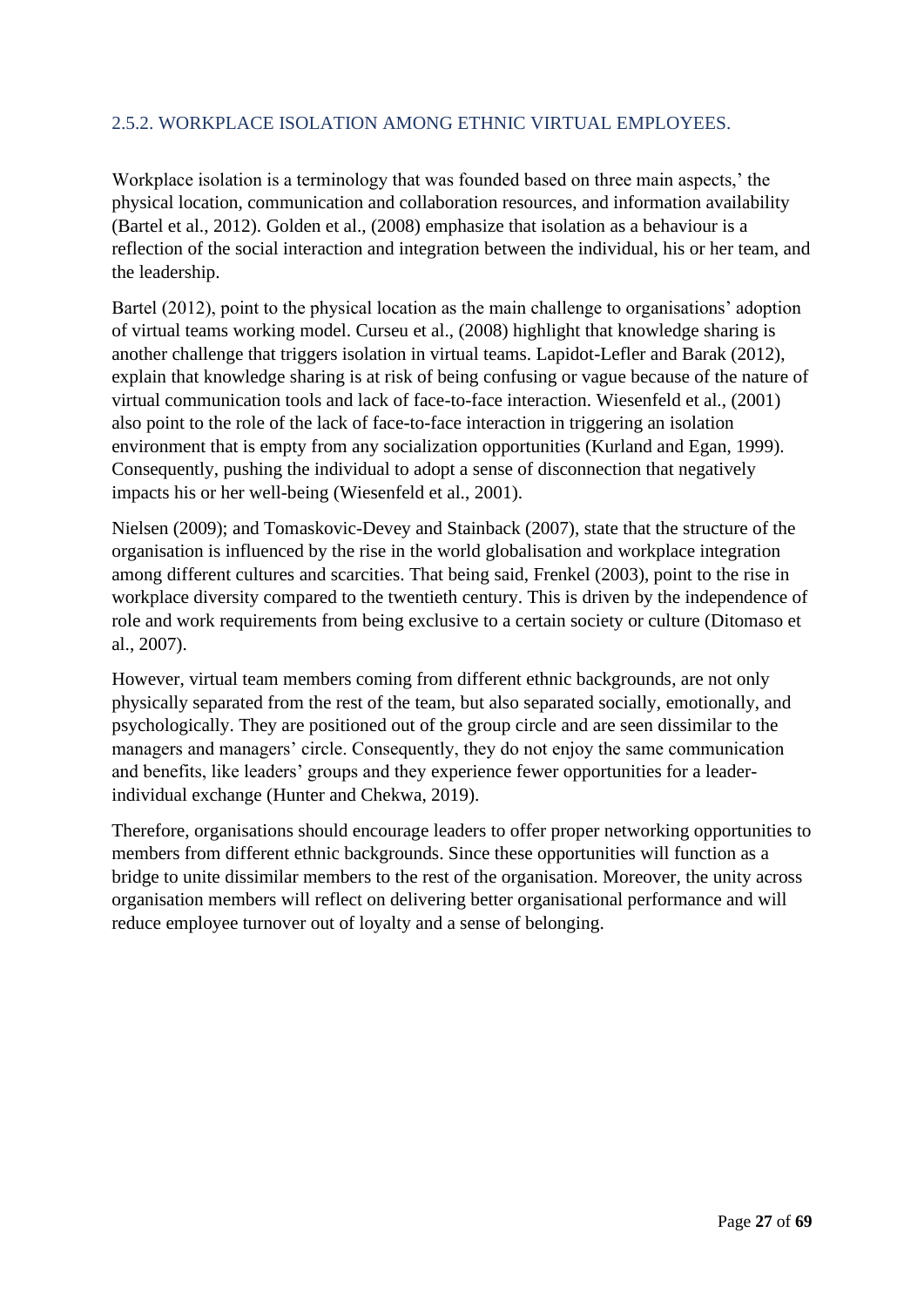# <span id="page-27-0"></span>2.6 ACADEMIC LITERATURE TO METHODOLOGY

Based on the researcher's analysis of the existing studies on managing employee's performance within the organisation, in combination with the relevant literature that covers the subject of telework work; an introduction to the challenges of remote work and performance management has been presented. Moreover, complexities surrounding monitoring people's performance, providing guidance, coaching, feedback, and assessment in a virtual world have been addressed.

Additionally, the author covered the challenges that employees face as an outcome of the adoption of remote work, such as productivity, flexibility, and well-being. Furthermore, the managerial perspective to the complexities of leading virtual teams along with the consideration of performance management of cross-cultural teams has also been discussed.

Consequently, the research outcomes shed the light on the existing gaps in the academic literature. These gaps presented an opportunity for the researcher to conduct further studies which are examined in Chapter 3 through offering an in-depth discussion of the research objectives, associated with the relevant and appropriate research methods and approaches to achieve the study objectives.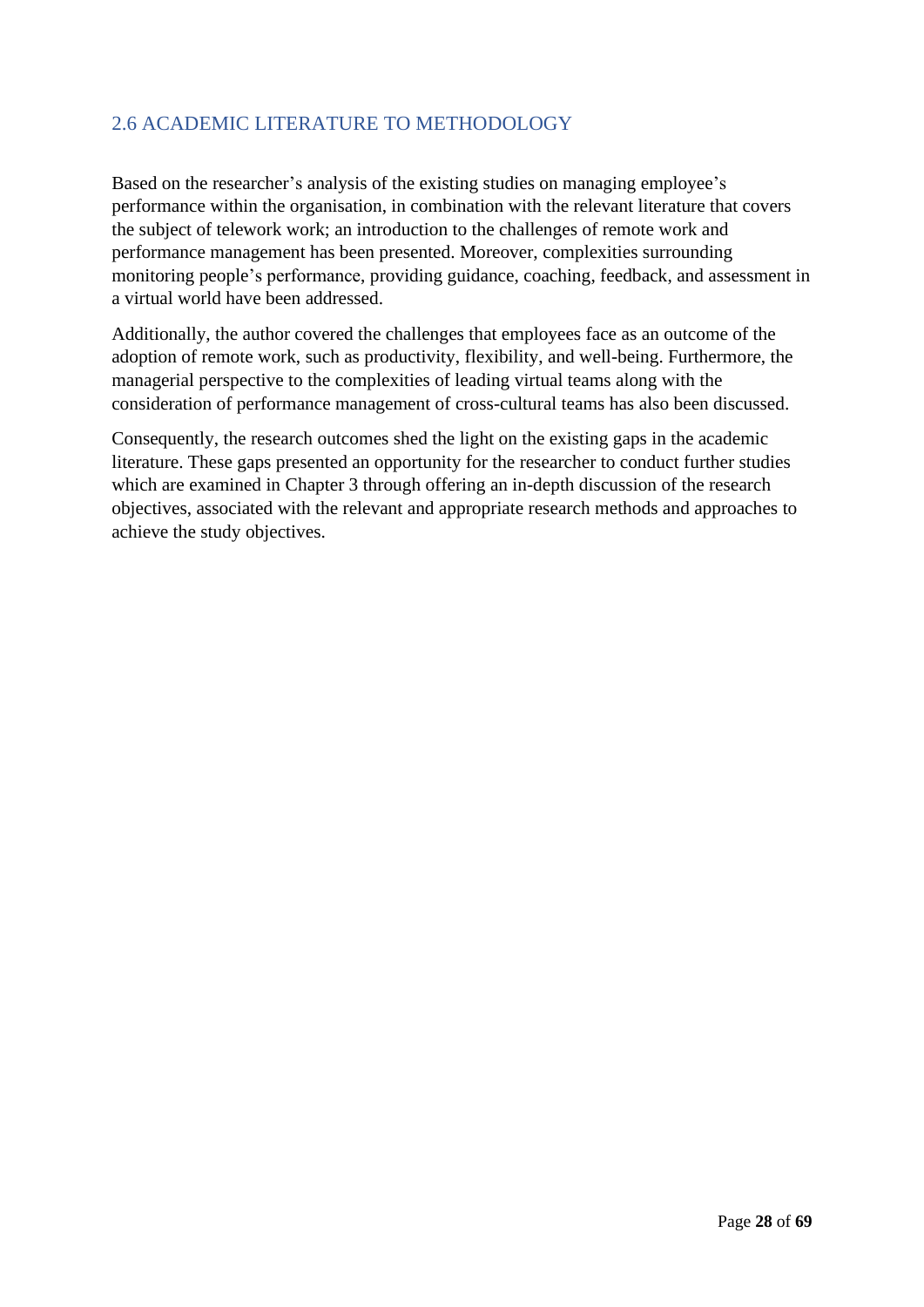# <span id="page-28-0"></span>**CHAPTER 3: RESEARCH DESIGN, PROCESS AND METHODOLOGY**

## <span id="page-28-1"></span>3.0 INTRODUCTION

Saunders et al., (2019) define research as the methodology that a researcher adopts to examine and comprehend specific events or issues through following a systematic approach. The authors' definition is pointing towards two key attributes. The first is the examination attribute, which highlights the different possibilities that drive the research process such as the researcher's need to investigate an event or to acquire knowledge about a specific subject matter (Saunders et al., 2015). The second is the systematic approach attribute, which stresses that the process of answering a research question should be not be based on just philosophies or ideas but should be based on reasonable connections, evidence, and indicators (Ghauri and Gronhaug, 2010), that lead to knowledge growth through adopting a detailed examination and analysis approach (Wilson, 2014).

# <span id="page-28-2"></span>3.1 RESEARCH AIMS AND OBJECTIVES

The primary objective of this research is to investigate and comprehend through an exploratory approach how remote working can affect employee performance and engagement and how performance management as a process changed in a new forced setting of remote working. Although, remote performance management has been discussed previously; however, it has never been discussed in the context of a pandemic impacting public and private sectors around the globe. There is a scope of an exploratory study to identify how managers will adopt the new approach of managing performance remotely. The research will examine the change in behaviour that results from doing the process remotely comparing the givens and unveiling its pros and cons. This will construct the debate surrounding the effectiveness of the process. Also, the research will investigate the new methods and tools created to support a successful sustainable remote performance management process, that includes systems, applications, and individual best practices that have proven successful over the past course of time. The following research objectives have been established to achieve these aims.

| Research Objective | To investigate the planning of performance measures and    |
|--------------------|------------------------------------------------------------|
|                    | development activities                                     |
| Research Objective | To assess the monitoring process of ongoing performance    |
|                    |                                                            |
| Research Objective | To examine the execution process of performance activities |
|                    |                                                            |
| Research Objective | To investigate the process of performance assessment       |
|                    |                                                            |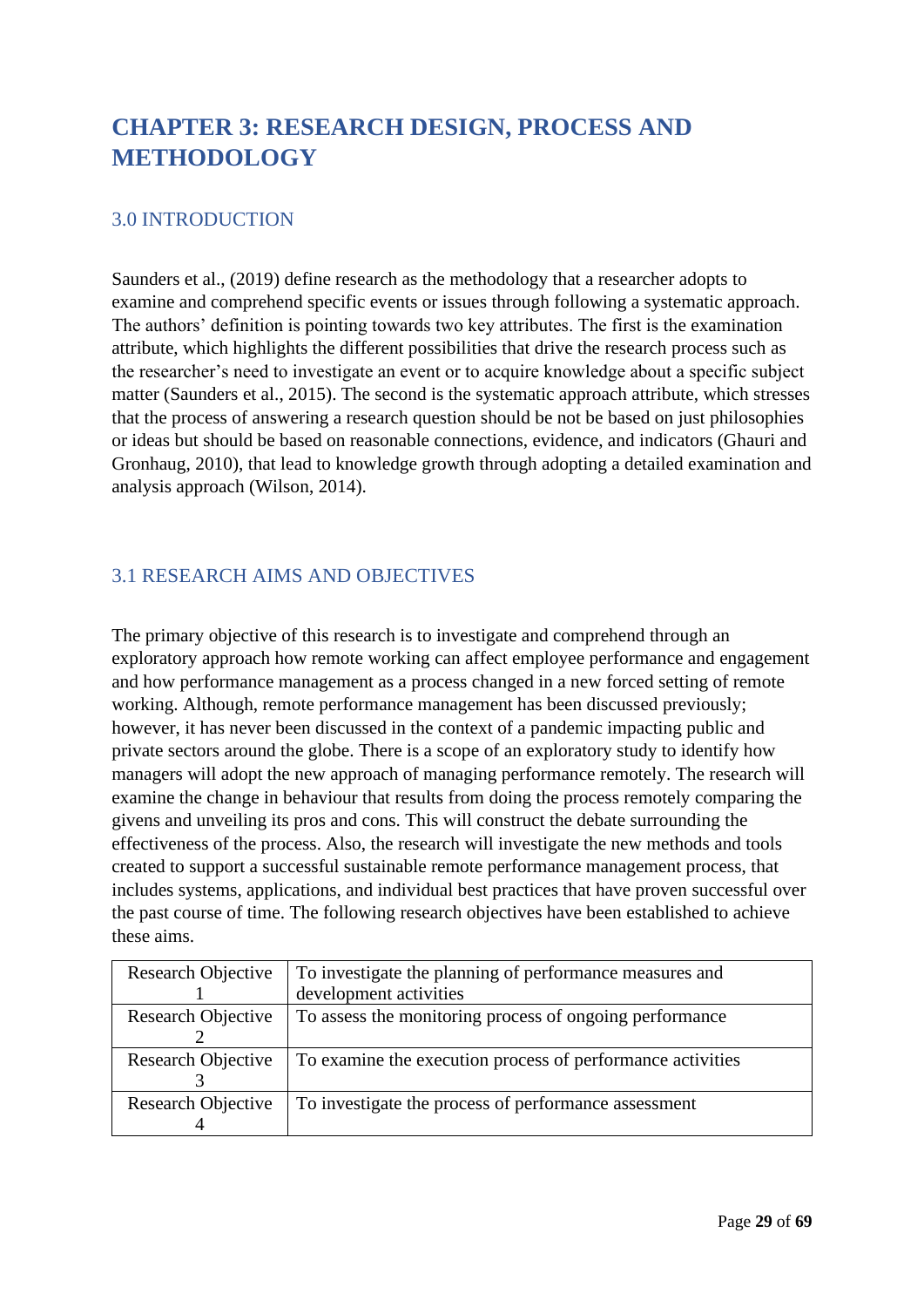The research methodology objective is to reveal to the researcher various data collection strategies, and techniques. Thus, the researcher can adopt the best relevant techniques that are most beneficial to the undergoing study (Fisher and Buglear, 2010).

Hence, the researcher follows Saunders Onion framework as the direction to the designated qualitative methodology in this research. Saunders et al., (2009) introduced the Research Onion framework, as highlighted in (Fig.1) which is based on three levels, an outer layer, an inner layer, and the central core area. Each layer introduces a different set of attributes that uniquely define each research method.

<span id="page-29-0"></span>

*FIGURE 1 - THE RESEARCH ONION*

### *Source: Saunders, Lewis, and Thornhill (2015 p. 108)*

Saunders et al., (2009) state that the Research Onion framework is based on a sequential procedure that initiates first through the peal of the outer peel, subsequently shifting further to the following peel. The pealing process for each layer reveals a set of attributes that reflects the decisions the researcher needs to pick out such as, the data and collection process, so the researcher can produce the final research methodology.

Saunders et al., (2009), continue to explain in detail each peel. First, they start with the outer layer and how it resembles the initial stage of the research, it reflects exploring potential philosophies, beliefs, and tactics towards theory development. Second, they move to the inner layer, which is the process of exploring and evaluating the methodology to adopt and its related strategies and techniques. Finally, they explain the central core area of the research onion as the process of actual work through the assortment and examination of relevant information, data, and statistics.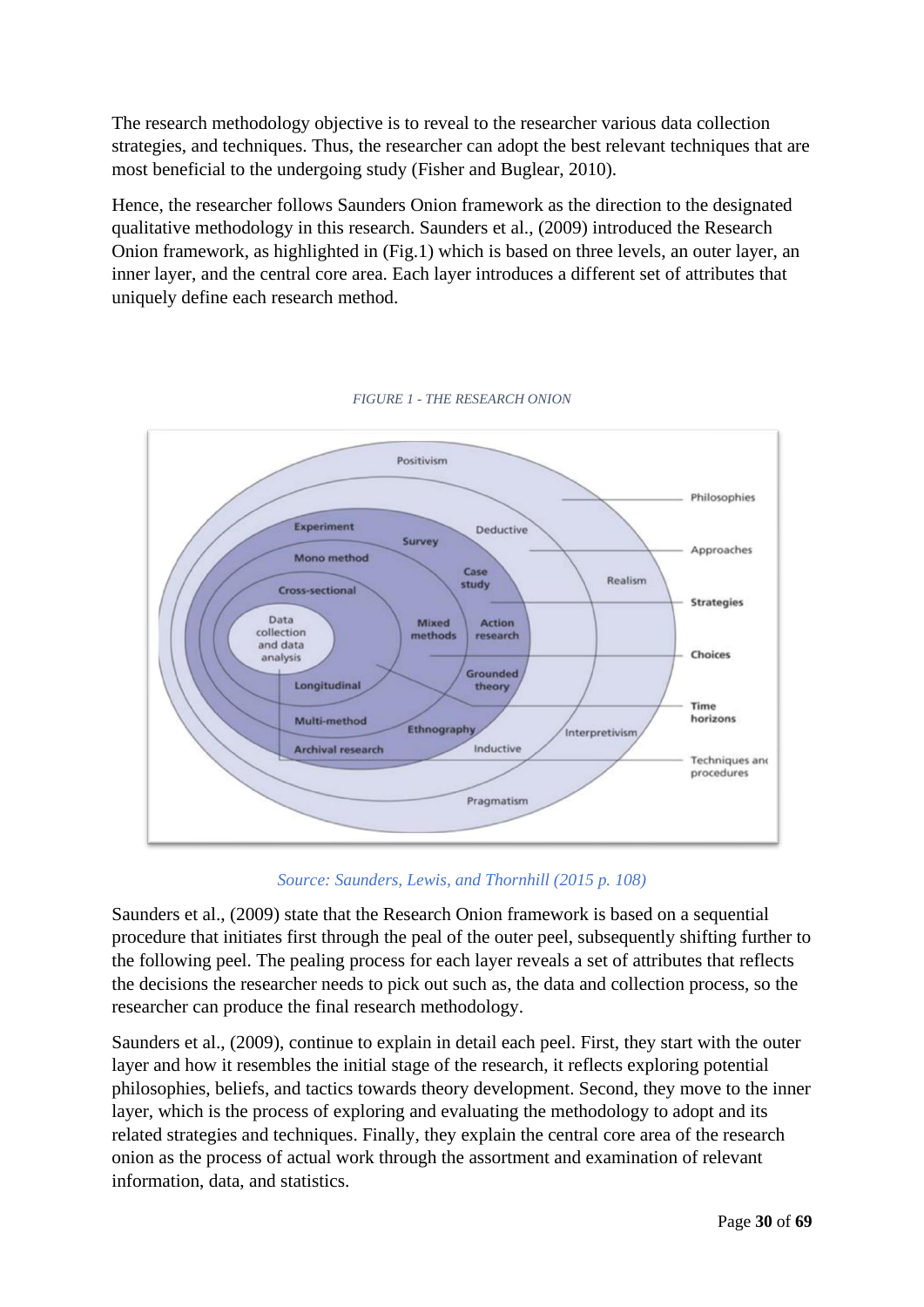# <span id="page-30-0"></span>3.2 RESEARCH PHILOSOPHY

The main objective of any study is that the researcher aspires to explore and expand his or her beliefs and assumptions in a certain area of interest. Accordingly, Saunders et al., (2015) defined research philosophy as the procedure of expanding the researcher's understanding and knowledge through rationalizing researcher beliefs and assumptions. Therefore, in this study, the researcher's objective behind selecting the right philosophy as indicated by Dudovskiy (2018), was to conduct a logical and accurate study and to eliminate any form of bias, personal views, or suppositions.

However, selecting the right methodology out of several acceptable ones could be a problem for the researcher. In addition to the beliefs and suppositions that are produced unintendedly and unquestionably by the researcher while progressing throughout the study (Burrell and Morgan, 1979). Consequently, Wilson (2014), debates that the researcher's choice of the right methodology is driven by the researcher's ability to make rational conclusions, exclude other suitable methodologies, and efficiently evaluate all assumptions.

Saunders et al., (2015) divide the researcher's assumptions which contribute to his or her understanding of the study objective, into three categories: ontology, epistemology, and axiology.

### <span id="page-30-1"></span>3.2.1 ONTOLOGY, AXIOLOGY AND EPISTEMOLOGY ASSUMPTIONS

Ontology; as stated by Saunders et al, (2019) is the definition or the objective of realism. Moreover, Moon, and Blackman (2014) describe ontology as the 'study of being', which is the declaration of realizing what knowledge already exists and what doesn't, and whether researchers are competent to discover the non-existent. Saunders et al, (2019) add that ontological assumption reflects the researcher's perception and vision to the conducted study and the world.

On the contrary, Moon and Blackman (2014), explain the axiology assumption as the focus on the study objectives driven by the researcher's value, role, and perspectives throughout the study. It is the focus on the study's ethics and values drivers. Amabile, et al., (1996), suggest that the individual's values and beliefs influence his or her judgment of the conducted research throughout its different stages.

In this study, epistemology assumption was selected driven by the need of exploring the what, the how, and the why. Moon, and Blackman (2014), explain epistemology assumption as the 'study of Knowledge'. It is the comprehension of knowledge acceptance (Wilson, 2014; Moon, and Blackman, 2014) along with an empirical detachment to this knowledge (Aliyu et al., 2015).

The reason behind the researcher's selection of epistemology in this study and the rejection of both the ontology and axiology assumptions is that epistemology includes the proper aspects for knowledge acquisition: the precision, the probability, and the inclusion of distinct methods and tactics (Saunders, 2019).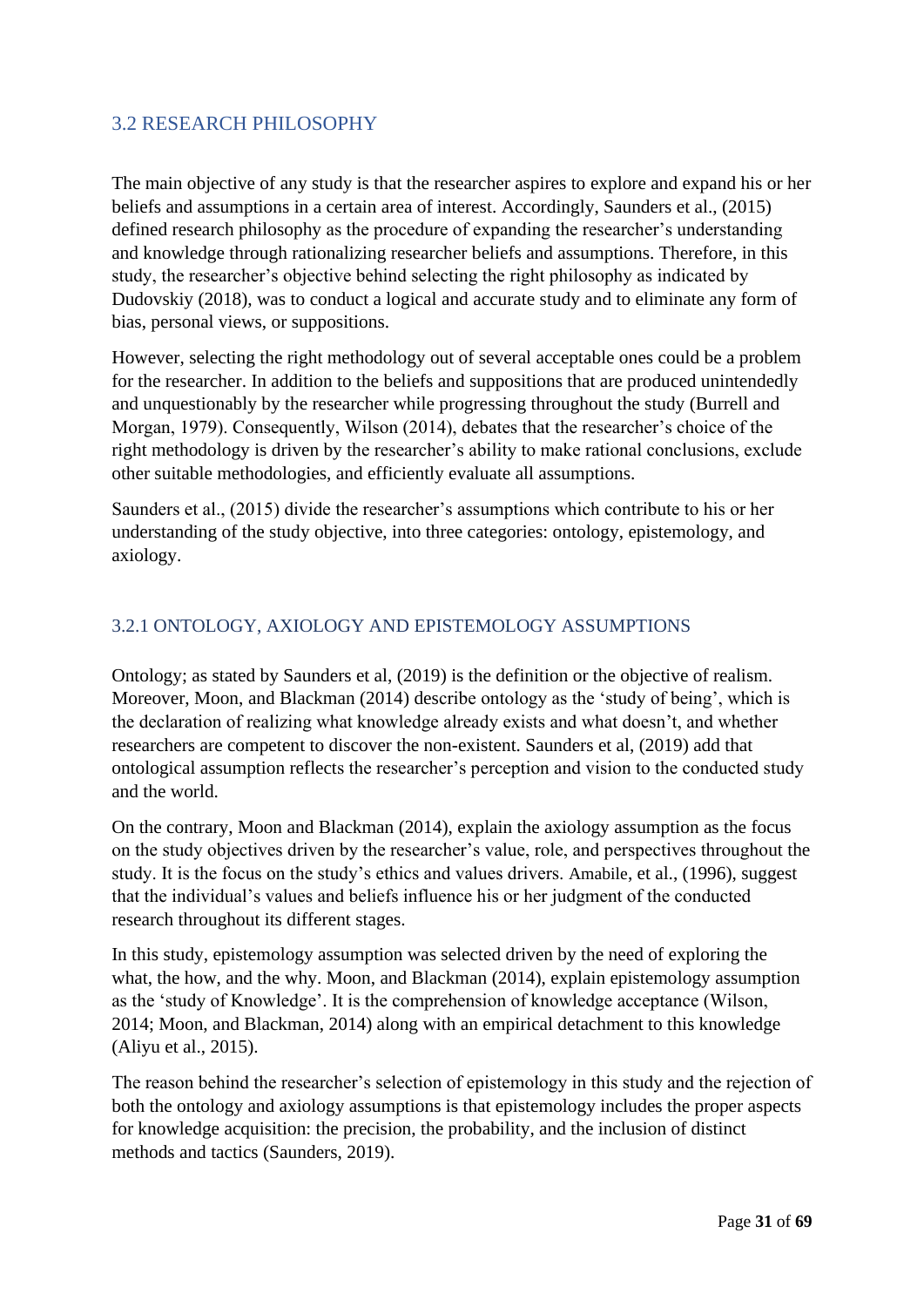## <span id="page-31-0"></span>3.2.2 INTERPRETIVISM, POSITIVISM, PRAGMATISM, REALISM APPROACHES

Saunders et al., (2015) stipulated four distinct styles: positivism, realism, interpretivism, and pragmatism that are adopted in diverse research approaches and are correlated to the ontology, axiology, and epistemology assumptions.

Bryman and Bell (2007) defined interpretivism as the process of critically evaluating and assessing the integration between the participants and their organisation to expose the participants' perceptiveness of reality. Moreover, Bryman and Bell highlighted that the interpretivism approach has several attributes based on the purposed philosophies.

Accordingly, the researcher for this study selected the epistemology; interpretivism approach because of it is data reliability trait and its ability to challenge the research's data evaluation strategy (Wilson, 2014). Moreover, because of its unique trait in endorsing the study's research question through empowering the researcher with the ability to view insights from the eyes of research's participants (Bryman and Bell, 2007). Furthermore, as critically highlighted by Bryman and Bell (2007) interpretivism have another key trait of empowering the researcher with the ability to explore information and expertise that are relevant to the research's participants.

Critically the alternative approaches were rejected. As positivism is based on empiricism which requires the scientific approach of verifiable data that entails disconnection from research participants (Wilson, 2014). Moreover, interpretivism is correlated with value-bound qualitative research, which is the adopted approach in this study, while positivism is correlated with value-free quantitative research. Furthermore, the third approach; pragmatism was also rejected as Wilson (2014) states that the pragmatism approach is only adopted if interpretivism or positivism cannot be associated with the researcher's perspective, which is not a valid argument in this study. Likewise, realism, the fourth approach, was also rejected because as stated by Saunders et al., (2015), realism adopts the factuality experience and positivist principle.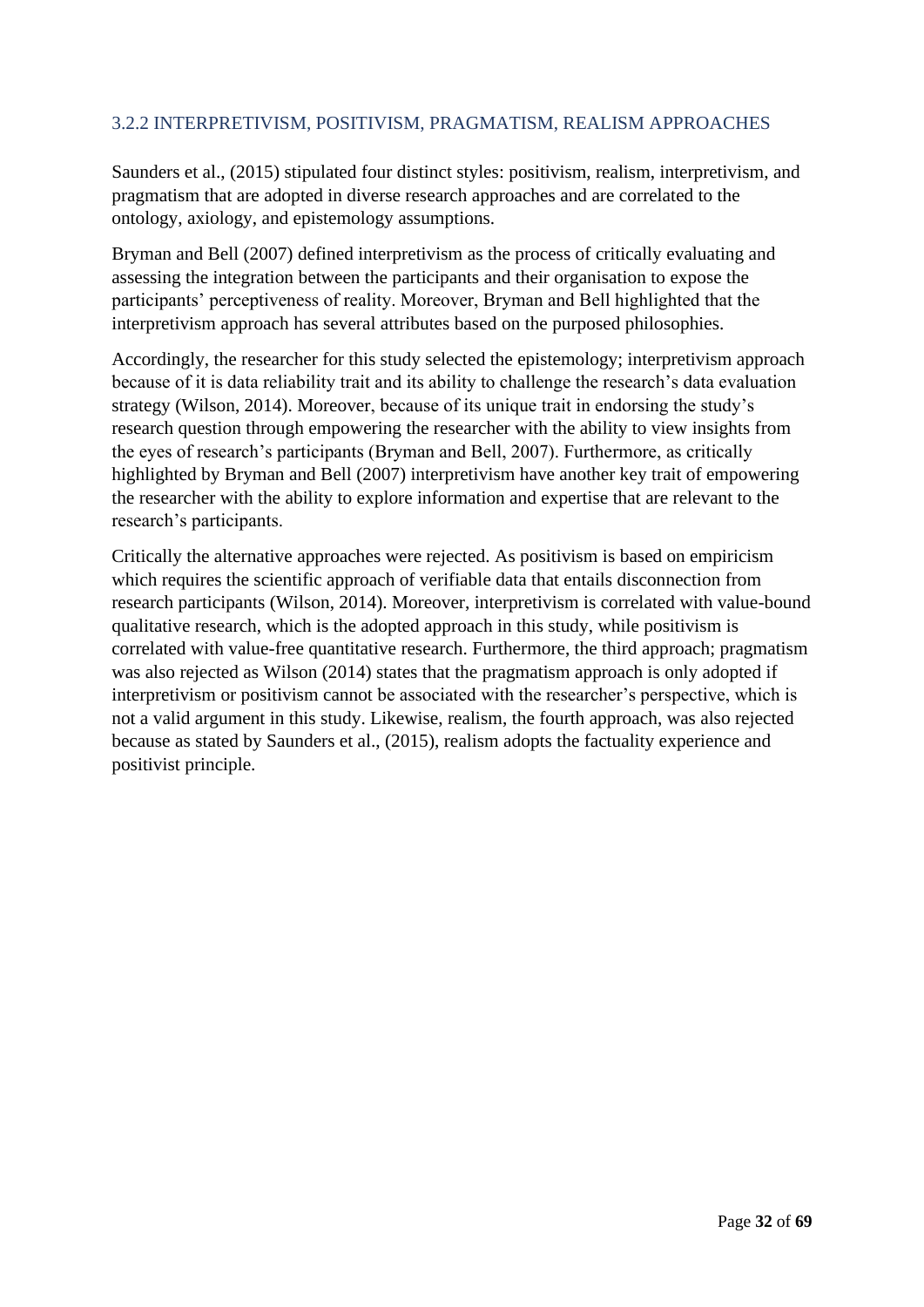# <span id="page-32-0"></span>3.3 RESEARCH APPROACH

Bryman, and Bell (2007) state that Empiricism is a theory that indicates that knowledge acquisition is driven primarily or uniquely through receptive experience. Bryman et al, (2012) additionally highlight the important aspects of research approach and theory exploration, especially in the researcher's decision to theory selection and whether it is inductive or deductive. Wilson, (2014), states that both the inductive and deductive approaches are equally connected to the research methods. Therefore, as highlighted by Bryman (2001), it is critical to include one of the two approaches as part of the research process.

### <span id="page-32-1"></span>3.3.1 DEDUCTIVE VERSUS INDUCTIVE RESEARCH APPROACHES

Saunders et al. (2019) state that the deductive theory recognises the real correlation between theories and the researcher's possible projections, and hence, recognises that the researcher's suppositions are also pragmatic in nature. Wilson (2014) additionally indicates that deductive theory focuses on constructing a proper research tactic through selecting a theory and examining its suppositions. Bryman, and Bell (2007) highlight that the deductive theory focuses on theories that are researchable, in other words, further examination of what already exists. Dudovskiy (2018) suggests that usually there is an association correlation between the deductive theory and the highly constructed quantitative approach, endorsed by the positivist methodology.

On the other side, the inductive approach, which is recognized as the "bottom-up" approach, as defined by Wilson (2014) is a systematic logical procedure that starts with the examination stage, then the model analysis stage, followed by the theory suppositions stage, and the final stage is the production of theory conclusion.

Dudovskiy (2018), states that the approach chosen by the researcher whether inductive or deductive is mainly driven by the research question itself. Additionally, Saunders et al. (2019), shed the light on how the inductive approach is more focused on the examination and experience aspects of the unknown than the deductive theory. And that researchers' adoption of the induction approach over the deductive one, is driven by the deduction approach offering few limited justifications to the research outcomes.

Consequently, the researcher in this study adopts the inductive theory. The inductive approach guides this study to gain further understanding of the challenges of conducting performance management to cross-cultural virtual teams through the sample of societal personas. Saunders, et al., (2019) highlighted that a sample of a few numbers of participants is effective for the inductive approach, contrary to the deductive approach which requires a large sample of subjects. For this study, the inductive approach was deployed through the conduction of qualitative interviews to a limited sample of subjects.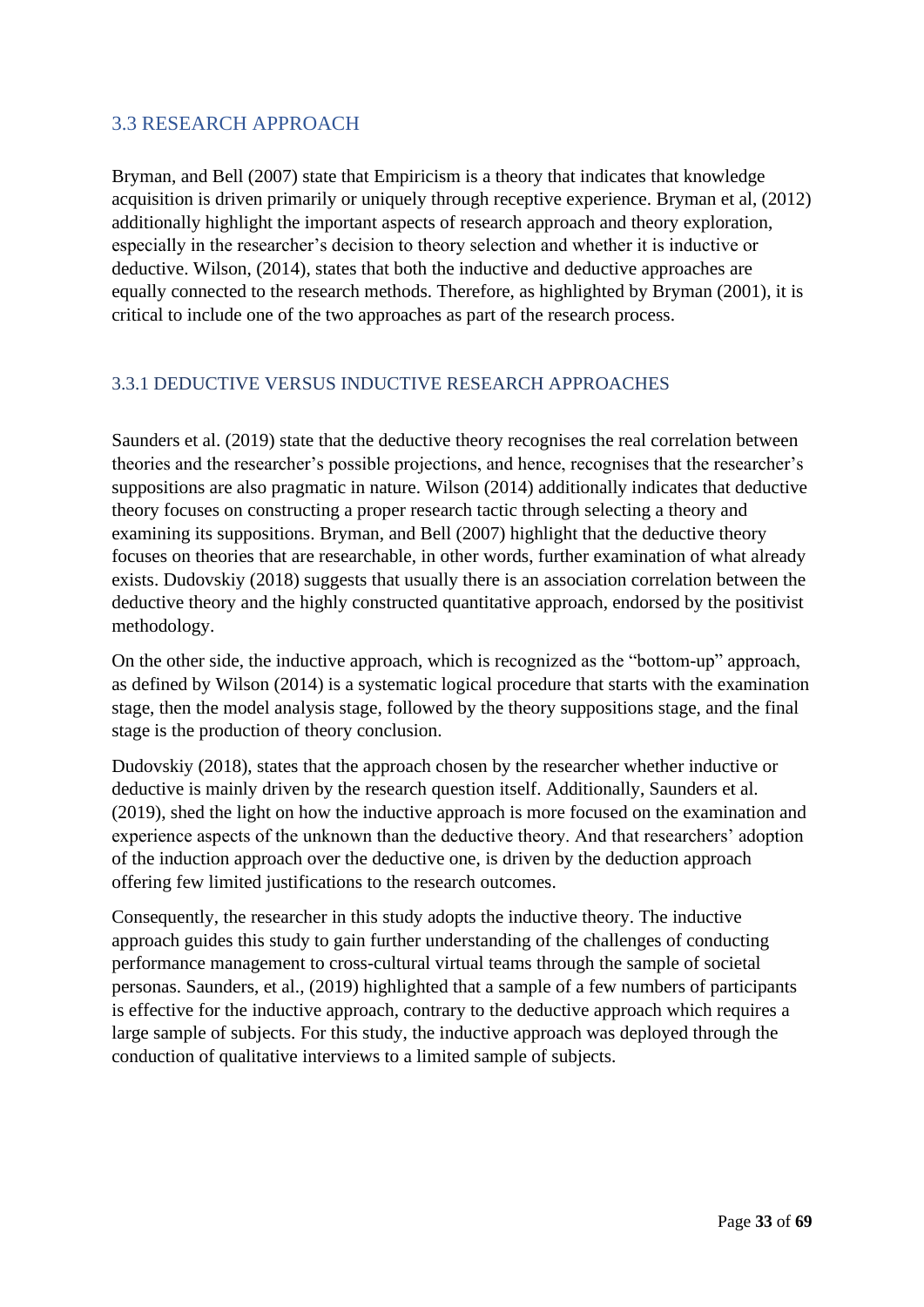Although the difference between the inductive and deductive approaches is very clear as the two have different adoption drivers and strategies. However, according to Dudovskiy (2018), several researchers proposed the necessity for adopting the colliding approaches together. Saunders, et al., (2019) argued that researchers are empowered to adopt an abduction ideology and consequently, they can shift from one approach to another, however, this ideology was rejected in this study.

### <span id="page-33-0"></span>3.3.2 DESCRIPTIVE VERSUS EXPLORATORY

Saunders, et al., (2019) offered two models of research strategy: the descriptive, and the exploratory, where each research strategy serves a different purpose driven by the selected research methodology. They defined the descriptive strategy as the model that illustrates the natural association and existence of individuals through an event, or an incident, which was criticised by Wilson (2014) because of its limitation to justify the drivers behind the event or the incident. Hence, it can be adopted only by research subjects that was never been explored. Consequently, the descriptive strategy was rejected as a model for this study.

On the other side, Saunders, et al., (2019) state that exploratory model empowers the researcher to gain participants' perspectives and beliefs regarding a specific event, its triggers, circumstances, and outcomes, through an open-ended question flexible approach. Hence the exploratory model is key when conducting qualitative research, which will be covered later in this chapter.

Pointing out to the previously discussed existing literature; an in-depth analysis and understanding is required to disclose the challenges of conducting performance management to cross-cultural virtual teams. And considering the exploratory strength in investigating aspects of the study and its ability to empower the researcher to adopt different research paths in case required (Blumberg, et al., 2011). Hence, the researcher decided to adopt the exploratory model for this study.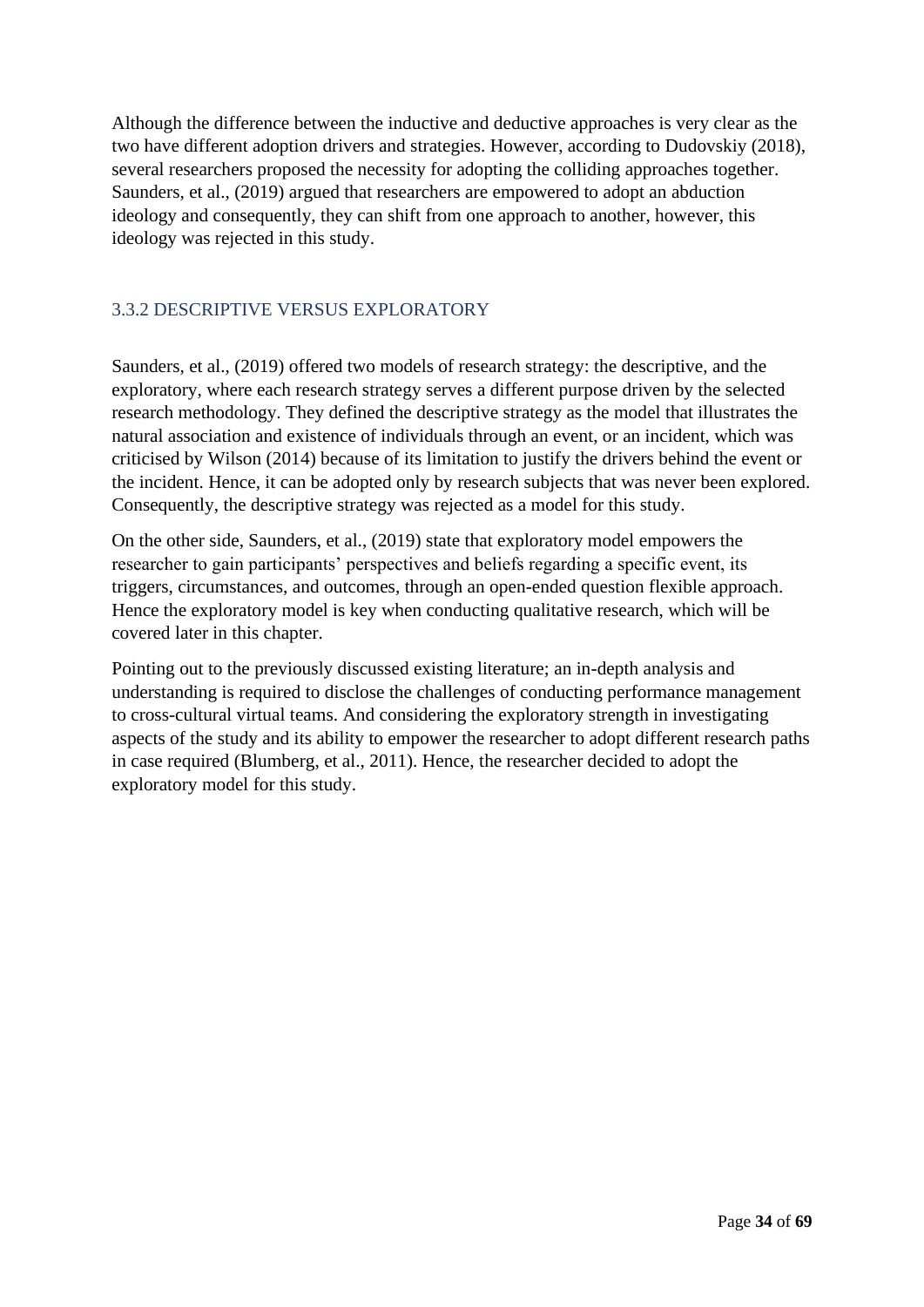# <span id="page-34-0"></span>3.4 RESEARCH STRATEGY

Bryman and Bell (2007) suggest that for conducting research, there are two main data collection techniques: Quantitative and Qualitative. Saunders et al., (2019) state that the researcher's decision to choose the Quantitative or the Qualitative technique is driven by existential expectations or by cognitive beliefs.

<span id="page-34-1"></span>



*Source: Guest et al., (2012)*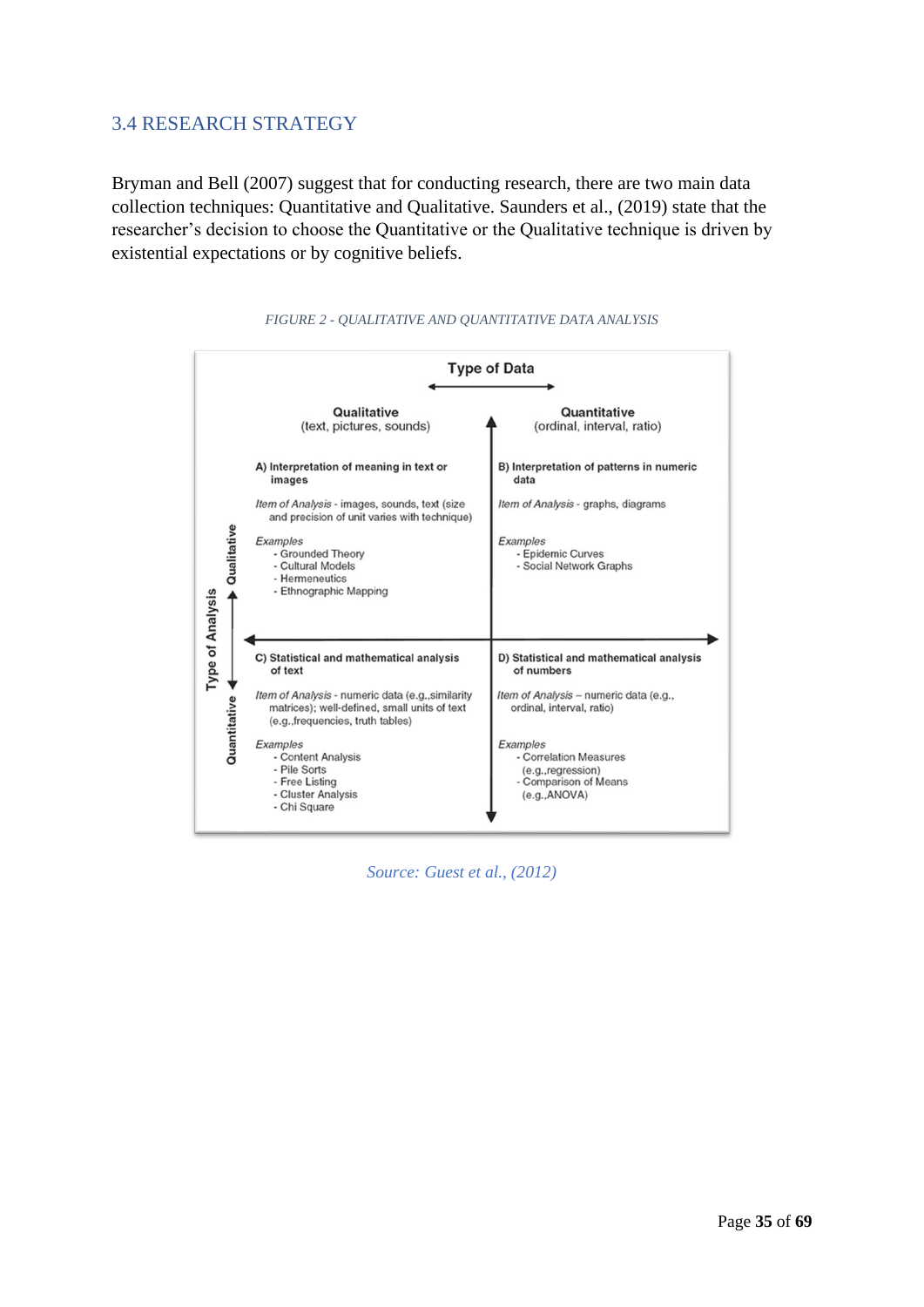# <span id="page-35-0"></span>3.4.1 QUALITATIVE VERSUS QUANTITATIVE

Saunders et al., (2015) state that quantitative research empowers the researcher with an outcome of statistical facts driven by a procedure of statistical analysis and practice of measuring variables, such as actions, views, and beliefs. Furthermore, as highlighted by Perrier, et al. (2020), quantitative research is conducted through the adoption of close-ended questionnaires, polls, or surveys over a large sample of subjects.

On the other side, as stated by (Bryman and Bell, 2007; Yin, 2016) qualitative research evolves around people's experiences, perceptions, and exposure to the study subject. Bryman and Bell (2007), adds that qualitative research is the practice of recognising a challenge, analysing the challenge, and proposing a resolution to the challenge.

This study takes into consideration previous studies looking after similar subjects, specifically Armstrong, and Baron (1998), where their research and findings around performance management have discussed the limitation in conducting quantitative research and recommended the adoption of qualitative research to gain a depth understanding of population's perspective to performance management.

Bryman and Bell (2007) also criticised quantitative research limitation focusing on the researcher's perspective rather than the contributors' perspectives, which is, on the contrary, the key area of focus in the qualitative research. Dudovskiy, (2018), emphasized Bryman and Bell's understanding that qualitative research provides the participants with the freedom to explain and justify their perspectives; offering an in-depth view of the data collected. Perrier et al. (2020), also agree with Dudovskiy that qualitative research adopts an open-ended question approach which presents the participants with the opportunity to express their beliefs, emotions, and perceptions. However, qualitative research outcomes can be complicated to analyse and control due to their array of variants (Yin, 2016).

Considering the in-depth perspectives and perceptions required from the participants to disclose the challenges of conducting a virtual performance management process; the researcher preferred to adopt a mono method of qualitative research for this study leveraging semi-structured interviews. Moreover, as highlighted in previous sections, for this study the researcher adopted the inductive research method in conjunction with the exploratory practice to empower the selected qualitative model (Dudovskiy, 2018).

The conducted qualitative semi-structured interviews considered the following:

- 1. Five interviews for data collection.
- 2. A 45-minute interview session per participant.
- 3. Selected participants are people managers leading cross-culture virtual teams.
- 4. The interviews' objective is to explore participants' perspectives on the research question through a twelve-question dialogue.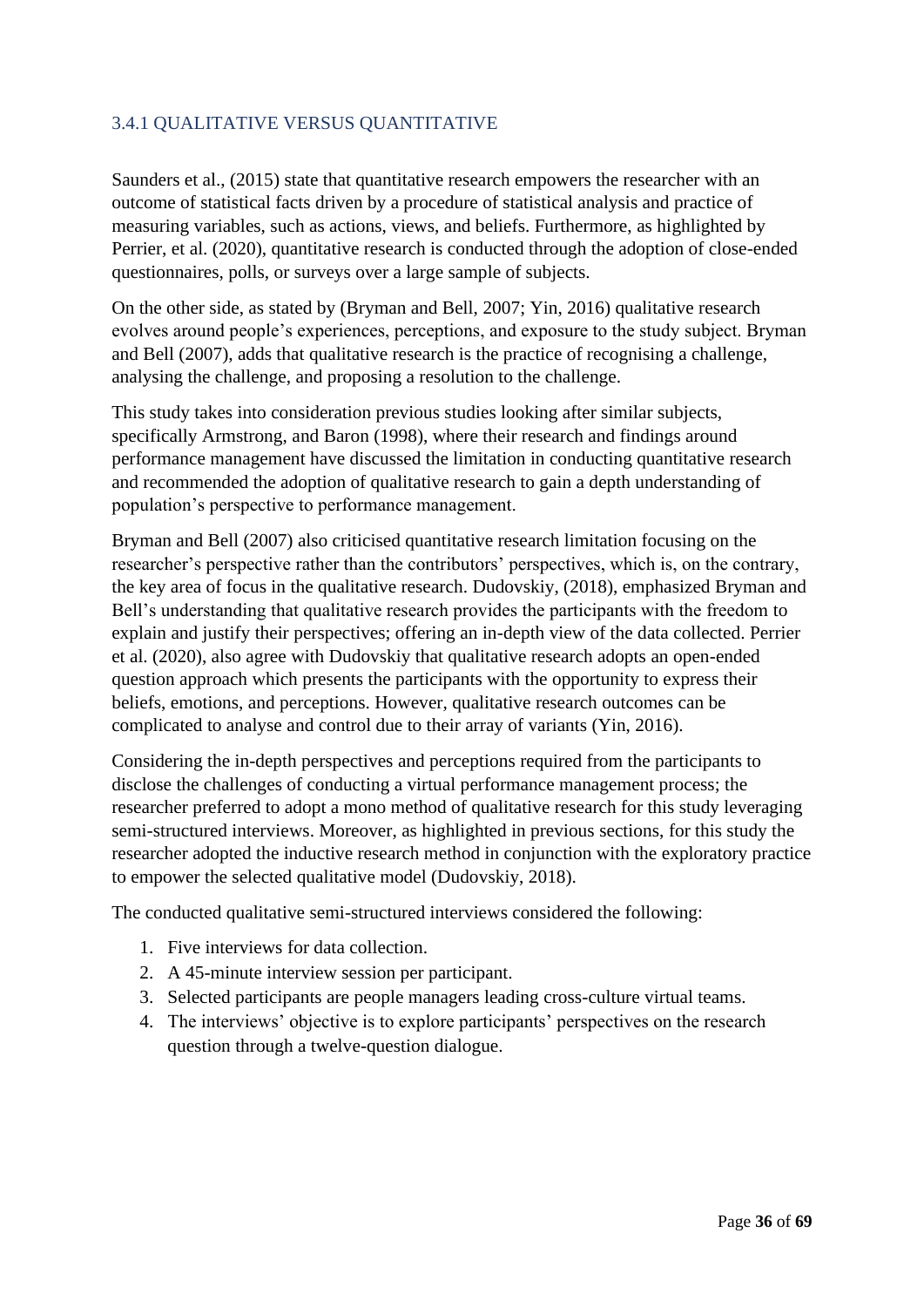# <span id="page-36-0"></span>3.5 DATA COLLECTION

Yin (2016) suggests that data can be characterised as an association of distinct qualitative or quantitative standards. Yin adds that are four design techniques that may be used by the researcher to empower the research strategy: Authenticity, Reliability, Triangulation, and Rival thinking.

- *1.* Authenticity: *is the process of validating the assembled data, admitting, and accepting bias to the nominated sample, and accurately analyse the outcomes.*
- *2.* Reliability: *is the process of efficiently project authentic, reliable, and trustworthy assembled data.*
- 3. Triangulation: *is the process of emphasizing the research integrity through seeking every lead available whether related to existing theories, strategies, investigation techniques, or data sampling.*
- 4. Rival Thinking: *is the process of highlighting the study gaps that might lead to rejecting the research by other rivals studying the same research subject.*

It is essential to highlight how the chosen design strategy accomplishes a leading part to the truthfulness of the assembled data. This was emphasized by (Bryman and Bell, 2007; and Yin, 2016), stating that research impartiality is extremely significant to the conducted study, which can be achieved through the genuine accountability, and acquisition of trustworthy data. Consequently, the author in this research was keen to request validation from the participants that the process of data assembly accurately reflected their beliefs and arguments, based on the constructed interview transcript. And therefore, the key role of the adopted qualitative data assembly technique is to ensure an accurate and reliable inference to the participants' views, reflections, and challenges of conducting a remote performance management process.

### <span id="page-36-1"></span>3.5.1 QUALITATIVE DATA PRIMARY COLLECTION

Yin (2016) point to the significance of conducting fieldwork and to the engagement of participants with a real and solid experience throughout the qualitative data assembling approach. The fieldwork as defined by Yin (2016), is the process of assembling fresh data from an unrestricted establishment.

Moreover, Yin (2016) states that there are two models of interviews: the structured quantitative model and the more valuable semi-structured qualitative one. The structured technique of interview adopts a quantitative technique of a closed-ended questionnaire through conducting surveys or polls. While (Bryman and Bell, 2007) state that semistructured qualitative is a better and more flexible approach as it empowers the researcher with a formerly prepared set of open-ended questions constructed to assemble participants' critical views and beliefs to guarantee critical knowledge is captured.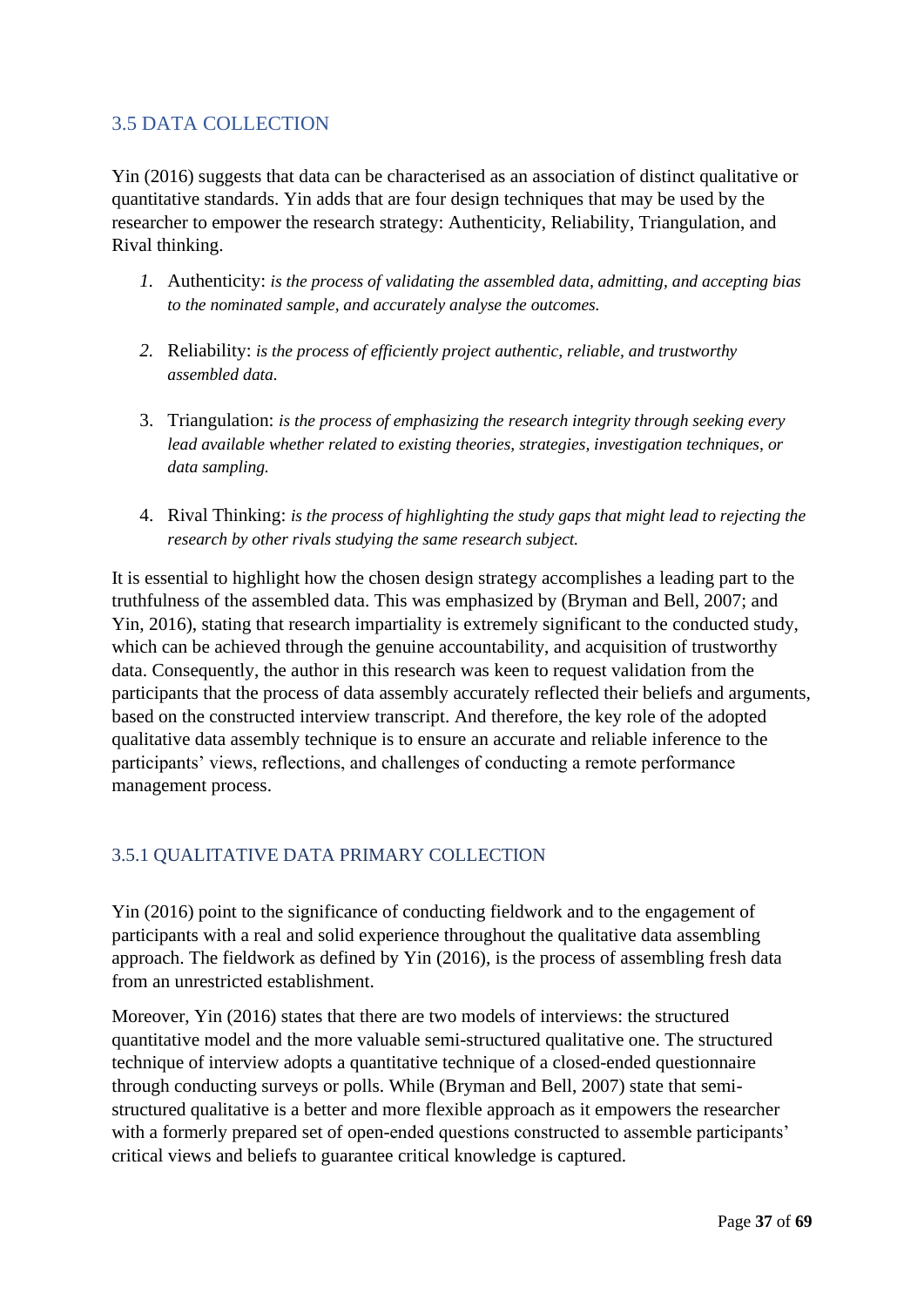In this study, the data assembly process execution was conducted through engaging participants in individual, semi-structured, recorded, and virtual interviews to gather their beliefs, views, and reflections on the research subject. As stated by (Bryman and Bell, 2007) the adoption of qualitative interviews is more valuable than other data assembly techniques as it provides the researcher with an opportunity to capture accurate descriptions and justification to participants' events and encounters. Also, the adoption of individual interviews as emphasized by Saunders et al., (2019) is to empower the researcher with detailed insights into the participants' knowledge, behaviours, actions, and beliefs. Moreover, digital recording of virtual interviews was executed to guarantee an efficient data assessment of the assembled data. Later in chapter four, the research will discuss and analyse extensively the outcomes attained throughout the data assembly process.

### <span id="page-37-0"></span>3.5.2 SECONDARY DATA COLLECTION

In this research, the researcher was keen to critically evaluate existing literature and the associated knowledge in the subject of virtual performance management, throughout a detailed assessment and examination of accessible books, e-books, journal articles, and web conferences to ensure comprehensive knowledge, insights, and interpretation to the research subject. As suggested by (Bryman and Bell, 2007) subjectivity along with thorough consideration is key when reviewing and debating any research subject. Consequently, the critical analysis executed by the researcher about conducting virtual performance management revealed gaps in existing literature critical to this study. Moreover, the presented information in this study was assembled from the NCI library and other supplementary online archives and databases throughout an extended timeframe, and with the adoption of a scholarly peer-reviewed approach to guarantee the credibility of the utilized academic literature.

### <span id="page-37-1"></span>3.5.3 POPULATION SAMPLE

Vital to this study was to capture distinct perspectives from several participants with real-life experience to the research subject. Hence, six semi-structured qualitative interviews were conducted. The selected participants were remote people managers with strong knowledge and expertise in the field of remote performance management. A remote people manager can be identified as the person with the ability to lead, coach, and evaluate a group of people or a team stationed at various remote locations. The interviews were conducted through leveraging the Microsoft Teams application to leverage its resilient digital recording capabilities, and participants gave their consent for digitally recording the interviews.

As highlighted in the research limitations, the samples size presented challenges to the research's findings. Appendix 1 can be reviewed to examine the interview questions. Moreover, the sample undertook the interviews entailed 60% females and, 40% males. And chapter 1 can be reviewed for further details on the subject of the interviewees' gender split, age, the field of work, and expertise. Considering the aspect of data protection, interviewees' personal data were removed. Furthermore, in chapter four where the findings and discussions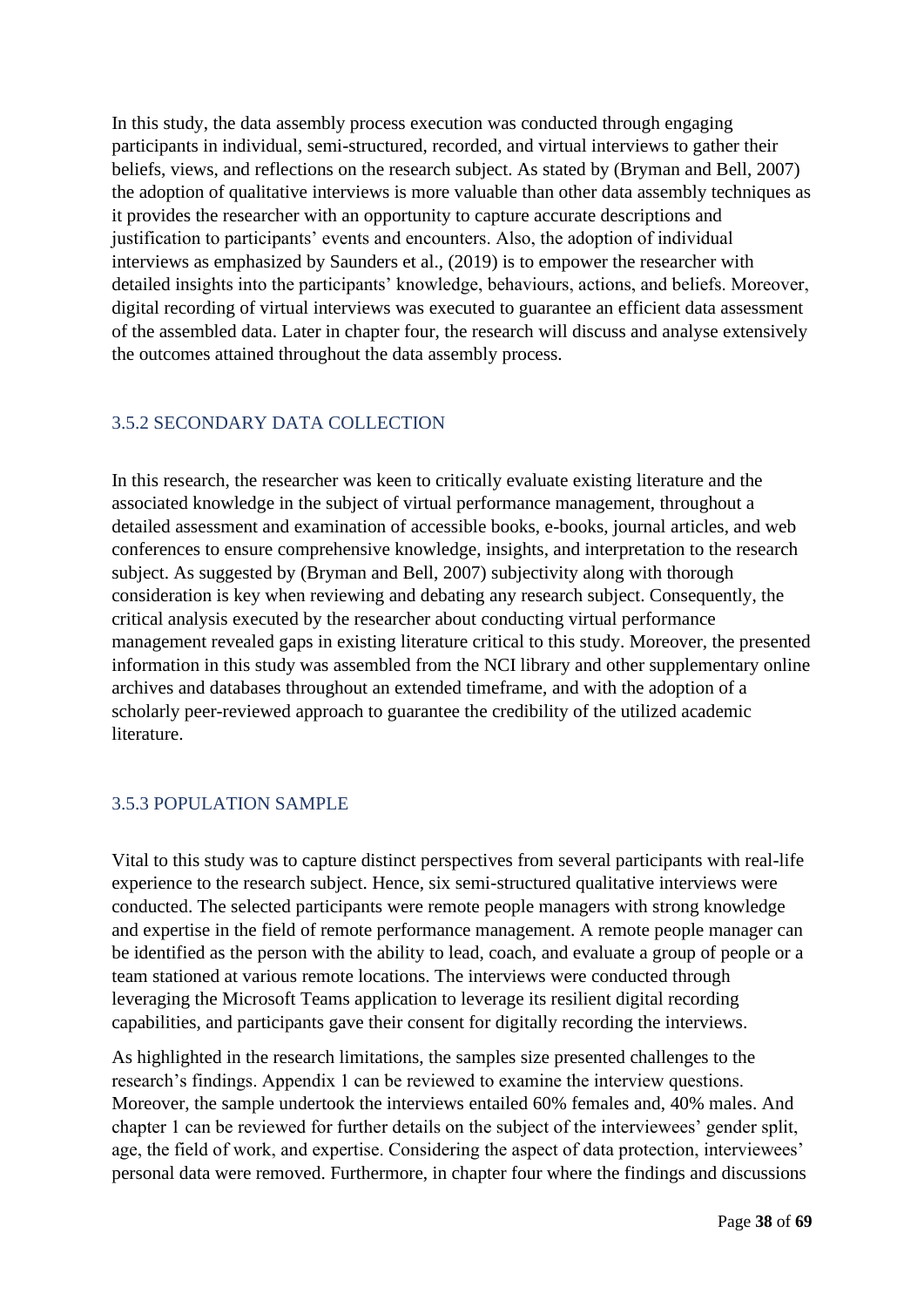sections are covered, the researcher refers to each as principally as the Interviewee. The researcher references each of the interviewee's answers or quotes, for example, Interviewee one is referenced as (IV 1).

Interviews were executed and the researcher held the ownership and responsibility of the interviews-related recordings, transcripts, and data assembly. The interviews were executed with the Microsoft Teams application and leveraging its digital recording capabilities. Moreover, the recordings were stored over the Microsoft OneDrive cloud application to leverage its robust security and to maintain future access. Assessment and evaluation of the recordings were conducted by transferring the recordings into transcripts.

Furthermore, a comprehensive error inspection was conducted to ensure interviewees' critical beliefs, and positions were captured. The transcripts were also thoroughly examined to expose common themes among interviewees' perspectives from one side and comparing transcripts to existing literature, previously discussed in Chapter 2, from the other side; searching for a probable fresh perspective that may not be captured within the literature review.

## <span id="page-38-0"></span>3.5.4 ANALYSING QUALITATIVE DATA

Saunders, et al., (2019) suggest that researchers need to avoid any subjective bias to the outcomes of the conducted study. While Yin (2016) states that researchers executing qualitative-based research need to adopt a thorough listening capacity approach to effectively articulate and interpret participants' perspectives. For this approach to be executed successfully, Yin identified five mandatory data assembly skills: active listening, curiosity, effective time management, information acquisition from various data sources, and original, primary, and secondary data differentiation skills. Yin also states that the qualitative approach is characterised by an extremely detailed nature, hence, suggests the researcher's need to recheck the assembled data to guarantee a comprehensive and extensive assessment and analysis.

# <span id="page-38-1"></span>3.6 ETHICAL CONSIDERATION

Ethical consideration is a critical trait that requires attention whenever research is conducted It covers the treatment approach adopted by the researcher towards the study participants. Bryman and Bell (2007) suggest that researchers should adopt an examination approach to each research activity that involves participants' engagement to validate the necessity of incorporating each research activity as part of the conducted study. Additionally (Yin, 2016; Bryman and Bell, 2007) state that research's integrity and the code of ethical conduct encourages researchers to evaluate the impact of the conducted research activities on the research participants. Consequently, the researcher in this study conducted a comprehensive ethical assessment, highlighting the research's actions and measures to certify that the study participants were integrally treated and offered the proper ethical protection. And the ethical form was filed and reviewed by the National College of Ireland.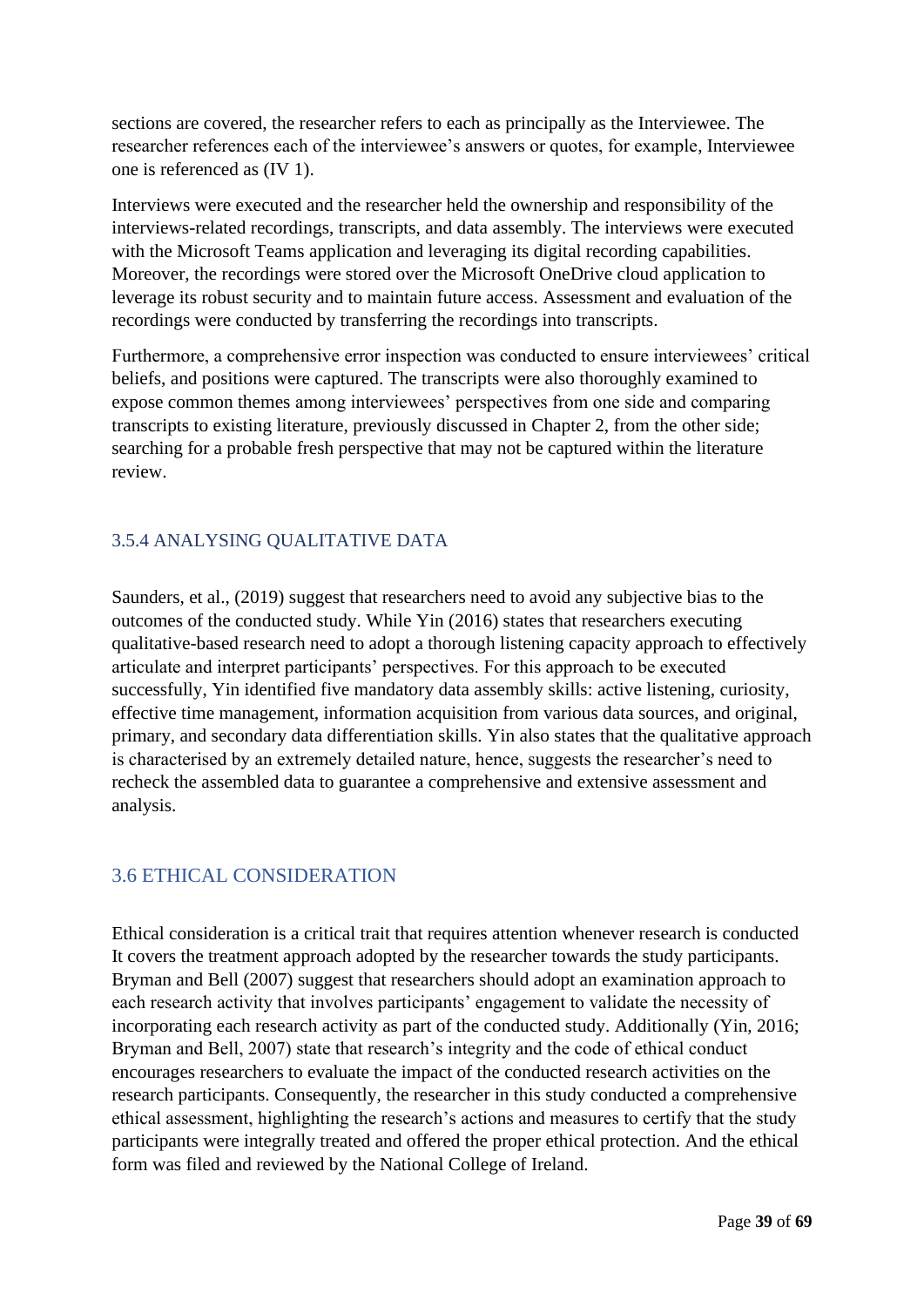# <span id="page-39-0"></span>3.7 LIMITATIONS TO THE RESEARCH

It is acceptable to highlight that the outcomes of the research are subjective, biased, and not completely inclusive as the study was conducted on a small group of samples of six participates. It is also acceptable that discovering common themes is challenging. The reason as suggested by (Bryman and Bell, 2007) is because of the discrepancies in the assembled data-driven by the variation in participants' experiences and exposure to the subject of remote performance management across cross-cultural virtual teams. It is important to highlight the possibility to expand the research sample and broaden the study audience through conducting more interviews, including more participants, and conducting further investigations, if and only of the researcher had more time.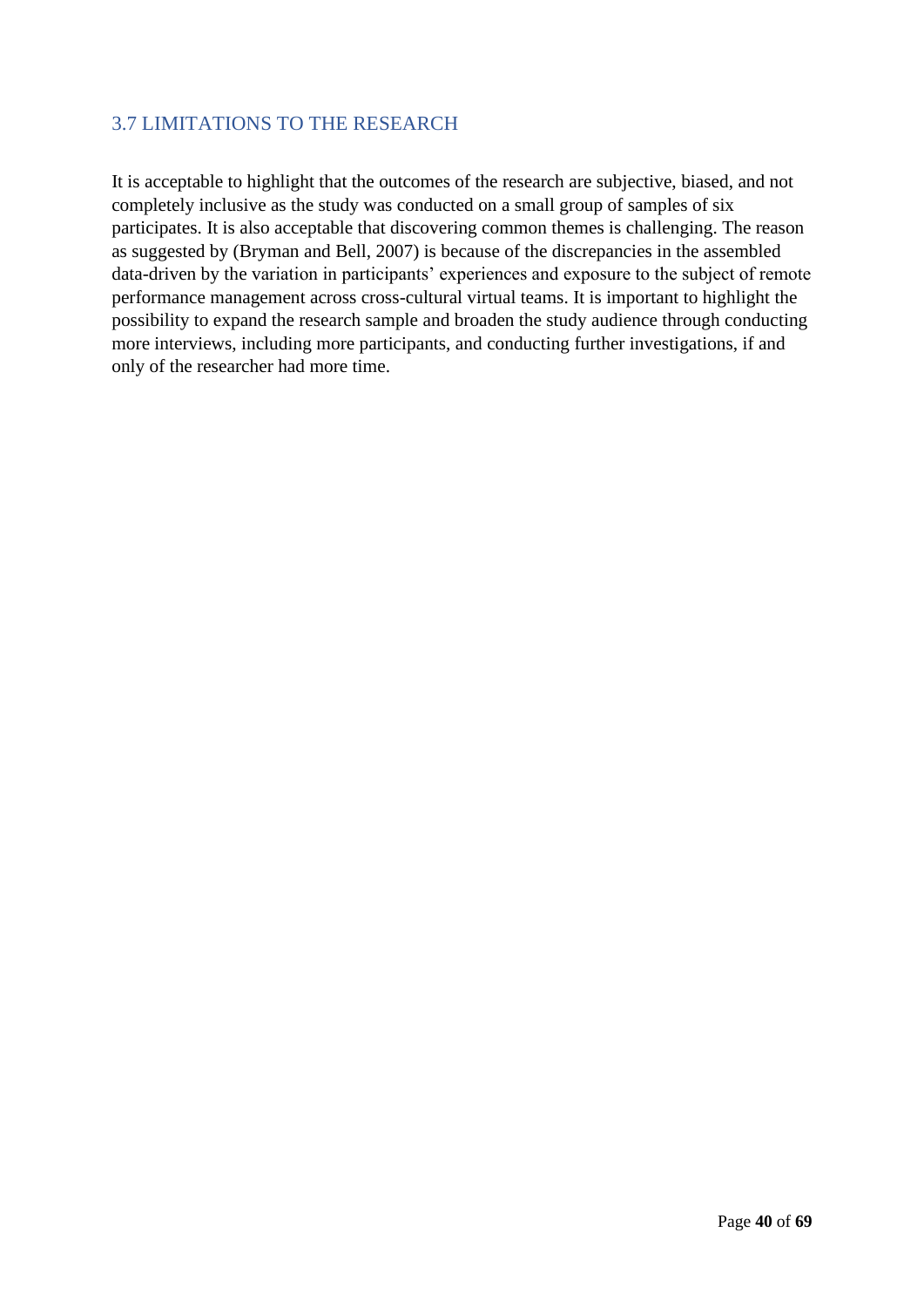# <span id="page-40-0"></span>**CHAPTER 4: RESEARCH FINDINGS AND DISCUSSION**

# <span id="page-40-1"></span>4.0 INTRODUCTION

The extensively discussed literature within chapter 2 demonstrated how performance management can be significantly important as it introduces the right work environment where employees can deliver their best performance, and through which organisations will have the ability to achieve their strategic goals and sustain ideal outcomes (Sahoo and Sukanta, 2012). It is worth mentioning that the adopted inductive method empowered the researcher with an in-depth exposure to the participants' perspectives along with a grounded theory of expertise in the subject matter of virtual performance management. The rationale behind the objectives was to explore the participants' perspectives to the research question "Performance Management of Remote Teams in the Irish Technology Sector". Moreover, as previously discussed in chapter 1 and chapter 2, the sub-objectives reinforced by Armstrong's Performance Management theory presented a supplementary in-depth data assembly to emphasize the adopted structure within the subsequent chapter.

The objective of the following segment is to explore any analogies between the research's data assembly and the previously discussed existing literature. The information evaluated from the sample conducted offered the participant's perceptions of virtual performance management and explored their diverse beliefs regarding virtual performance management challenges. Moreover, recognised the participants' viewpoints on whether managing a team of diverse ethnic members presents a challenge to the process of performance management or not. Furthermore, researched new performance disputes along with the identified literature gaps, as discussed in chapter 1. This study has investigated the literature gaps throughout the adopted structure of this study research's design.

# <span id="page-40-2"></span>4.1 QUALITATIVE RESEARCH FINDINGS

The research questions were built to cover the performance management framework with sub-questions to support data gathering (please refer to Appendix 1).

The study outcomes identified that 100% of interviewees had a consistent daily practice of different performance management aspects from planning, to monitoring, to coaching, to assessment and feedback.

However, with remote work challenges, they identified the need to conduct coaching and feedback as a key to overcome remote work obstacles. This was supported by Clear Review (2021) Performance Management Report, as they state that in light of the pandemic 90% of managers and 80% of individuals believe that they need to have more regular coaching and development discussions as it positively influences performance progression.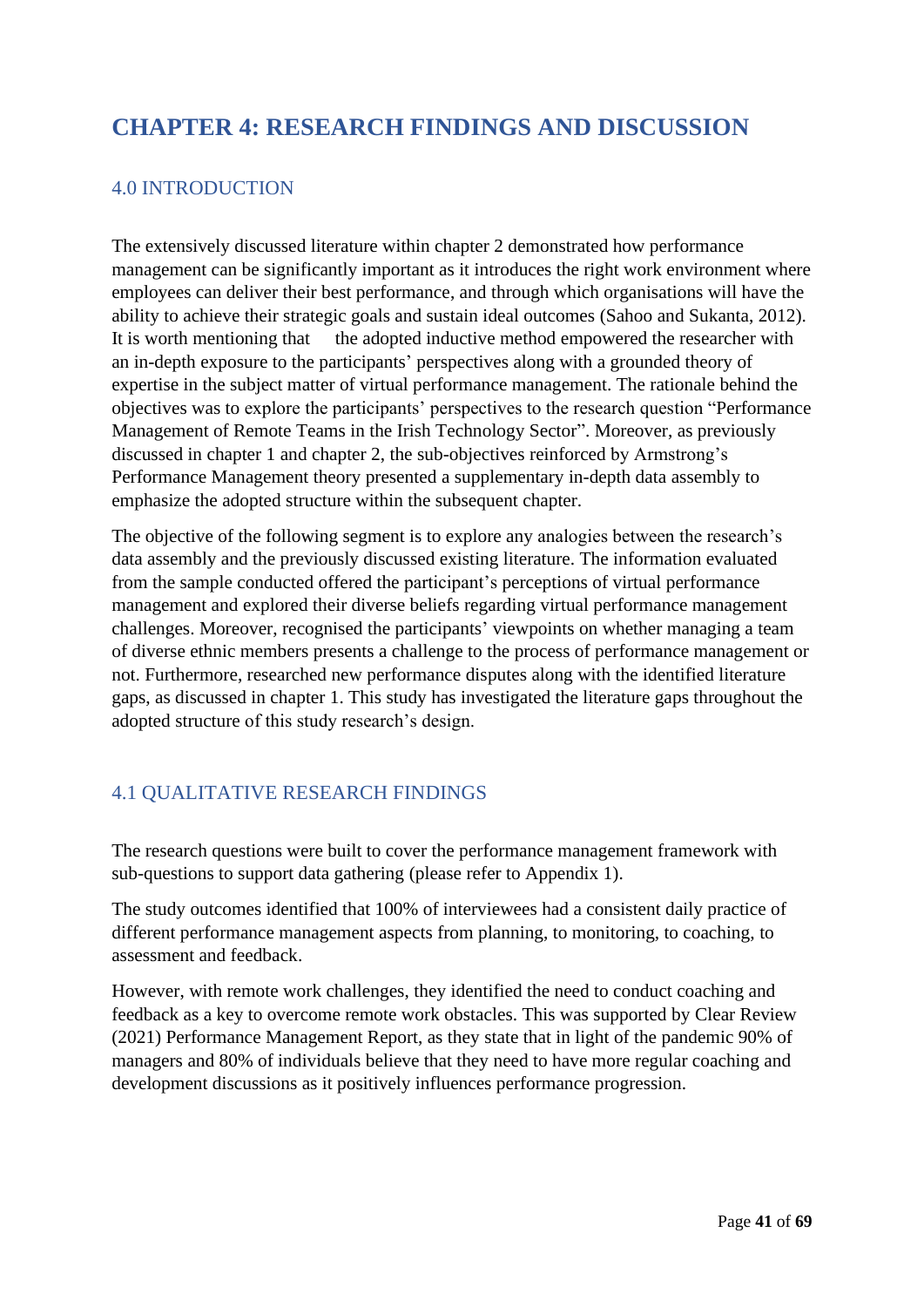## <span id="page-41-0"></span>4.1.1 OBJECTIVE 1 "TO INVESTIGATE THE PLANNING OF PERFORMANCE MEASURES AND DEVELOPMENT ACTIVITIES"

Through this objective, the researcher outlines and discusses the data collected to investigate the process of planning performance measures and their related key performance indicators (KPIs). Additionally, point out whether cultural differences have an impact on the performance planning and agreement processes.

## *4.1.1.1 ROLE PROFILE DEFINITION*

Each interviewee participating in this research demonstrated strong expertise in the area of performance management. However, it became evident through the data analysis that there was no general agreement on whether the nature of virtual/remote roles has an impact on the process of performance planning and its associated KPIs.

Although there was a clear belief from most of the participants that the KPIs are still the same regardless of the nature of the role. Nevertheless, some participants believe that the virtual nature of the job will impact the planning process. "*The remote nature of the job doesn't necessarily make a difference to the KPIs because the KPI is stated in the role profile are going to remain the same. The planning though is a bit much more challenging*" (IV3). Moreover, other participants consider the impact of COVID 19 on roles that require and are measured based on the face-to-face interaction which, presently mandates a change to the role performance planning and the related KPIs as original KPIs are not achievable to any further extent.

### *4.1.1.2 KEY PERFORMANCE INDICATORS AND PERFORMANCE GOALS*

When the interviewees were questioned whether they consider the cultural difference while setting the goals and the KPIs. Some acknowledged they do, while others did not. "*When I do set my own KPIs, I'm mindful about the different cultures that I might have in my team, the different background and the probably the different understanding that might come out of the planning session, so I'm always mindful about giving people time to digest, providing the right clarity. I try to give them as well time to come back with questions or anything that might not be clear for them in terms of how we can adapt as a team and as a persona on their background, their culture, my background, my culture, and again map those things on the companies KPIs as well*" (IV3).

In Fact, the participants that shared that they don't factor in cultural differences; do actually but indirectly through measuring the impact of cultural differences on the business outcomes and consequently goals and KPIs are driven by the cultural impact on business; not driven by the cultural differences themselves. However, according to Han & Beyerlein (2016), managers shouldn't overlook cultural differences, as such differences might provoke hidden challenges which are reflected negatively on employee's performance.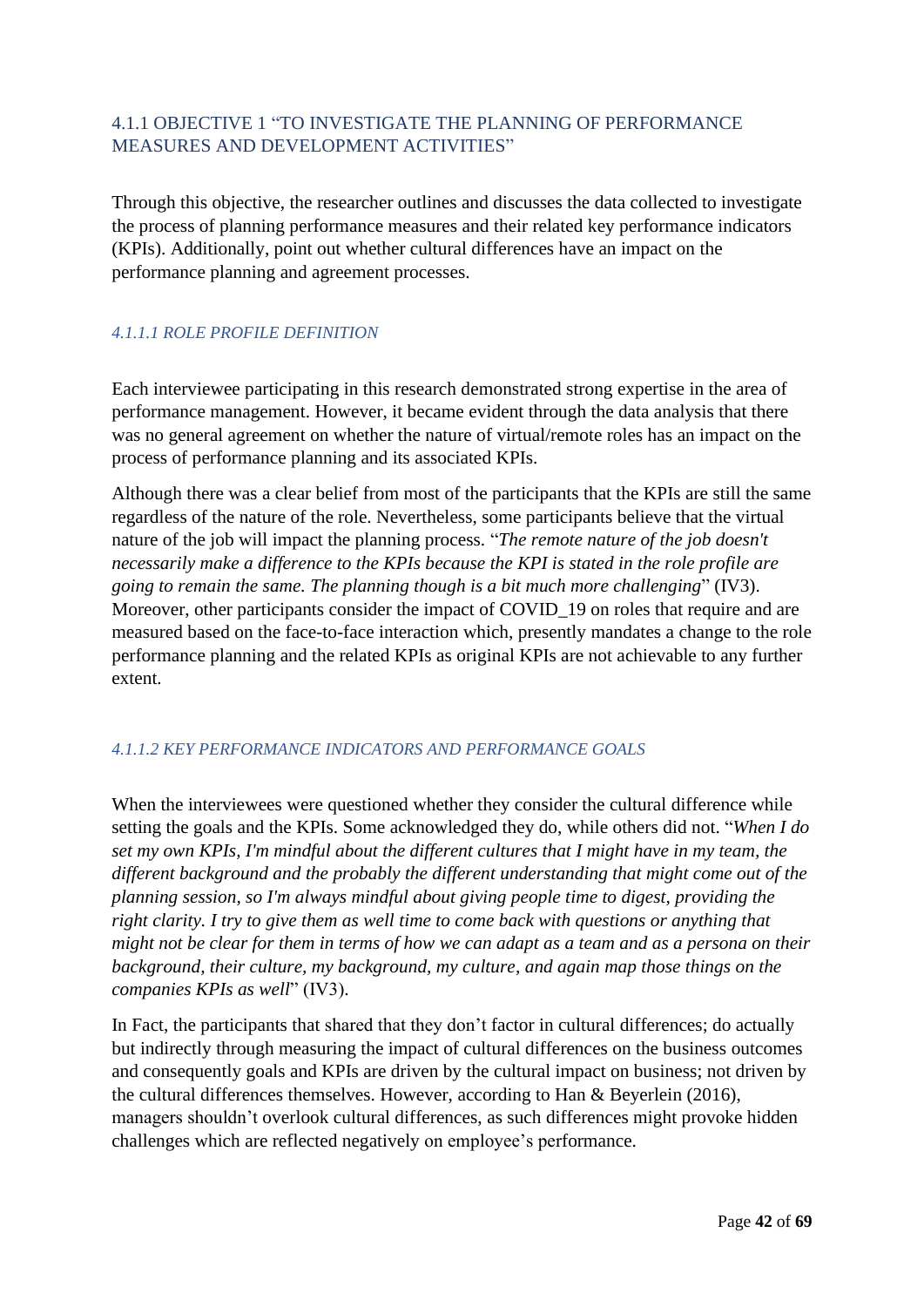#### *4.1.1.3 PERFORMANCE DEVELOPMENT PLANS*

The researcher throughout this objective aimed to gain participants' perspectives regarding the methodology applied to set team members' development plans and how they make sure the plan is mutually agreed upon. All the participants referred to the development plan as a mutual agreement between the manager and the team member on a set of KPIs that need to be achieved throughout the evaluated period. The development plan develops a phycological trust contract between the manager and the individual, as stated by Hrzberg (2003), the development plan act as the motivation factor to the performance management formula as it presents clear measurable milestone with clear rewards once the millstones are achieved

However, they also agreed that it also challenging to conduct the development plan remotely. "*When constructing a performance development plan, I look at the result in my mind and then I look at the resource that has been deployed, I look at the individual level, and then I develop a plan based on that. Now the development plan needs to be modified because of the remote or virtual nature of the role*" (IV4).

The participants also highlighted the importance to get the team members' views, concerns, and fears regarding the challenges associated with executing the measurable milestones remotely. *"When I am setting the development plan, I take into consideration the challenge that the plan will be executed remotely, and that measurable milestones are designed with the attention that associated tasks will be executed remotely"* (IV5). Furthermore, the participants stressed that it is equally important to get team members' agreement and consent to their development plans to avoid any uncertainty or mental blockers that would negatively influence the execution of the development plan.

## <span id="page-42-0"></span>4.1.2 OBJECTIVE 2 "TO ASSESS THE MONITORING PROCESS OF ONGOING PERFORMANCE"

Regarding COVID\_19 challenges, nearly all organisations deployed new tools to empower managers throughout the process of remotely assessing and monitoring teams' ongoing performance. That being said and throughout the course of exploring the performance monitoring objective. The researcher discovered that there was consistency among study participants that remote monitoring is more successful and efficient than onsite traditional monitoring methods. "*As effective as monitoring onsite, I think remote performance monitoring has a different way of effectiveness. I think it's a more mature and more trusted relationship"* (IV3).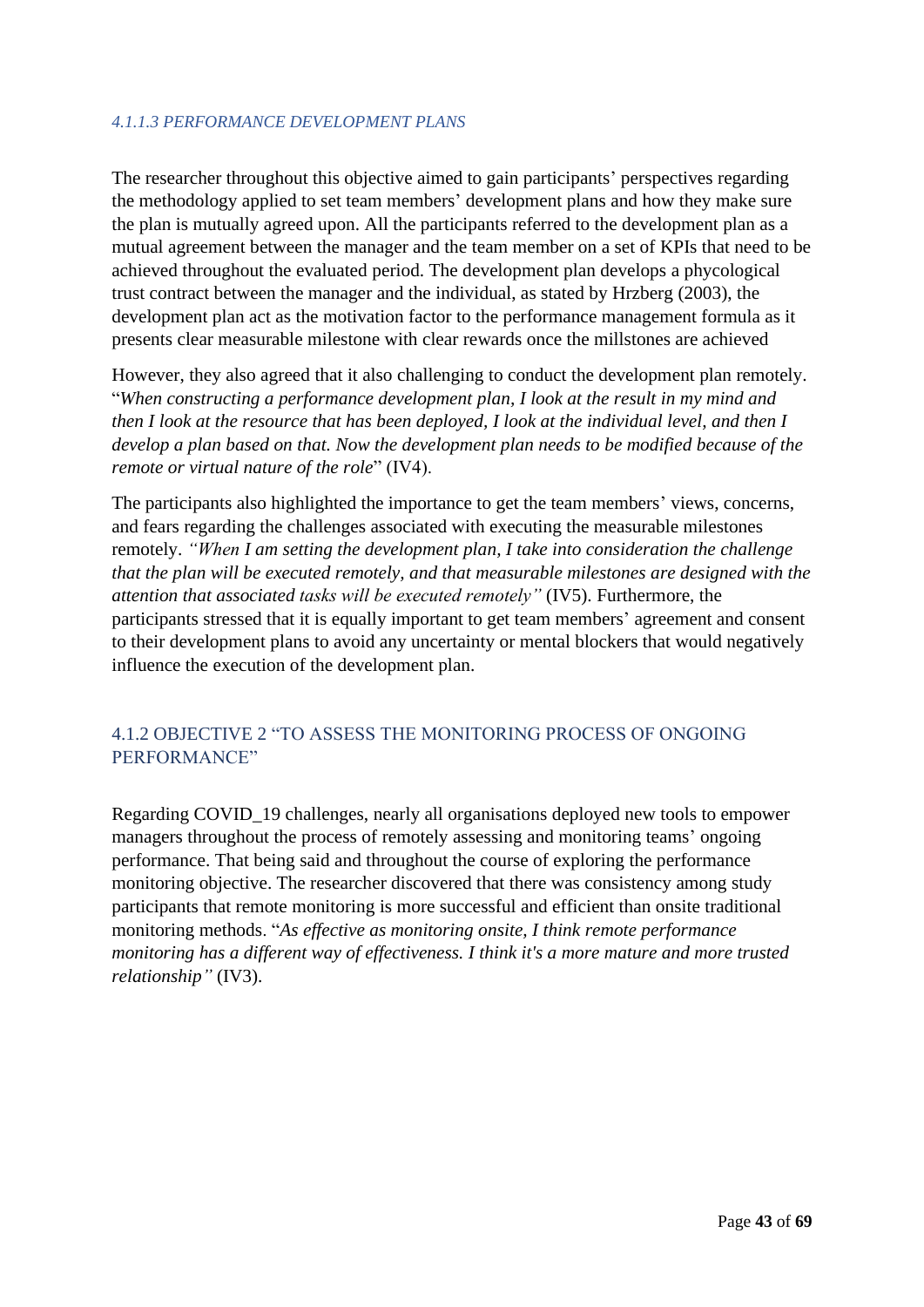### *4.1.2.1 MONITOR PERFORMANCE*

Study participants revealed that it is easier to talk about performance with team members remotely by going through the performance measurable data because the data then support the conversation. "*What I do actually, I find sometimes that remote performance monitoring is probably a little bit easier, and the reason why I say that is because when you're dialling in to a call and you share a screen like we're doing now, you can share data bit easier*" (IV2).

Moreover, remote performance monitoring had a positive impact on the manager-team member relationship. Remote performance monitoring evolved the individual sense of ownership and transformed the basis of the manager-team member relationship towards a trust-based relationship. "*You're not there to see what that person is doing every single day or every single hour. So, the way I conduct the performance monitoring remotely is first of all based on trust*". (IV3)

However, remote working has its drawbacks on performance monitoring. In remote work, individuals lose the accessibility to in-direct learn from peers and colleagues. They lose the interactive environment where they can learn through only listening to a problematic discussion between their colleagues. Furthermore, individuals might miss the advice that could be brought to their desks by a colleague who listened to their problem while he or she was just passing by. Hence, the lack of a real interactive environment would impact performance development and consequently performance monitoring. "*Monitoring performance is enhanced not just by the binary results. It's enhanced through observation and interaction, only seeing the binary results without an opportunity to observe it is much more challenging*" (IV4). Consequently, a new burden is developed, where managers explore other ways to monitor performance rather than only relying on data. As Bailey and Kurland (2002), stated that a common pitfall for remote work is that remote employees' achievements are less noticeable. Hence, managers are encouraged to search for feedback from different sources and stakeholders to amend the absence of real-time observations in binary data.

### *4.1.2.2 PROVIDE CONTINUOUS FEEDBACK AND COACHING*

The research participants acknowledged that feedback and coaching are key aspects in the process of performance management. They agree that virtual feedback and coaching are associated with major challenges and that managers should adopt special practices for effective coaching and feedback. Managers should consider the cultural background of each team member, where they are coming from, how to motivate them, and what are their career and personal goals. "*With senior team members, I have to be flexible and make them feel empowered where coaching activities are driven by their needs, while with junior team members I adopt a different approach, not a micromanagement one but more a shadowing one because they have a lot to learn so they require more coaching and feedback*" (IV1).

Furthermore, they drew attention to some attributes that should be considered when conducting remote performance management. For example, it might be difficult to judge how the individual on the other side of the call is perceiving the manager's feedback especially if it is more constructive feedback than a positive one. "*I find virtual coaching and feedback is difficult to land the right messages. When providing feedback virtually I might miss that kind*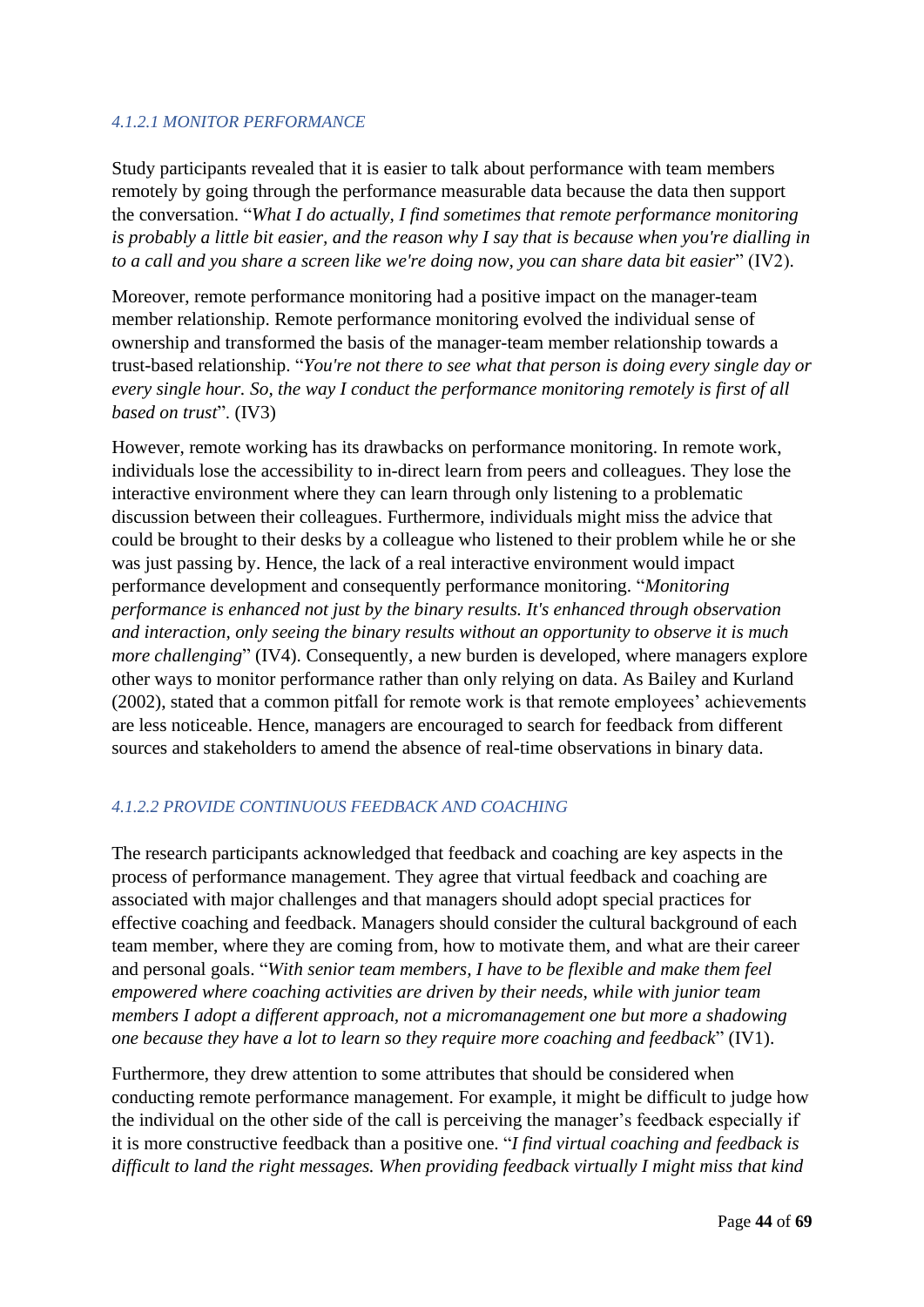### *of the individual's body language which makes my judgment weaker to understand how the individual understand and recognise my perspective as a manager*" (IV5).

Moreover, managers also lose the ability to provide instant feedback and coaching like they used to do in the office. At the office, managers were sitting beside their team members in the same area and used to have the opportunity to monitor specific actions or behaviours that empower them to provide instant coaching and feedback. Therefore, as stated by Bussin (2017), managers need to adopt an active listening approach to every detail shared by their team members or by other stakeholders regarding their team members' performance. Additionally, managers need to be clearer and more precise while communicating feedback or conducting coaching They need to make sure that their team members have the space and time to respond to, comprehend, and understand their shared perspective.

### *4.1.2.3 DEAL WITH UNDERPERFORMERS*

The findings here state through the assembled data, the interviewee's thoughts, and views on the impact of virtual or remote work on employee performance. It is important to highlight that all the interview participants acknowledged that working remotely has an influence on the individual's performance.

From the moment the individual joins the company and starts working remotely, he or she might feel disconnected. The sense of belonging and inclusivity is lost. "*Peer-to-peer learning is difficult; some people learn the best when they are in the office, and they are asking questions to other team members. They have the ability to onboard themselves to new teams through their proactive approach of gathering knowledge and ideas from colleagues sitting with them in the same area*" (IV6). Without such office interaction, some team members might be suffering from slow onboarding and knowledge acquisition leading to later performance.

The interviewees recognized that their approach to deal with underperformers is the same regardless of the nature of work, virtually or onsite. "*I don't see any difference to my process of handling underperformers remotely or face-to-face. We just need to agree on a set of certain milestones to improve performance and set of KPIs to measure the progress*" (IV5).

However, Cook (2019), shed the light on the new remote work challenges that might lead to degradation in employee performance. He suggests that for managers to overcome the underperformance challenge, they need to adopt the supportive leadership style and conduct a regular one-to-one to help solve teams' business challenges. Also, managers should pay attention to their teams' well-being and the negative impacts of working virtually in isolation without regular face-to-face work interactions.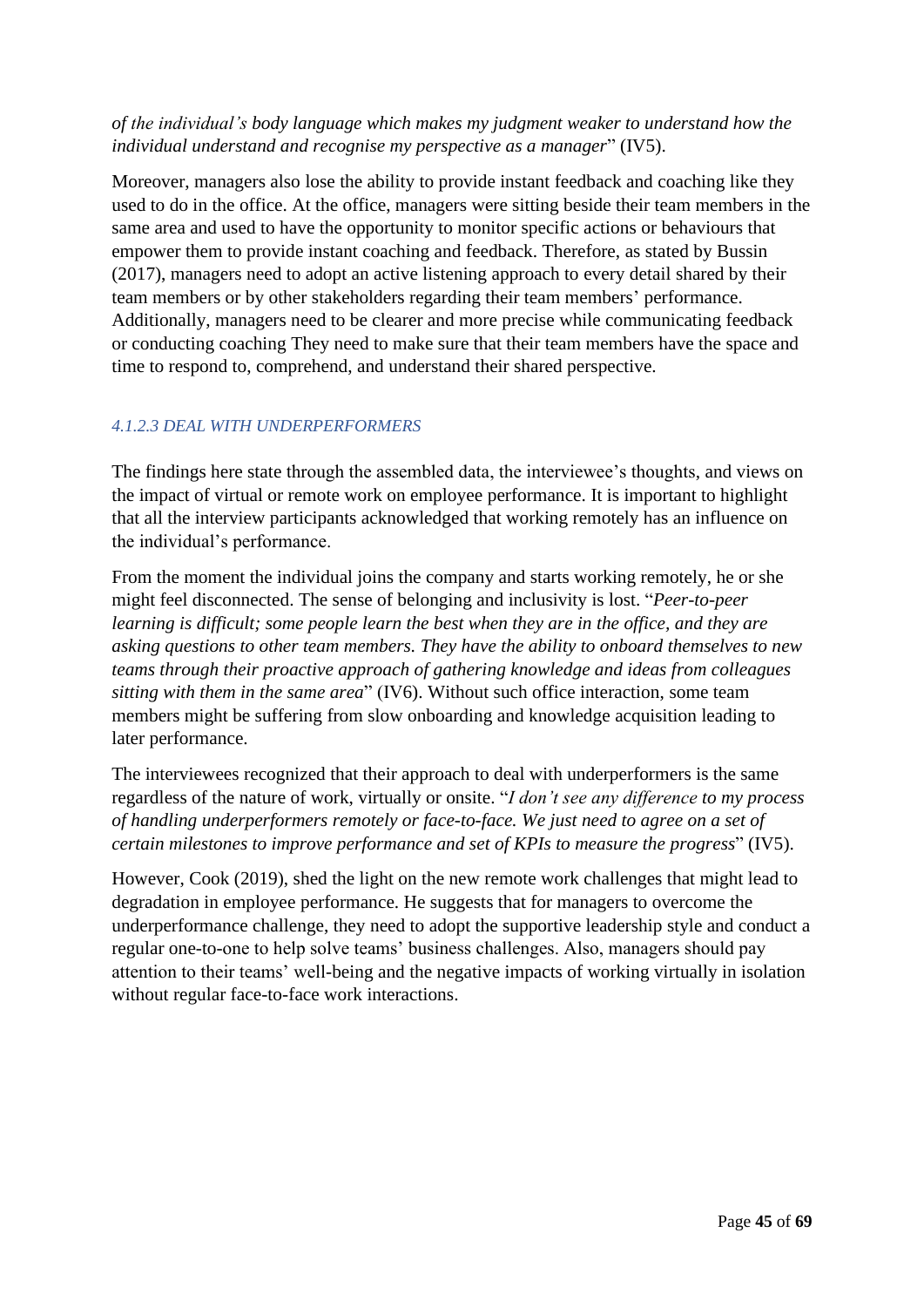# <span id="page-45-0"></span>4.1.3 OBJECTIVE 3 "TO EXAMINE THE EXECUTION PROCESS OF PERFORMANCE ACTIVITIES"

The primary goal of this objective is to understand the execution process of performance activities. Additionally, the researcher gained insights from the participants' regarding the perspectives for challenges their team members might face throughout working remotely. Moreover, the researcher tried to explore interviewees' viewpoints on team members' challenges that are related to both performance and personal development plans.

### *4.1.3.1 ROLE CARRY OUT*

Interviewee (IV1) discussed that the main challenge for team members to work remotely is the aspect of building a trusted relationship with different stakeholders. It is difficult to plan remotely to an informal discussion with colleagues from different workloads, while it was easier to do so through a cup of coffee at the break area in the office. As highlighted by Olson et al., (1995), the importance of having both self-discipline and self-motivation as vital traits for remote workers. People working remotely feel exhausted from being in front of their laptop the whole day, so it is difficult to get their consent for extra time on the laptop for informal networking.

On the other side, with COVID\_19 forcing everyone to work remotely, organisations had to increase their workforce by recruiting different talents to support the pressure of remote work. Managers faced the new challenge of recruiting, onboarding, and training new employees remotely. *"As a manager, I need to be very smart with the way I am introducing a new team member to the team. The new member needs to feel welcomed and feel safe the surrounding environment is safe to ask any question and to request any type of support"* (IV6). Furthermore, the missing aspect of real-time knowledge acquisition by simply asking a colleague that is sitting on a nearby desk about his or her opinion on an issue. As remotely, a team member must check first the availability of other members through the remote communication channels, then explains the issue, and finally wait for the answer. Additionally, if the questioned team member doesn't have the answer, then unfortunately the individual must redo again the cycle of remote knowledge acquisition.

### *4.1.3.2 IMPLEMENT PERFORMANCE IMPROVEMENT PLAN*

The research finds that interviewees agree on adopting the same approach to track their team's achievement in relation to the agreed performance improvement plan. "*For development plan, I always set a section for development areas that is detailed to what are the needed actions, and how they can be achieved*" (IV3).

The key to a successful performance improvement plan execution is to allocate where exactly are the performance gaps, whether they are business knowledge-related gaps or maybe they are more to a soft skill gap. Antonacopoulou (2000), states that the organisation that adopts conducting development activities is an organisation that is concerned with its employees' best interest and wants them to grow and develop. Moreover, both the manager and the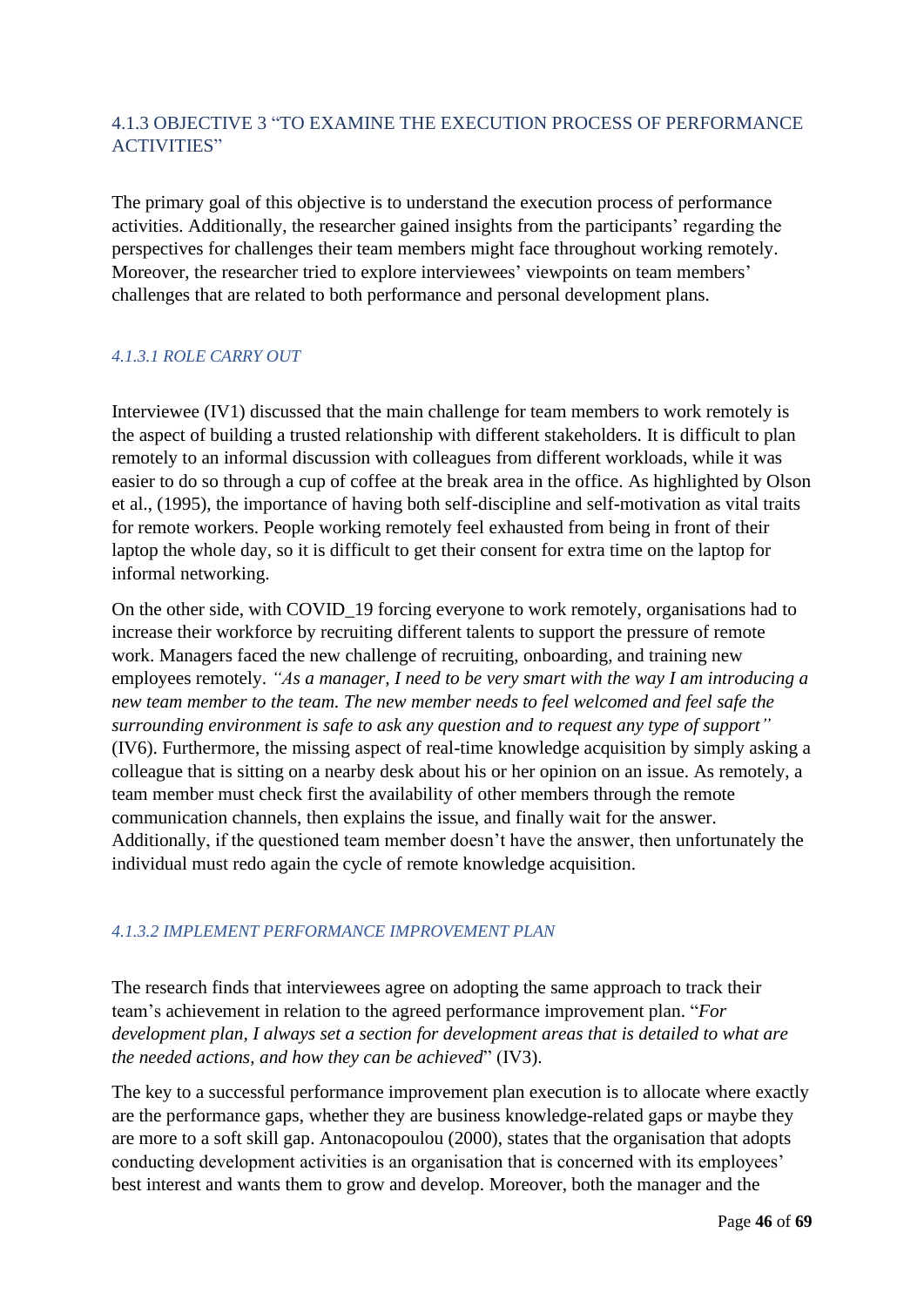employee need to keep a shared record of the plan and the executed actions; where they can review and discuss, analyse the improvements, and check if there is a need to modify the objective or actions based on the achievements. "*So, each month I have a touchpoint with each of my team members where we analyse his or her achievement. This gives me the opportunity to spot weaknesses and certain improvements. Consequently, I fine-tune the plan based on our joint analysis and findings to reflect future actions and objectives*" (IV5).

### *4.1.3.3 IMPLEMENT PERSONAL DEVELOPMENT PLAN*

The study findings to the personal development plan are different from the performance one at the level of the details but not at the structure level. "*I review the personal development plan every six months. As in general I think that it is a good period for a team member to improve himself or herself through knowledge acquisition or gaining extra skills to their persona*" (IV3).

Additionally, more or less like the performance improvement plan, interviewees pointed to examine the personal development plan execution through a full review on team member career aspirations, where do he or she want to go, and what do he or she want to achieve. And the most essential question each manager tries to explore is the individual's drivers to run through a specific path. Consequently, according to Armstrong (2009), the understanding will empower the manager to provide specific guidance through coaching or through recommending specific mentorship or sponsorship by other leaders within the organisation.

## <span id="page-46-0"></span>4.1.4 OBJECTIVE 4 "TO INVESTIGATE THE PROCESS OF PERFORMANCE ASSESSMENT".

Throughout this objective, the researcher aimed to gain the interviewees' perspectives about end-of-period performance assessment and discussion. The goal in this subject is to explore the challenges of conducting remote performance discussions, and how do the manager and the team member agree on the outcomes, weaknesses, strengths, and development areas.

### *4.1.4.1 DIALOGUE AND FEEDBACK*

An analysis of the employee's previous and current performance is a cornerstone for the success of the performance management process (Gruman and Saks, 2011). The study participants agree collectively that when it comes to their preparation for the end-of-period assessment discussions, the process is actually the same as the in-office process. The process starts with notifying team members to start with the preparation of the performance assessment discussion. So, each team member can start with submitting the performance assessment document with their business and personal achievements throughout the evaluated period. Then comes the manager's part to review the submitted information. "*I think it is important for myself to understand the information submitted, how do they assess themselves,*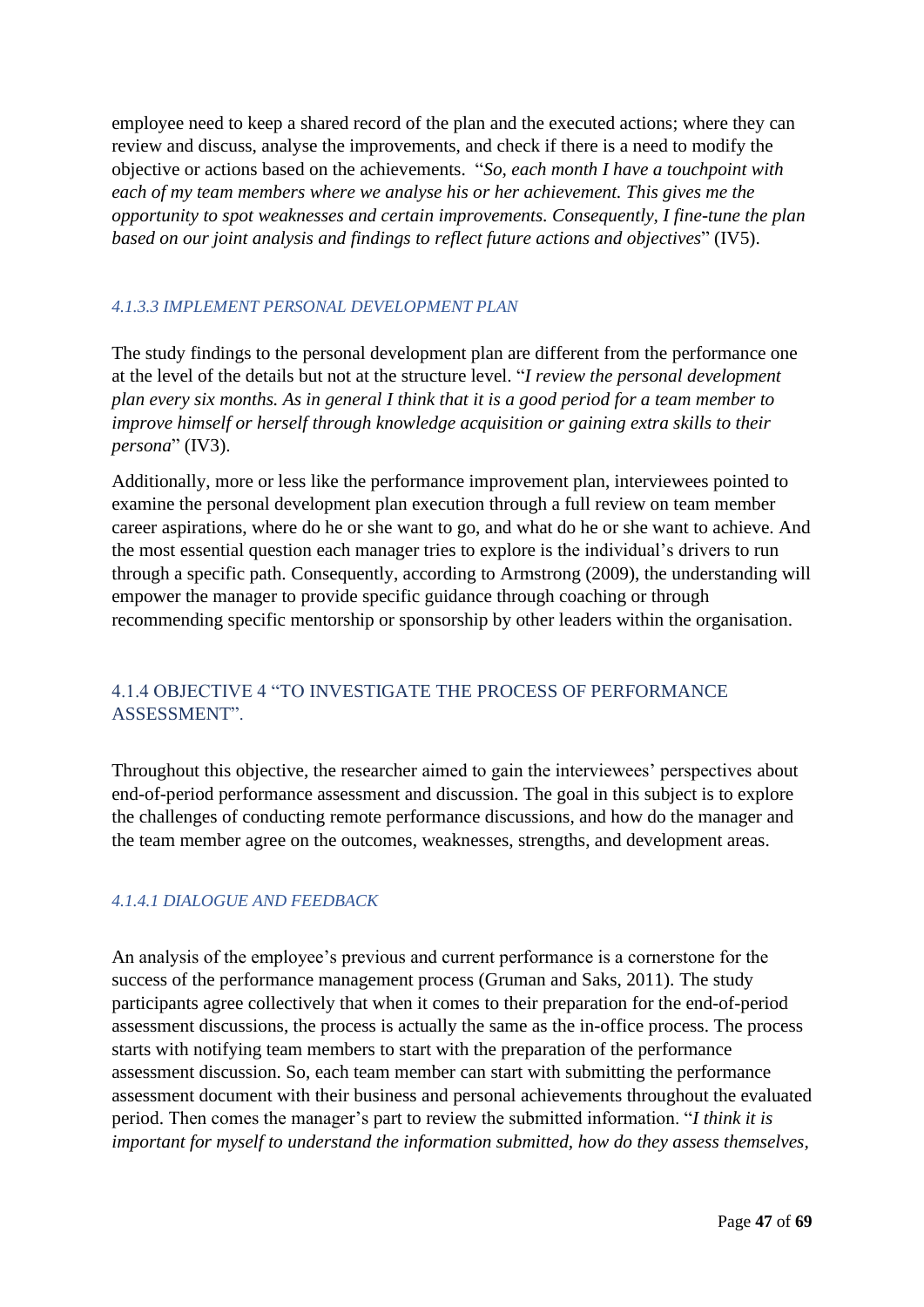*what are the things they submitted as achievements, and what are the areas they need to improve?"* (IV3).

The information submitted by each team member is an outcome of the frequent feedback, evaluation, and coaching discussions conducted throughout the evaluated period. "*For myself, the outcomes of end-of-period performance assessment discussion shouldn't be a surprise to each team member or to myself. It is an outcome of the continuous dialogues that take place throughout the evaluated performance period*" (IV4).

Finally, the actual assessment performance takes place where the manager shares the feedback on the evaluated period which includes recognition, improvements, and next steps aspects. This is where the remote situation is challenging because throughout the face-to-face process it is easier to recognise how a team member is perceiving the feedback. Their body language will reveal whether they are disappointed or pleased, while remotely it will be challenging to observe exactly how they are perceiving the feedback.

### *4.1.4.2 PERFORMANCE ASSESSMENT*

Research participants acknowledged that the process of conducting performance management is challenging by nature and adding the remote factor makes it even more challenging. At the beginning of the actual performance assessment discussion, managers should try to relieve the tension and the pressure as possible out of the discussion. Moreover, leaders should consider the persona of the evaluated team member and consider any possible stress he or she had over the past period.

"*As a manager, it is my responsibility to adapt my style and tone in a way that demonstrates my understating to any personal or well-being pressure and to consider the cultural differences among my team members*" (IV6). It is also key for the manager to listen carefully and to provide each team member the opportunity to share their perspective and to avoid any assumptions (Armstrong, 2009). Because once the discussion is over, there is no opportunity to recognise the impact of the performance discussion over the evaluated team member. Dissimilar the in-office assessment where the manager has the opportunity to observe the facial expression and body language, and also the opportunity to monitor how the evaluated team member is behaving as a natural reaction to the performance discussion.

### *4.1.4.3 AGREE ON STRENGTH AND DEVELOPMENT AREAS*

The final step of the performance assessment process is a mutual agreement between the manager and the evaluated team. It is the step of consent, it is the step of acknowledging the strengths, weaknesses, and the developed areas. "*I will never make a decision without my team's consent, I want to provide clarity, I want everyone to be on the same page, and I need the buy-in to understand why this is important to them*" (IV2).

Moreover, the team needs to observe how the outcomes of the performance assessment process are going to help them forward in their career development. Interviewee (IV5) states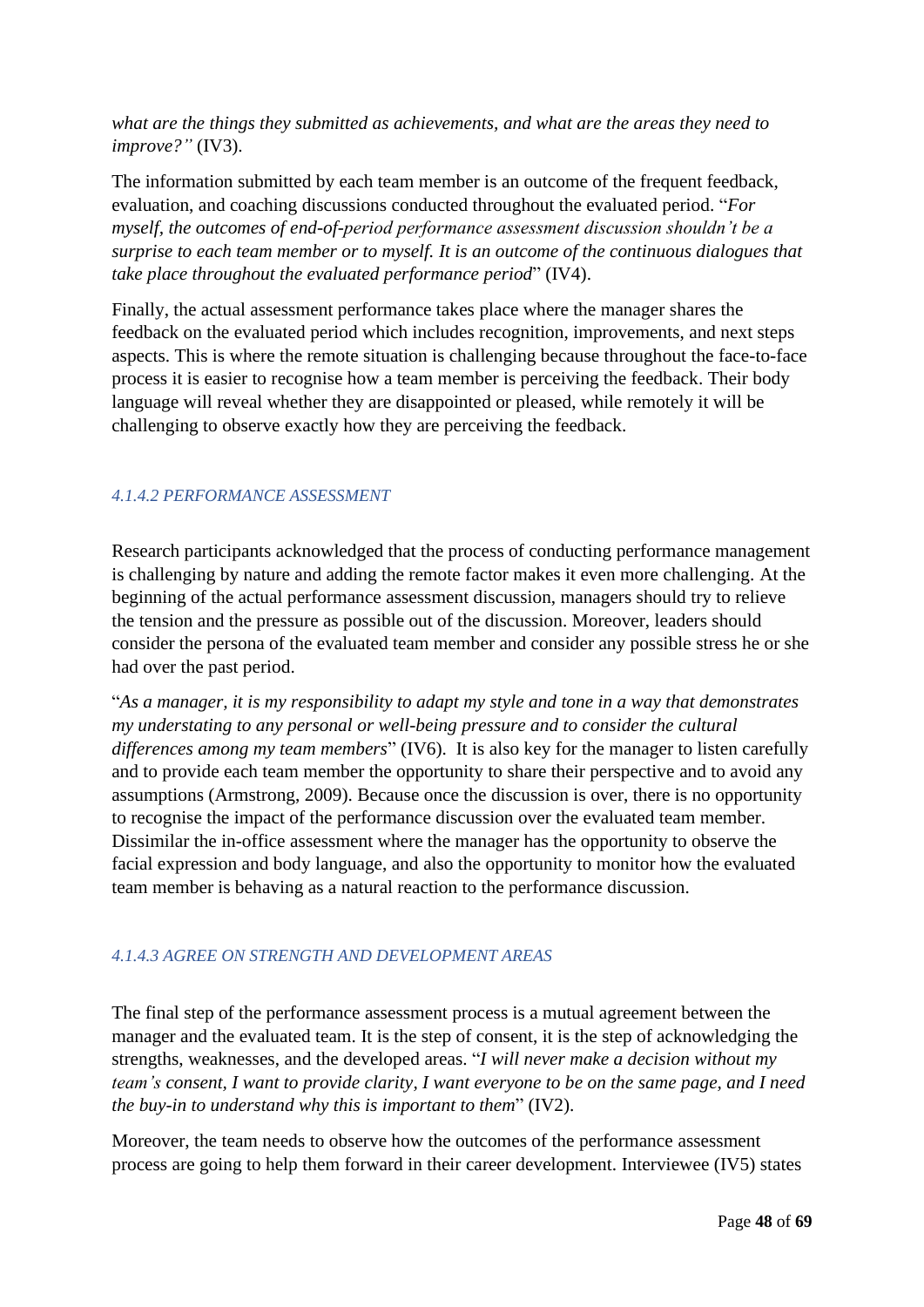that the manager needs to convey their messages as clearly as possible with a clear set of objectives and actions. Therefore, concluding the performance evaluation discussion with measurable milestones and KPIs that clearly demonstrate that benefits over the team member's career development; is key to get his or her buy-in to the moving forward performance plan. Consequently, as stated by Newman and Ford (2021), leaders should always be clear and transparent with current challenges and reality, and at the same time set the guiding rules for future work and development plans and procedures to overcome such challenges.

### <span id="page-48-0"></span>4.1.5 STUDY LIMITATIONS

The research findings from the conducted interviews exposed similarities to the existing literature. However, the findings might not be completely comprehensive, which is driven by the time constraints and the qualitative nature of the study methodology. Additionally, further comprehensive statistical assessment of an extensive cohort of participants would have been considered in case the researcher retained further time for data assembly and analysis.

Furthermore, the study methodology and the adopted inductive method principally had confidence in the knowledge and skills of the study participants. Notably in the area of demonstrating the gap in conducting virtual performance management versus the onsite one.

The author adopted extreme proficiency to avoid any personal bias which would influence the participants' perspectives towards a particular direction (Bryman and Bell, 2007). Moreover, the researcher believes that the sample size was adequate for this research. Correspondingly, from a data analysis perspective, the researcher's key objective was to explore the challenges of remote or virtual performance management. To inspire additional researchers to construct further studies around remote performance management as a tactic to encourage organisations to offer their employees the choice of remote work without fearing the challenges of remote performance management.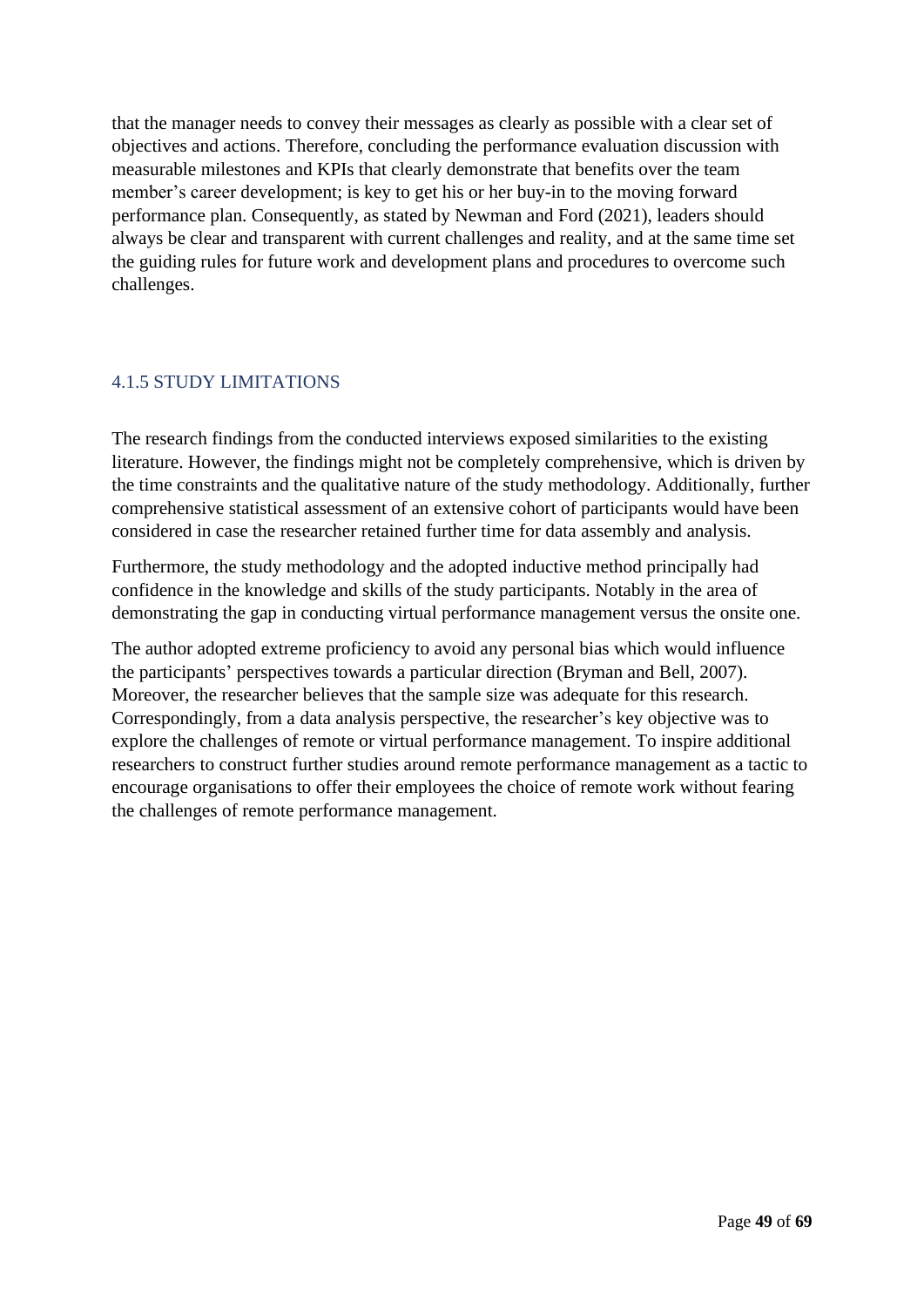# <span id="page-49-0"></span>**CHAPTER 5: CONCLUSION AND RECOMMENDATIONS**

# <span id="page-49-1"></span>5.0 CONCLUSION TO THE STUDY

The researcher examined the existing literature and its limitations to explore the remote performance management gains and challenges as a possible permanent working model post Coronavirus pandemic era. The key purpose of this study was to expound whether remote work positions have additional challenges to the organisation's leadership when conducting the performance management process. Additionally, investigate whether the organisation's leaders are required to adopt different approaches of performance management to accommodate cultural differences among team members. The main objective of the study's purpose and sub-purposes is to investigate and assemble conclusive information that prompts the research question.

### <span id="page-49-2"></span>5.0.1 REMOTE PERFORMANCE MANAGEMENT AND CULTURAL DIFFERENCES

According to the information assembled throughout conducting this study. The data rejected the hypothesis that the differences in the cultural aspect among team members heavily influence the managerial approach when conducting the performance management process.

In Fact, the managerial perspective takes into account the persona variations among team members which consequently reflect on the identification of performance goals and assessment measures to each team member. For example, coaching an introvert persona versus an extrovert one, or motivating through moral appreciation versus physical reward. That being said, the cultural differences are also considered but only through the communication level of the performance management cycle. In other words, throughout the communication of goals, measurable milestones, feedback, and assessment. However, the determination of performance objectives, KPIs, coaching, and evaluation shouldn't be steered by cultural differences.

Through analysing the previously collected data and comparing it to the examined literature in chapter 2. It is obvious that there is a discrepancy in the aspect of the influence of cultural differences on individual success. As Adler Dalluay and Jalagat (2016), highlighted that leaders' failure in recognising the cultural differences reflects negatively on the individual's performance and consequently on the organisational performance as well.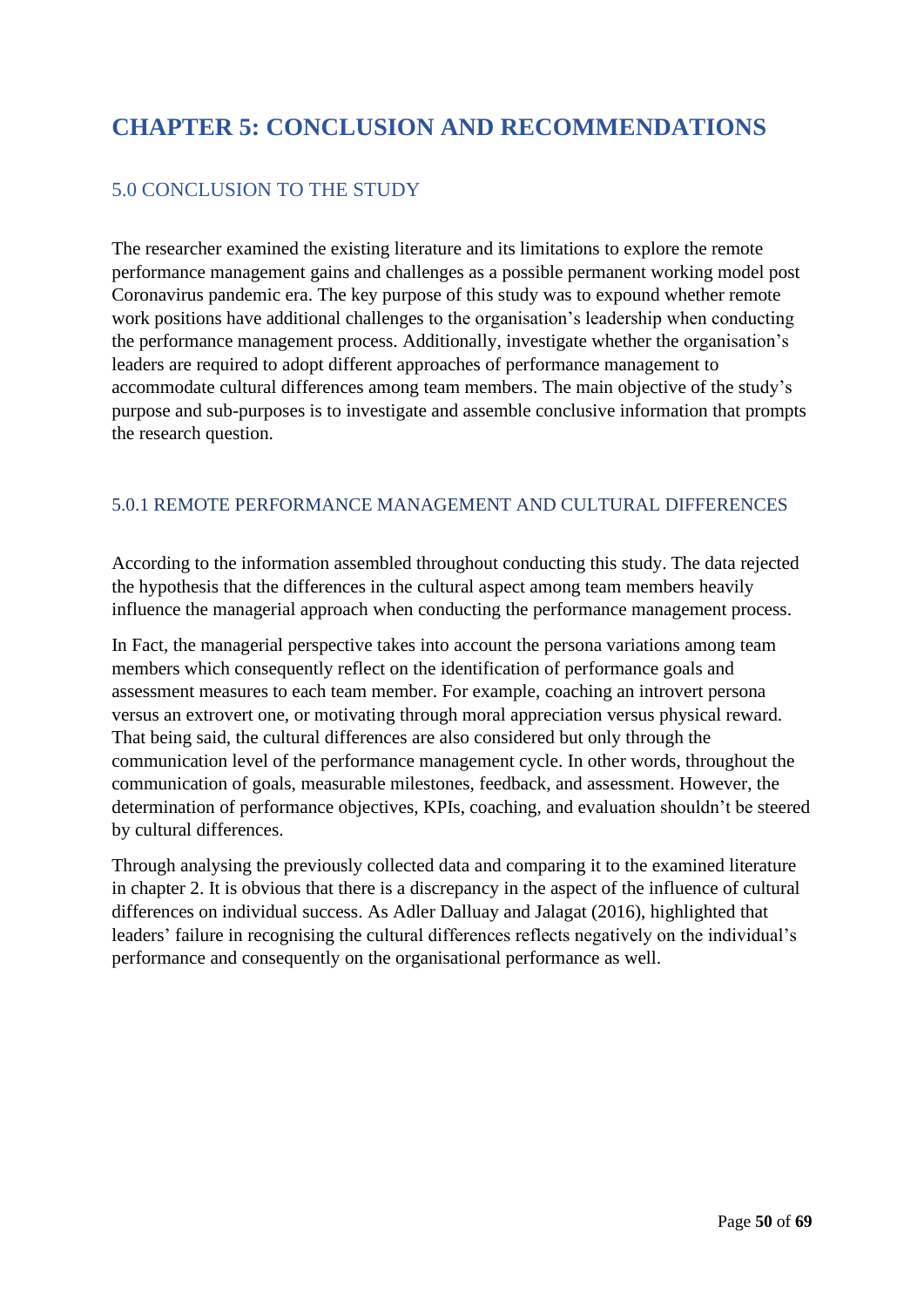## <span id="page-50-0"></span>5.0.2 REMOTE WORK AND PERFORMANCE MANAGEMENT

The gaps in the literature presented in Chapter 1 and the academic literature review introduced in Chapter 2, both shed the light on the performance challenges that virtual team members experience during the adoption of the remote work model. These challenges include difficulty in onboarding new team members, effective training, absence of real-time knowledge acquisition, and lack of self-motivation. All these challenges influence directly or indirectly the performance of each working remotely team member.

Consequently, as stated by Pullan (2016), leaders managing virtual teams should adopt different management styles to compensate for the lack of motivation trait provoked through the adoption of the work from home model. In contrast to the collected data across the research study, the remote challenges hypothesis was accepted as leaders throughout the study acknowledged the experience of these challenges.

Accordingly, the organisation's managers hold the responsibility of paving the way and removing the remote work performance obstacles. Since team members are working remotely, it is difficult for managers to leverage the onsite monitoring approach to recognise their team members' challenges. Therefore, managers are required to establish a mutual trust relationship with their team members now more than ever. They should always adopt the active listening approach to better understand their team members' challenges and to be able to coach and guide their teams to eliminate those challenges to achieve performance excellence.

# <span id="page-50-1"></span>5.1 RECOMMENDATIONS FOR FUTURE RESEARCH

This research paper briefly discussed several recommendations that are worthy to mention. The overall studies by Apgar (1998), Dutcher (2012), and Bloom et al. (2013) cover qualitative studies that examine sub-groups of individuals working remotely by choice. The sub-group experiences are driven by partial policies constructed by their employers to fit a partial working model, without having clear and consistent policies to accommodate a fully remote workforce (Sylvia, 2021). Ideal research is to replicate the above-mentioned studies but across a larger sample size who experienced remote work by force, not by choice.

Furthermore, further studies that involve IT organisations from around the world are recommended to overcome the geographical dimension affecting the global remote work phenomena so evaluation could be expounded (Gigi and Sangeetha, 2020). Additionally, the challenges of both time and resources availability limited this research paper to conduct more research and assemble more inclusive demographic data and more comprehensive statistical assessment.

There are many opportunities for the role of remote work and its challenges on performance management. The primary focus of this research paper was to provide remote performance management challenges from the managerial perspective. Therefore, as the next step for more inclusive research, the same study should be conducted but this time the data to be assembled from the team members' perspective. How each team member working in IT world-class organisations experiences the process of remote performance management. And how the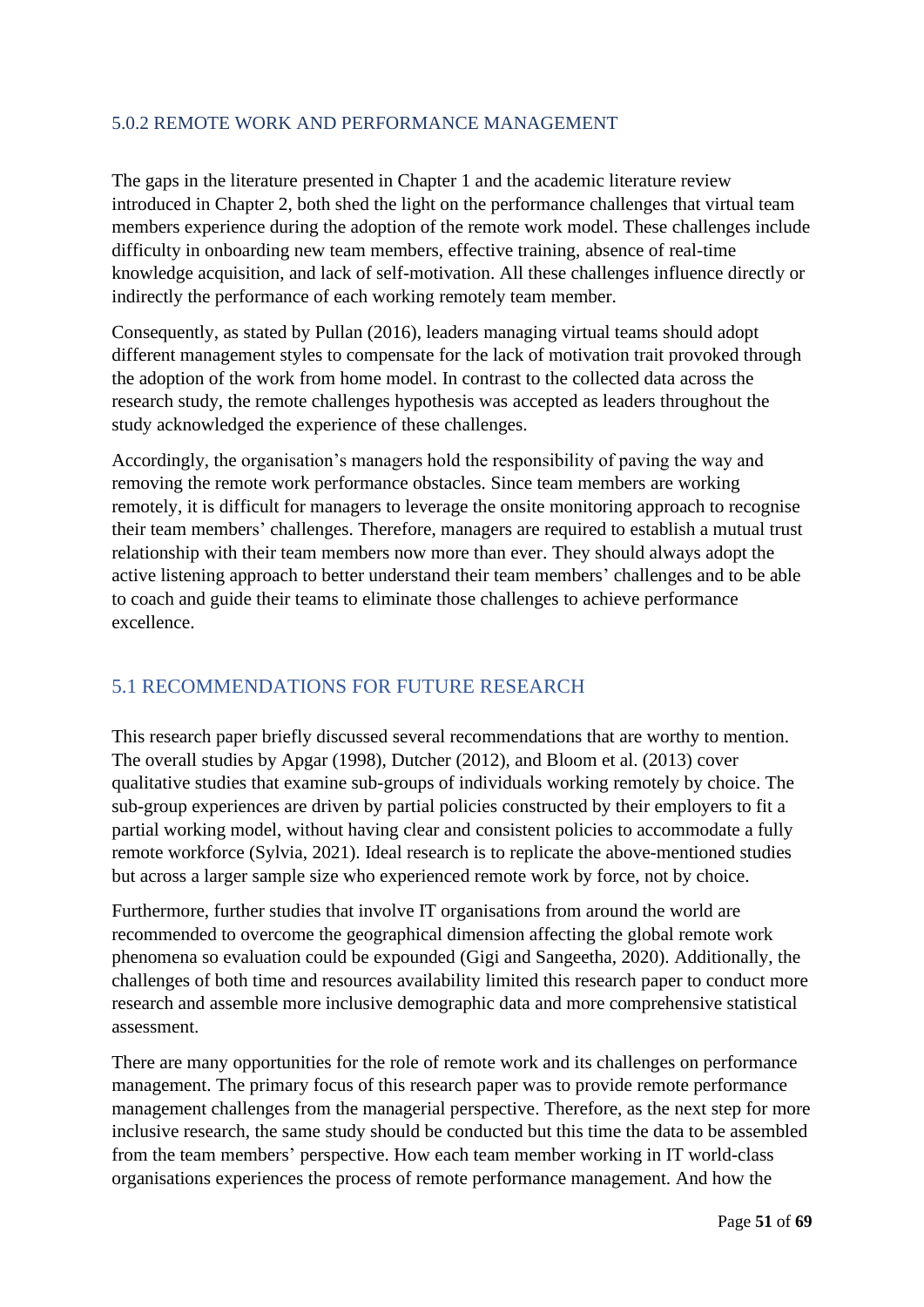interaction with leaders originated from a different cultural background influenced each team member's journey with performance management. As highlighted by Alyss (2020), employees working from home during the coronavirus pandemic reported a lower level of stress which positively influenced their overall performance.

Another important future field of study is the performance management experience post the coved era. Originally both managers and individuals across the globe conducted the performance management journey inside the premises of the organisation. With COVID\_19 in place, both managers and individuals across the globe experienced the nature of remote performance management. However, as highlighted by Kovar 2020; Parungao 2020, post coronavirus organisations will adopt a permanent remote work model either partially or even full their complete workforce. Consequently, there will be a new kind of hybrid experience of performance management. An experience that includes both aspects of onsite and remote experiences. Managers in these organisations will face a challenge to adopt different performance management tactics to team members working remotely versus on-site one.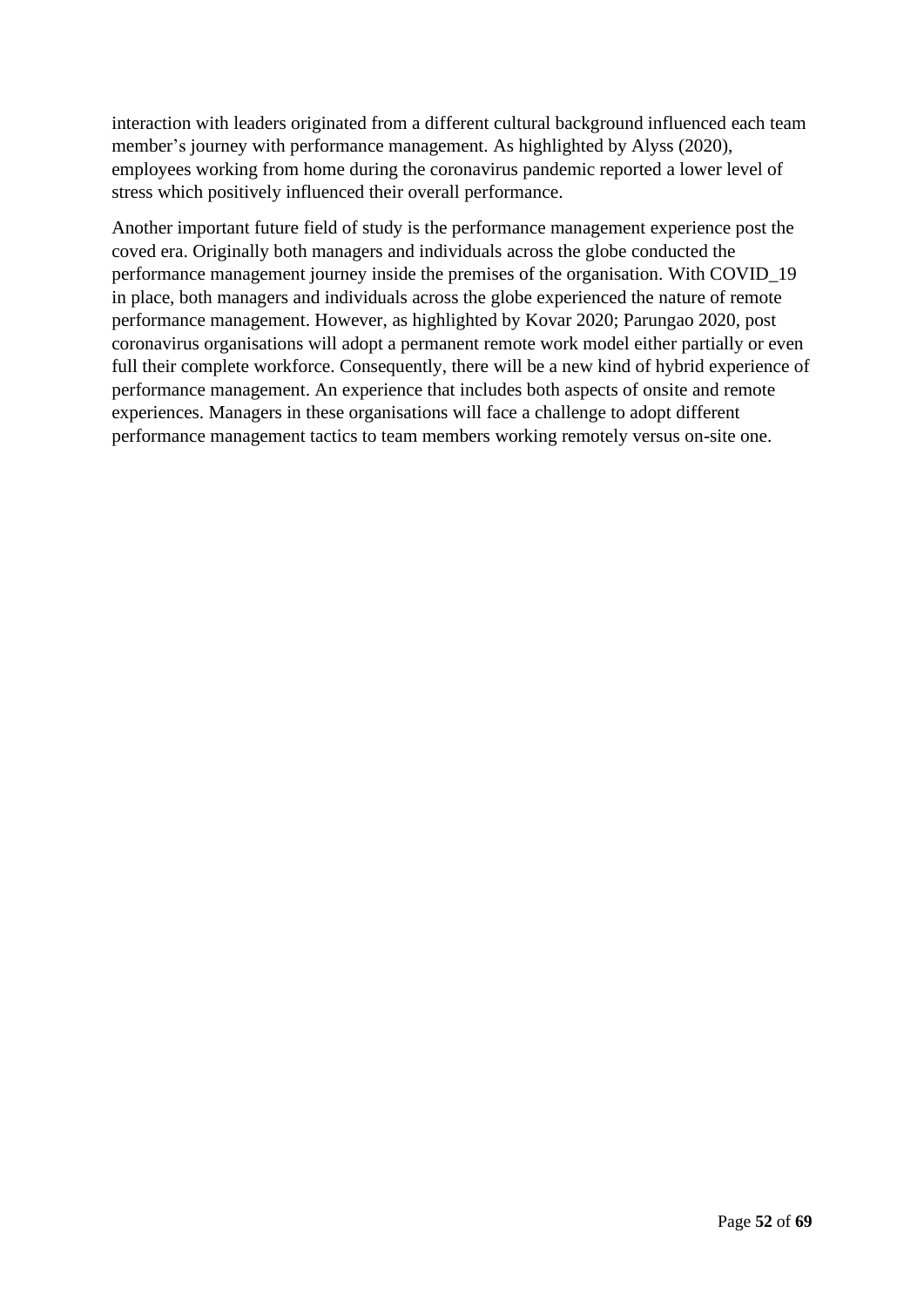# <span id="page-52-0"></span>**REFERENCES**

**A**

Adler, N. (1997) *International Dimensions of Organizational Behavior*. Cincinnati, Ohio: Southwestern College Publishing.

Albert, M., Hodges, B., and Regehr, G. (2006) 'Research in Medical Education: Balancing Service and Science', *Advances in Health Sciences Education*, 12 (1), pp. 103-115, PMC. doi: [10.1007/s10459-006-9026-2](https://dx.doi.org/10.1007%2Fs10459-006-9026-2)

Aliyu, A.A., Singhry, I.B., Adamu, H., Abubakar, M. and Awuya, M. (2015) 'Ontology, epistemology, and axiology in quantitative and qualitative research: Elucidation of the research philosophical misconception', *Mediterranean Publications & Research International on New Direction and Uncommon*. Abekuta, Ogun State, Nigeria, 22nd December 2015, 2 (1). Available at: [https://www.researchgate.net/publication/318721927\\_ontology\\_epistemology\\_and\\_axiology\\_in\\_quan](https://www.researchgate.net/publication/318721927_ONTOLOGY_EPISTEMOLOGY_AND_AXIOLOGY_IN_QUANTITATIVE_AND_QUALITATIVE_RESEARCH_ELUCIDATION_OF_THE_RESEARCH_PHILOSOPHICAL_MISCONCEPTION) [titative\\_and\\_qualitative\\_research\\_elucidation\\_of\\_the\\_research\\_philosophical\\_misconception](https://www.researchgate.net/publication/318721927_ONTOLOGY_EPISTEMOLOGY_AND_AXIOLOGY_IN_QUANTITATIVE_AND_QUALITATIVE_RESEARCH_ELUCIDATION_OF_THE_RESEARCH_PHILOSOPHICAL_MISCONCEPTION)

Alyssa, L. (2020). *The Coronavirus Pandemic's Impact on Remote Work*. <https://blog.employerscouncil.org/2020/07/01/the-Coronavirus-pandemics-impact-on-remote-work/> [Accessed: 5/8/2021]

Amabile, T.M., Conti, R., Coon, H., Lazenby, J., and Herron, M. (1996). 'Assessing the Work Environment for Creativity', *Academy of Management*, 39(5), pp. 1154-1184, JSTOR, Available at: <https://doi.org/10.2307/256995>

Anderson, D., Kelliher, C., (2020), 'Enforced remote working and the work-life interface during lockdown', *Gender in Management: An International Journal*, 35, pp.677–683, Emerald. doi: 10.1108/GM-07-2020-0224/full/html

Antonacopoulou, E.P. (2000) 'Employee development through self-development in three retail banks', *Journal of Personnel Review*, 29 (4), pp. 491-508, Emerald. Available at: <https://doi.org/10.1108/00483480010296294>

Apgar MI. (1998) 'The alternative workplace: changing where and how people work', *Harvard Business Review*, pp. 121–136.

Armstrong, M. (2009a) *Armstrong's handbook of performance management: an evidence-based guide to delivering high performance*. 4th ed. London, UK: Kogan Page.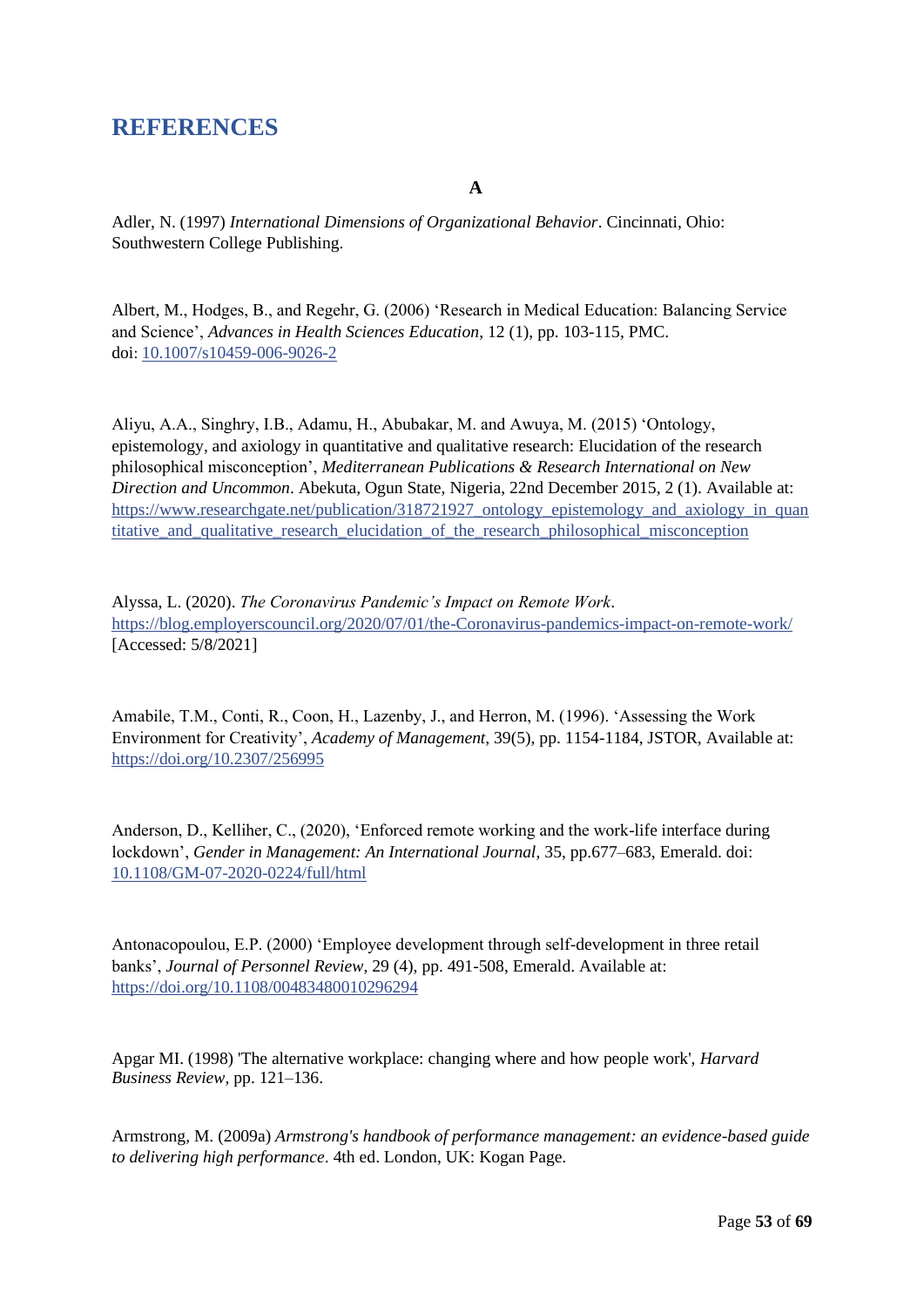Armstrong, M. and Baron, A. (1998). *Performance Management: The New Realities*. Institute of Personnel and Development, London.

#### **B**

Bailey, D.E., and Kurland, N.B. (2000) 'Telework: The advantages and challenges of working here, there, anywhere, and anytime', *Organisational Dynamics*, 28 (2), pp. 53-68, Science Direct. Available at[: https://doi.org/10.1016/S0090-2616\(00\)80016-9](https://doi.org/10.1016/S0090-2616(00)80016-9)

Bailey, D.E., and Kurland, N.B. (2002) 'A review of telework research: Findings, new directions, and lessons for the study of modern work', *Journal of Organizational Behavior* 23(4), pp. 383-400, Research Gate. doi: [10.1002/job.144](http://dx.doi.org/10.1002/job.144)

Bailyn L. (1988) 'Freeing work from the constraints of location and time', *New Technology, Work, and Employment*, 3(2), pp. 143–165, Wiley Online Library. doi[: 10.1111/j.1468-005X.1988.tb00097.x](http://dx.doi.org/10.1111/j.1468-005X.1988.tb00097.x)

Banerjee, G., and Pati, I. (2020) 'Women working from home during COVID-19: An Analysis', *Parikalpana - KIIT Journal of Management,* 16 (1/2), pp. 173-191. doi: 10.23862/kiitparikalpana/2020/v16/i1-2/204566

Baron, R.A. (2004) 'The cognitive perspective: a valuable tool for answering entrepreneurship's basic "why" questions', *Journal of Business Venturing*, 19 (2), pp. 221-239, Science Direct. Available at: [https://doi.org/10.1016/S0883-9026\(03\)00008-9](https://doi.org/10.1016/S0883-9026(03)00008-9)

Bartel, C. A., Wrzesniewski, A., & Wiesenfeld, B. M. (2012) 'Knowing where you stand: Physical isolation, perceived respect, and organizational identification among virtual employees', *Organization Science*, 23 (3), pp. 743-757. Research Gate. Available at: [https://www.researchgate.net/publication/259926661\\_Knowing\\_Where\\_You\\_Stand\\_Physical\\_Isolatio](https://www.researchgate.net/publication/259926661_Knowing_Where_You_Stand_Physical_Isolation_Perceived_Respect_and_Organizational_Identification_Among_Virtual_Employees) [n\\_Perceived\\_Respect\\_and\\_Organizational\\_Identification\\_Among\\_Virtual\\_Employees](https://www.researchgate.net/publication/259926661_Knowing_Where_You_Stand_Physical_Isolation_Perceived_Respect_and_Organizational_Identification_Among_Virtual_Employees)

Belanger, F. (1999) 'Workers' propensity to telecommute: An empirical study', *Information and Management,* 35(3), pp.139-153, Science Direct. Available at: [https://doi.org/10.1016/S0378-](https://doi.org/10.1016/S0378-7206(98)00091-3) [7206\(98\)00091-3](https://doi.org/10.1016/S0378-7206(98)00091-3)

Bloom, N., Liang, J., Roberts, J., and Ying, Z.J. (2013) 'Does working from home work? Evidence from a Chinese experiment', *Quarterly Journal of Economics,*130 (1), pp. 165- 218, Research Gate. doi: [10.1093/qje/qju032](http://dx.doi.org/10.1093/qje/qju032)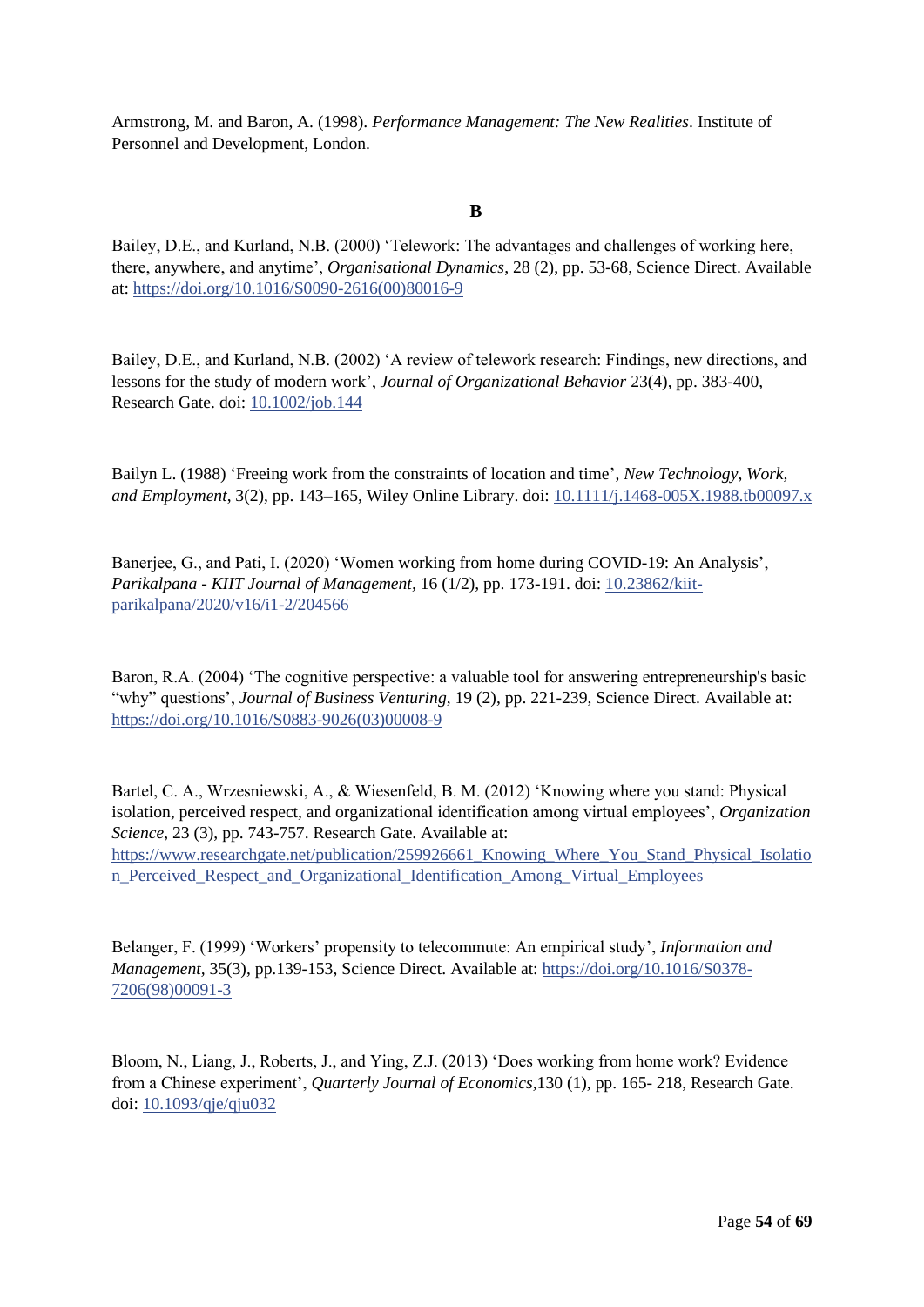Blumberg, B., Cooper, D. R. & Schindler, S. (2011) *Business Research Methods*. 3rd ed. Berkshire: McGraw-Hill Education.

Boyer, E.L. (1990) *Scholarship Reconsidered: Priorities of the Professoriate*. San Fransisco, CA: Jossey-Bass.

Boyett, J.H., and Conn, H.P. (1995) *Maximum Performance Management*, Glenbridge Publishing, Oxford.

Briscoe, D.R., and Claus, L.M., (2008) *Performance Management Systems: A Global Perspective*. 1st ed. Abingdon: Routledge.

[Brudan, A.](https://www.emerald.com/insight/search?q=Aurel%20Brudan) (2010) 'Rediscovering performance management: systems, learning and integration, *[Measuring Business Excellence](https://www.emerald.com/insight/publication/issn/1368-3047)*, 14 (1), pp. 109-123. Emerald. Available at: <https://doi.org/10.1108/13683041011027490>

Bryman, A. (2001) *Social Research Methods*. Oxford, New York: Oxford University Press.

Bryman, A. and Bell, E. (2007) *Business research methods*. 2nd ed. Oxford, New York: Oxford University Press.

Bryman, A., Bell, E., Teevan, J.J. (2012) *Business research methods* 3<sup>rd</sup>. ed. Don Mills, Ont, Canada: Oxford University Press.

Buchner, T. W. (2007) 'Performance management theory: A look from the performer's perspective with implications for HRD'*. Human Resource Development International*, 10 (1), pp. 59-73. doi: 10.1080/13678860601170294

Burrell, G., and Morgan, G. (1979) *Sociological Paradigms and Organisational Analysis: Elements of the Sociology of Corporate Life*. Farham, UK: Ashgate Publishing.

Bussin, Mark. (2017). *Performance Management REBOOT: Fresh Perspectives for the Changing World of Work*. Randburg: KR Publishing.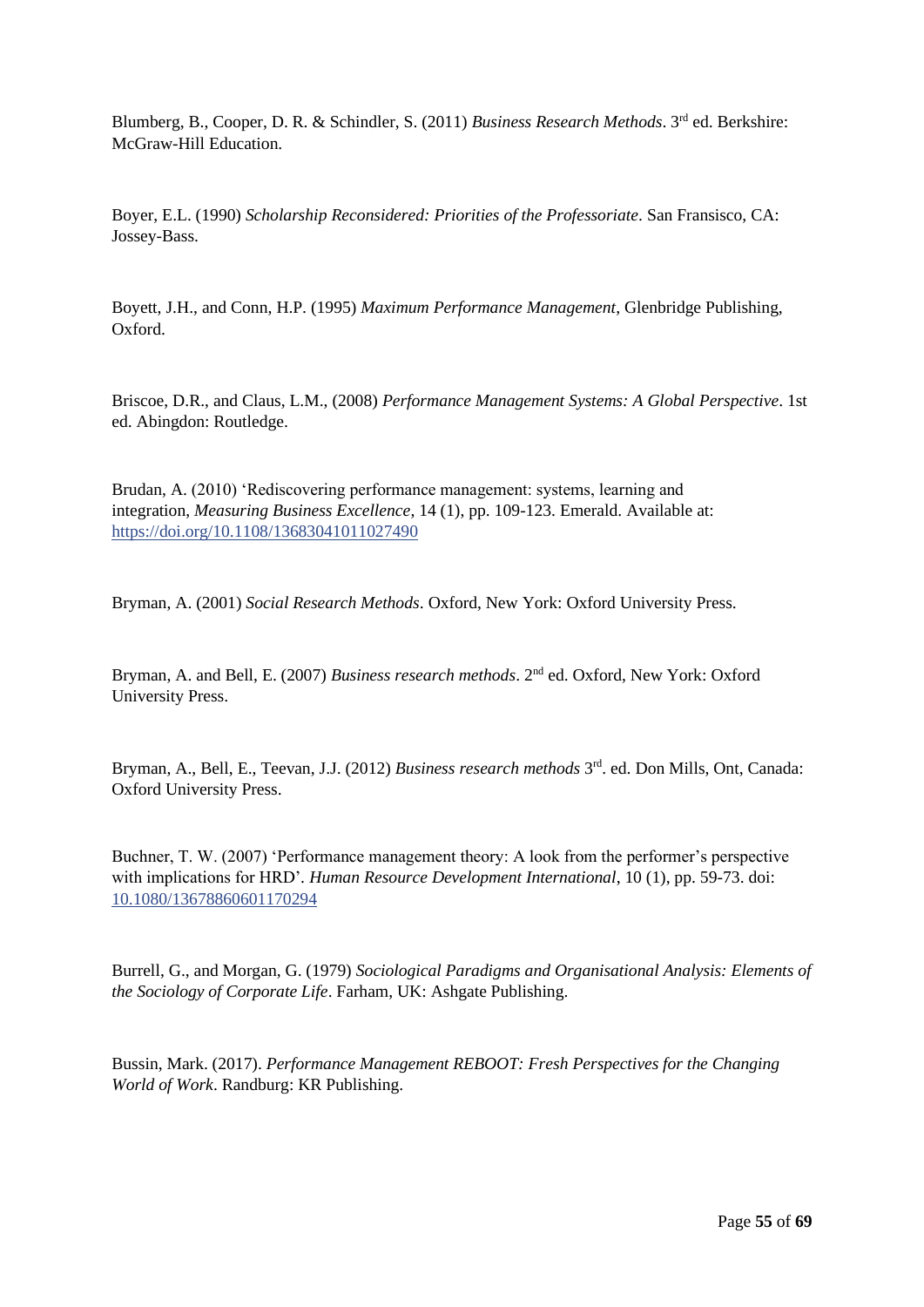Cardy, R.L. (2005) *Performance Management: Concepts, Skills, and Exercises*, New York: M.E. Sharp.

Chatterjee. S. (2020) *The Evolution of Performance Management System*. Available at: https://blog.darwinbox.com/performance-management/evolution-of-performance-managementsystem. [Accessed: 18/6/2021].

Chong, S., Huang, Y., and Chang, C. D. (2020) 'Supporting interdependent telework employees: A moderated-mediation model linking daily COVID-19 task setbacks to next-day work withdrawal', *Journal of Applied Psychology*, 105 (12), pp.1408–1422. Research Gate Available at: https://doi.org/10.1037/ apl0000843

Clayton, M. (2016) Robert Owen: Fair Management. Available at: https://www.pocketbook.co.uk/blog/2016/02/23/robert-owen-fair-management/. [Accessed: 18/6/2021].

Clear View (2021). *The Performance Management Report 2021: Executive summary*. Available at: https://www.clearreview.com/the-performance-management-report-2021-executive-summary/. [Accessed: 8/6/2021].

Clutterbuck, D., and Megginson, D.G., (2005) *Making Coaching Work*. CIPD, London.

Cokins, G. (2009) *Performance Management: Integrating Strategy Execution, Methodologies, Risk, and Analytics*. 2nd ed. Hoboken, New Jersey: John Wiley & Sons, Inc.

Cook, S. (2019) *Making a Success of Managing and Working Remotely*. Cambridgeshire, United Kingdom: Ely.

Creswell, J.W., Hanson, W.E., Clark Plano V.L., Morales, A. (2007) 'Qualitative Research Designs: Selection and Implementation', *The Counseling Psychologist*. 35 (2), pp. 236-264, Sage. doi:[10.1177/0011000006287390](https://doi.org/10.1177/0011000006287390)

Curseu, P. L, Schalk, R., & Wessel, I. (2008) 'How do virtual teams process information? A literature review and implications for management', *Journal of Managerial Psychology,* 23 (6), 628-652. Emerald. doi: [10.1108/02683940810894729](http://dx.doi.org/10.1108/02683940810894729)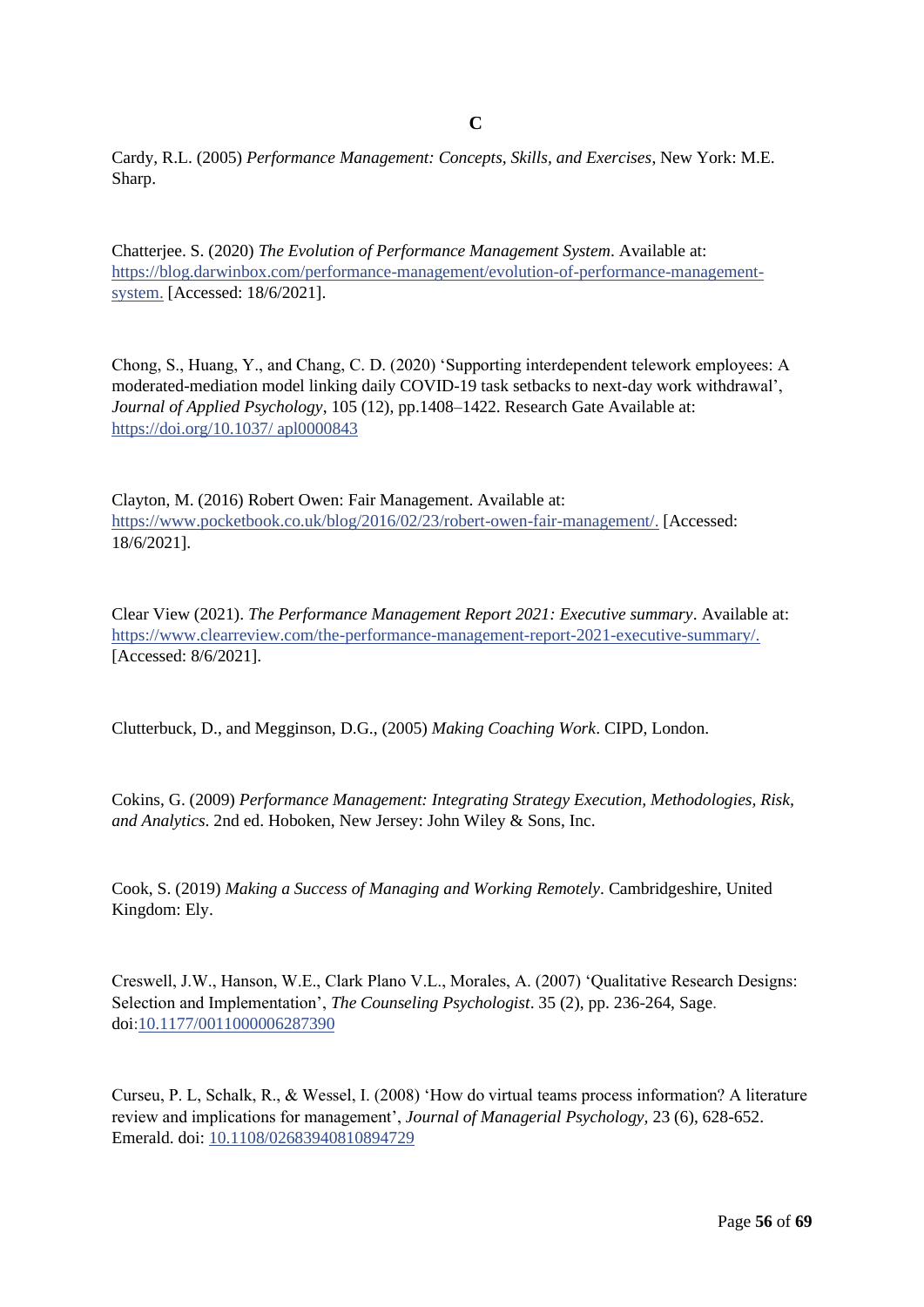Dalluay, V., and Jalagat, R. (2016) 'Cross-Cultural Management of Culturally Diverse Workforce: A Challenge Facing Managers in the Global Workplace', *International Journal of Science and Research*, 5 (11), pp. 663 – 668, Research Gate. Available at: <https://www.researchgate.net/publication/310455811>

Denzin, N.k. and Lincoln, Y.S. (2018) *The Sage Handbook of Qualitative Research*. 5<sup>th</sup> edn. London: Sage.

Department of Enterprise, Trade, and Employment. (2020). *Making Remote Work: National Remote Work Strategy*. Available from: https://enterprise.gov.ie/en/Publications/Making-Remote-Work.html. [Accessed: 15/6/2021].

DeSanctis, G. (1984) 'Attitudes toward telecommuting: Implications for work-at-home programs', *Information & Management*, 7 (3), pp. 133-139, Science Direct. Available at: [https://doi.org/10.1016/0378-7206\(84\)90041-7](https://doi.org/10.1016/0378-7206(84)90041-7)

DiTomaso, N., Post, C., and Parks-Yancy, R. (2007) 'Workforce Diversity and Inequality: Power, Status, and Numbers', *Annual Review of Sociology,* 33 (1), pp. 473–501, Annual Review. doi: [10.1146/annurev.soc.33.040406.131805](http://dx.doi.org/10.1146/annurev.soc.33.040406.131805)

Dudovskiy, J. (2018) *An ultimate guide to writing a dissertation in business studies*. Research Methodology

Dutcher, E. G. (2012) 'The effects of telecommuting on productivity: An experimental examination. The role of dull and creative tasks', *Journal of Economic Behavior and Organization*, 84(1), pp. 355- 363, Science Direct. Available at:<https://doi.org/10.1016/j.jebo.2012.04.009>

### **E**

Ellinger. A.D., Ellinger A.E., and Keller, S.B. (2003) 'Supervisory coaching behaviour, employee satisfaction and warehouse employee performance: a dyadic perspective in the distribution industry', *Human Resource Development Quarterly*, 14 (4), pp. 435-458, Research Gate. doi: [10.1002/hrdq.1078](http://dx.doi.org/10.1002/hrdq.1078)

Eurofound (2020) *Living, working and COVID-19 dataset*. Available at: [http://eurofound.link/covid19data.](http://eurofound.link/covid19data) [Accessed: 15/05/20201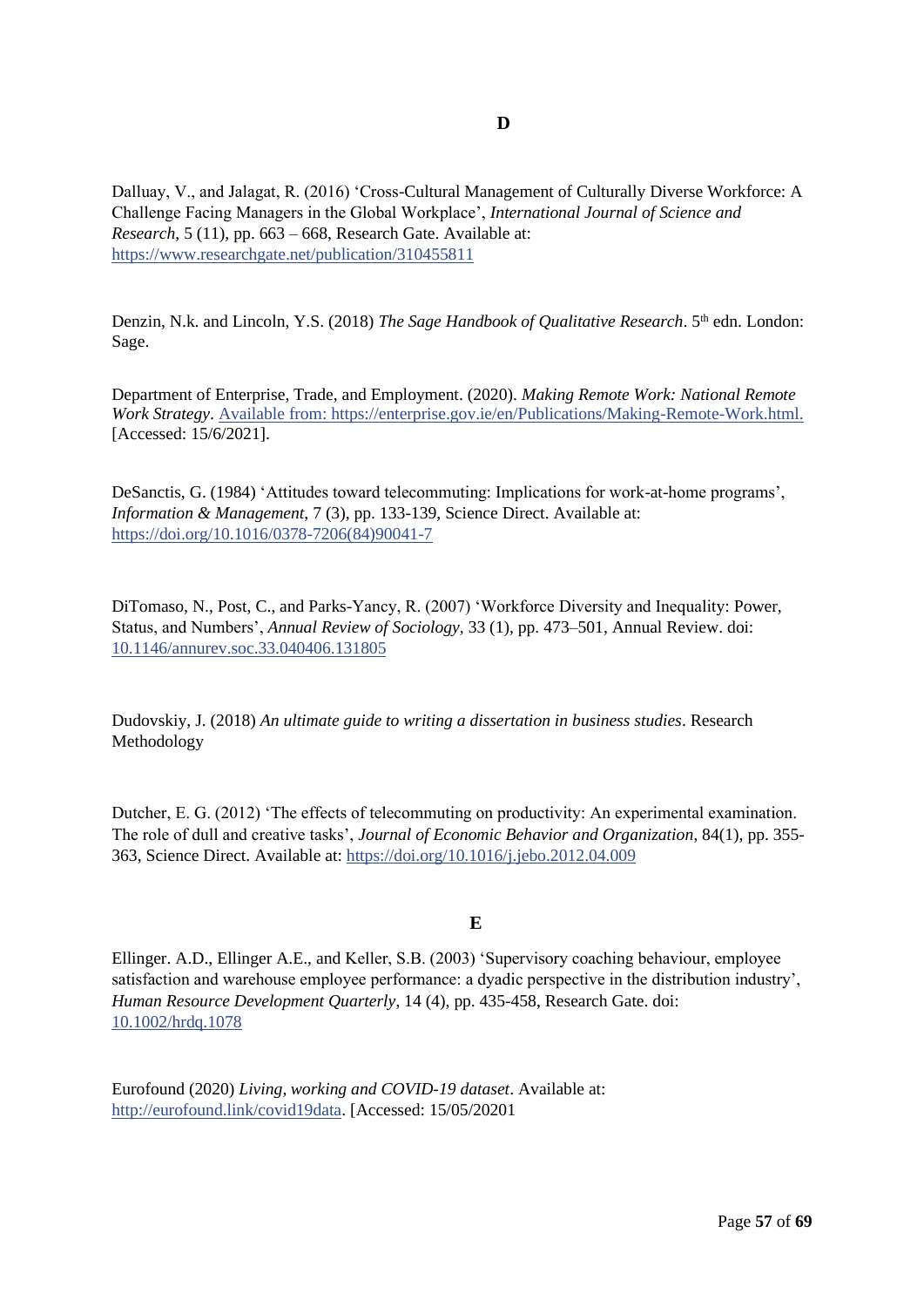**F**

Fisher, C. M., and Buglear, J. (2010). *Researching and writing a dissertation: an essential guide for business students*. 3rd ed. UK: Prentice Hall Financial Times

Fisher, K., & Fisher, M. (2011). *Manager's guide to virtual teams*. New York, NY: McGraw-Hill Education.

Franenkel, J. R., & Wallen, N. E. (2006). *How to design and evaluate research in education*. 6th ed. New York, NY: McGraw-Hill.

Frenkel, Stephen J. (2003) 'The Embedded Character of Workplace Relations.', *Work and Occupations*, 30 (2), pp. 135–153, Sage. Available at: [https://doi.org/10.1177/0730888403251516](https://doi.org/10.1177%2F0730888403251516)

Fried, J. and Hansson, D.H. (2013) *Remote: Office Not Required*. Illustrated edn. Redfern: Currency.

#### **G**

Ghauri. P. and Gronhaug, k. (2010) *Research Methods in Business Studies: A Practical Guide*. 4th ed. Harlow: Financial Times Prentice Hall.

Gigi, G.S., Sangeetha, J. (2020) 'Impact of remote working on employees in IT industry', *Journal of Contemporary Issues in Business and Government*. 26(2), pp. 537-544, CIBG. doi: 10.47750/cibg.2020.26.02.072

Golden, T. D., Veiga, J. F., & Dino, R. N. (2008) 'The impact of professional isolation on teleworker job performance and turnover intentions: does time spent teleworking, interacting fact-to-face, or having access to communication enhancing technology matter?'*, Journal of Applied Psychology*, 93 (6), pp. 1412-1421, APA. doi: [10.1037/a0012722](http://dx.doi.org/10.1037/a0012722)

Grant, C.A., Wallace, L.M., and Spurgeon, P.C. (2013) 'An exploration of the psychological factors affecting remote e-worker's job effectiveness, well-being and work-life balance', *Employee Relations*, 35 (5), pp. 527-546, Emerald. doi: [10.1108/ER-08-2012-0059](http://dx.doi.org/10.1108/ER-08-2012-0059)

Gruman, J., and Saks, A.M. (2011b). 'Performance management and employee engagement', *Human Resource Management Review*, 21(2), pp. 123-136. Research Gate. doi: [10.1016/j.hrmr.2010.09.004](http://dx.doi.org/10.1016/j.hrmr.2010.09.004)

Guest, G., McQueen, K. and Namey, E.E. (2012) *Applied thematic analysis*. Sage Publications: USA.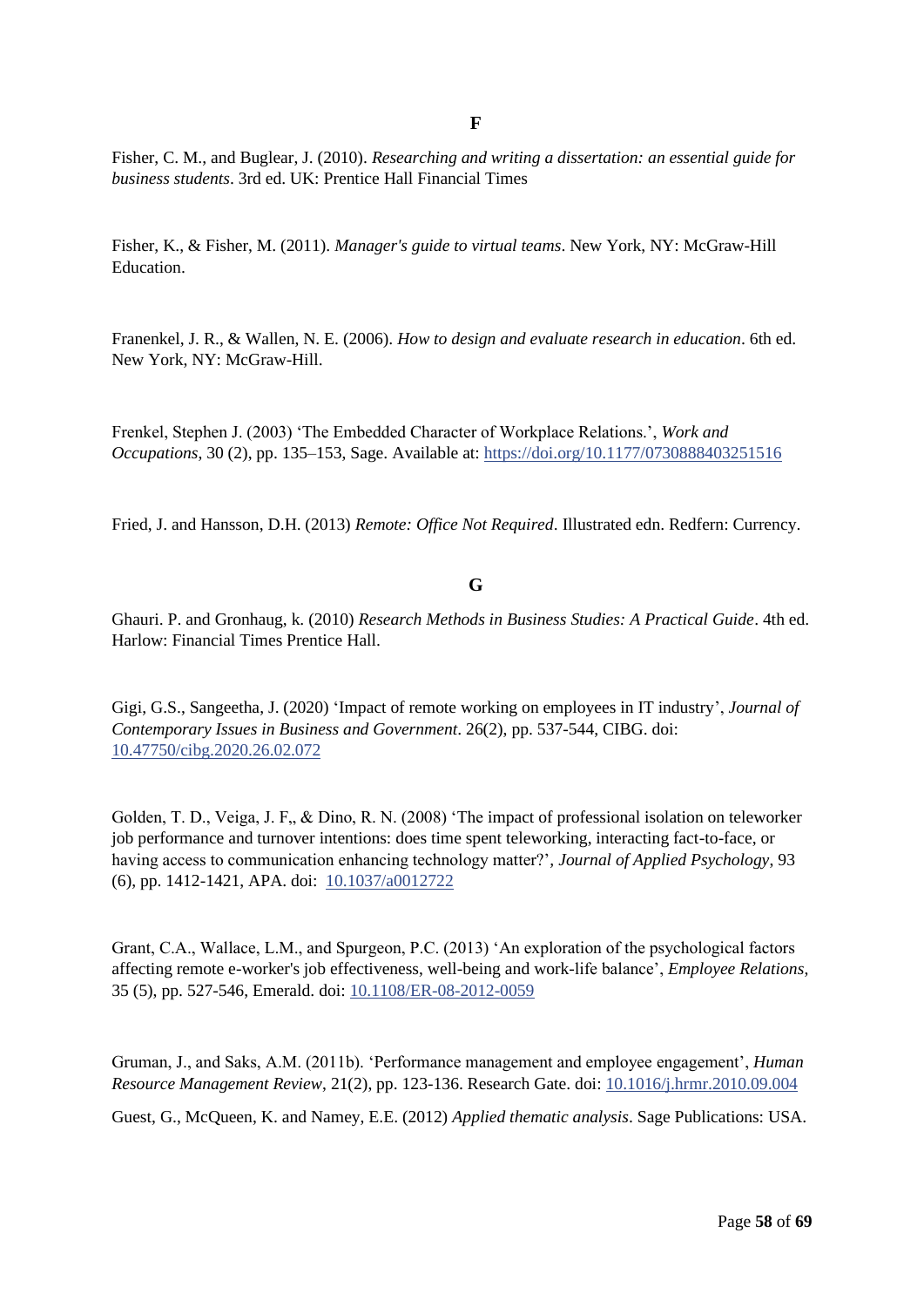Han, S. J., & Beyerlein, M. (2016) 'Framing the effects of multinational cultural diversity on virtual team processes', *Small Group Research*, 47(4), pp.351–383. Research Gate. doi: 10.1177/1046496416653480

Hartman, R.I., Stoner C.R., and Arora R. (1992) 'Developing successful organizational telecommuting arrangements: worker perceptions and managerial prescriptions', *SAM Advanced Management Journal*, 57(3), pp. 35, Gale Academic Onefile. Available at: [https://go.gale.com/ps/anonymous?id=GALE%7CA15266626&sid=googleScholar&v=2.1&it=r&link](https://go.gale.com/ps/anonymous?id=GALE%7CA15266626&sid=googleScholar&v=2.1&it=r&linkaccess=abs&issn=07497075&p=AONE&sw=w) [access=abs&issn=07497075&p=AONE&sw=w](https://go.gale.com/ps/anonymous?id=GALE%7CA15266626&sid=googleScholar&v=2.1&it=r&linkaccess=abs&issn=07497075&p=AONE&sw=w) [Accessed 28/05/2021].

Hattingh, A. (2019) *The History of Performance Management*. Available at: https://employmenthero.com/blog/leadership-management/performance-management-history/. [Accessed: 18/6/2021].

Hartig, T., Johansson, G., & Kylin, C. (2003) 'Residence in the social ecology of stress and restoration', *Journal of Social Issues*, 59(3), pp. 611–636, APA. Available at: <https://doi.org/10.1111/1540-4560.00080>

Hartig, T., Kylin, C., & Johansson, G. (2007) 'The telework tradeoff: Stress mitigation vs. constrained restoration', *Applied Psychology,* 56 (2), pp. 231– 253. Research Gate. Available at: <https://doi.org/10.1111/j.1464-0597.2006.00252.x>

Henderson, G. (2001) *Cultural Diversity in the workplace: issues and strategies.* UK: Praeger Publishing.

Hill, E.J., Miller, B.C., Weiner, S.P., and Colihan, J. (2006) 'Influences of the virtual office on aspects of work and work/life balance', *Personnel Psychology*, 51(3), pp.667-683, Wiley. doi: [10.1111/j.1744-6570.1998.tb00256.x](http://dx.doi.org/10.1111/j.1744-6570.1998.tb00256.x)

Hofmeyer, A., Newton, M. & Scott, C. (2007) 'Valuing the scholarship of integration and the scholarship of application in the academy for health sciences scholars: recommended methods', *Health Res Policy Sys*, 5 (5), BMC. doi: [10.1186/1478-4505-5-5](https://dx.doi.org/10.1186%2F1478-4505-5-5)

Hosmer, D. (2015). *The Manager's Guide to Employee Development*. Association for Talent Development. Alexandria, VA.

Hrzberg, F. (2003) *One More Time: How Do You Motivate Employees?* Available at: [https://hbr.org/2003/01/one-more-time-how-do-you-motivate-employees.](https://hbr.org/2003/01/one-more-time-how-do-you-motivate-employees) [Accessed: 22/6/2021].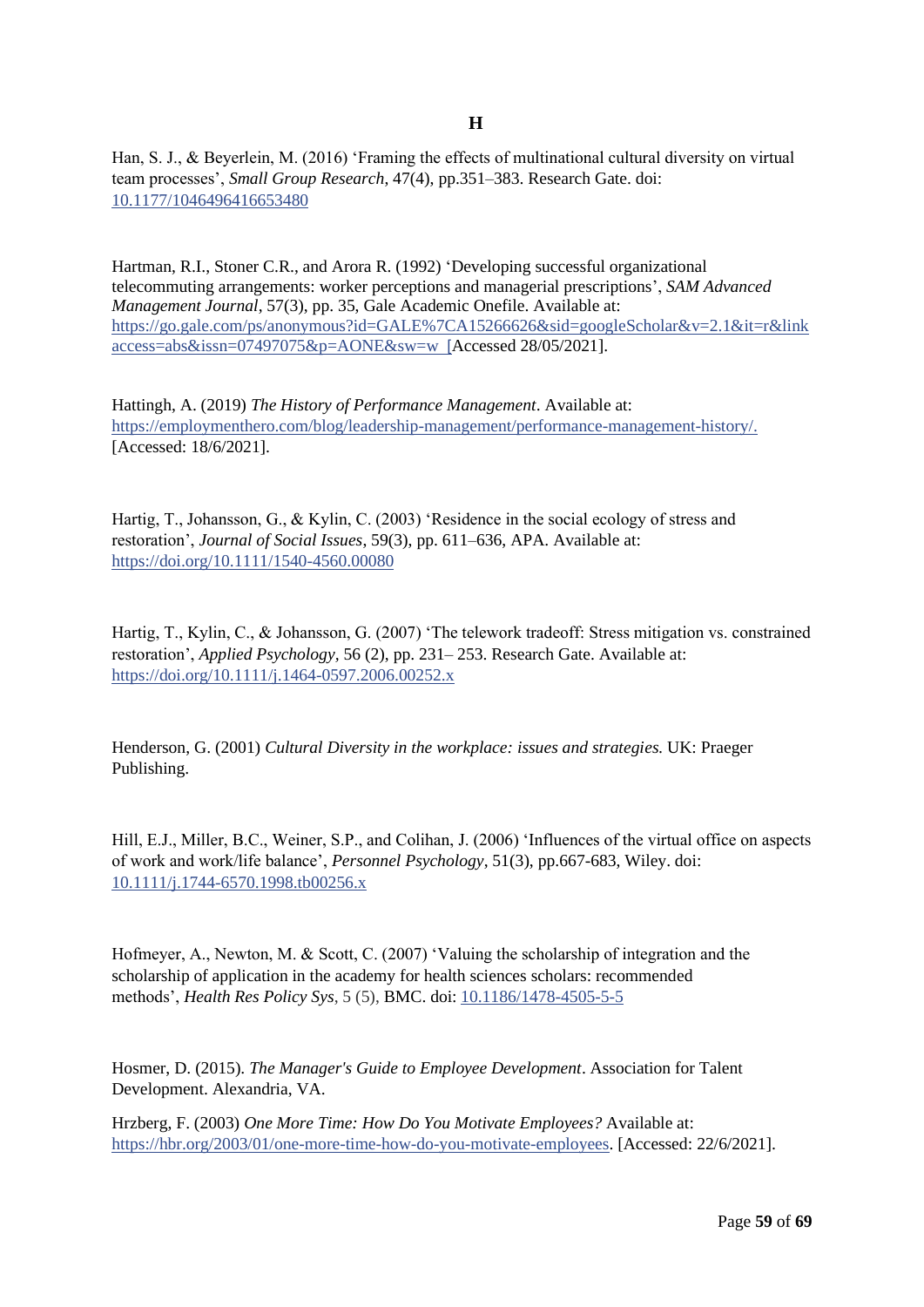[Hunter,](https://www.researchgate.net/scientific-contributions/Debra-Hunter-2177930934?_sg%5B0%5D=zbwLw85uW5-h3QaXo1z5laEikqwZYSheriUR7w9oDS5u9L3Mfk_Zwg2uI1etsve0WNd1KHw.duWKPq9cy5szznEIe6Bpt2LB7al0btHopzmWfSR_XjwOEuBLfXrwa0jfhNmRWSYV4WjsAtdwvChB9Vi2KhmK_A&_sg%5B1%5D=NjrZCKU21GwjgZQ8rlZJj5cUvnUeOKKRtZeh2e9NNQ4JJacxWdMlW5Nqswb4cSGi0sLs9rw.J4Ga178IpN0YD6mxZja0mDkgiYMizHuzoc9PLEeCLO2_nqBX6fVhCRER9mTFqiJYZeLsA_x0JWTyslm07UACOw) D., and [Chekwa,](https://www.researchgate.net/scientific-contributions/Charles-Chekwa-2177963757?_sg%5B0%5D=zbwLw85uW5-h3QaXo1z5laEikqwZYSheriUR7w9oDS5u9L3Mfk_Zwg2uI1etsve0WNd1KHw.duWKPq9cy5szznEIe6Bpt2LB7al0btHopzmWfSR_XjwOEuBLfXrwa0jfhNmRWSYV4WjsAtdwvChB9Vi2KhmK_A&_sg%5B1%5D=NjrZCKU21GwjgZQ8rlZJj5cUvnUeOKKRtZeh2e9NNQ4JJacxWdMlW5Nqswb4cSGi0sLs9rw.J4Ga178IpN0YD6mxZja0mDkgiYMizHuzoc9PLEeCLO2_nqBX6fVhCRER9mTFqiJYZeLsA_x0JWTyslm07UACOw) C. (2019) 'Workplace Isolation among Ethnic Employees in Remote Work Environments', *AIMS International Journal of Management*, 13 (1), pp. 23-36, Research Gate. doi: [10.26573/2019.13.1.2](http://dx.doi.org/10.26573/2019.13.1.2)

#### **I**

Independet.ie. (2020). *Microsoft Ireland to allow staff work from home permanently*. Available at: https://www.independent.ie/business/microsoft-ireland-to-allow-staff-work-from-home-permanently-39605856.html. [Accessed: 28/3/2021].

### **J**

Jacobs, R., Kafry, D., & Zedeck, S. (2006) 'Expectations of Behaviourally Anchored Rating Scales', *Personnel Psychology*, 33 (3), pp. 595-640, Research Gate. doi: [10.1111/j.1744-6570.1980.tb00486.x](http://dx.doi.org/10.1111/j.1744-6570.1980.tb00486.x)

### **K**

Konard, A., et. al. (2006*) Handbook of workplace diversity*. USA: Sage Publishers

Koontz, H. (1971*) Appraising Managers as Managers*. McGraw-Hill, New York

Kovar, J. F., (2020). Some May Work from Home Permanently After COVID-19: Gartner. [https://www.crn.com/news/running-your-business/some-may-work-from-home-permanently-after](https://www.crn.com/news/running-your-business/some-may-work-from-home-permanently-after-covid-19-gartner)[covid-19-gartner](https://www.crn.com/news/running-your-business/some-may-work-from-home-permanently-after-covid-19-gartner) [Accessed 6/08/2021]

Kurland, N. B., & Egan, T. D. (1999) 'Telecommuting: Justice and control in the virtual organization', *Organization Science*, 10 (4), pp. 500-513, Informs PubsOnline. doi: [10.1287/orsc.10.4.500](http://dx.doi.org/10.1287/orsc.10.4.500)

#### **L**

Lang, D. (2018). *How Does Performance Management Impact Employee Motivation?* Available from: https://www.jungohr.ca/blog/how-does-performance-management-impact-employeemotivation. [Accessed: 19/6/2021].

Lapidot-Lefler, N., & Barak, A. (2012)'Effects of anonymity, invisibility, and lack of eye-contact on toxic online disinhibition', *Computers in Human Behavior, 28*(2), pp. 434–443, APA. Available at: [https://doi.org/10.1016/j.chb.2011.10.014](https://psycnet.apa.org/doi/10.1016/j.chb.2011.10.014)

Latham, G., Sulsky, L., and Macdonald, H. (2007) Performance Management, in Oxford Handbook of Human Resources Management, ed. Peter Boxall, John Purcell and Patrick Wright, Oxford University Press, Oxford.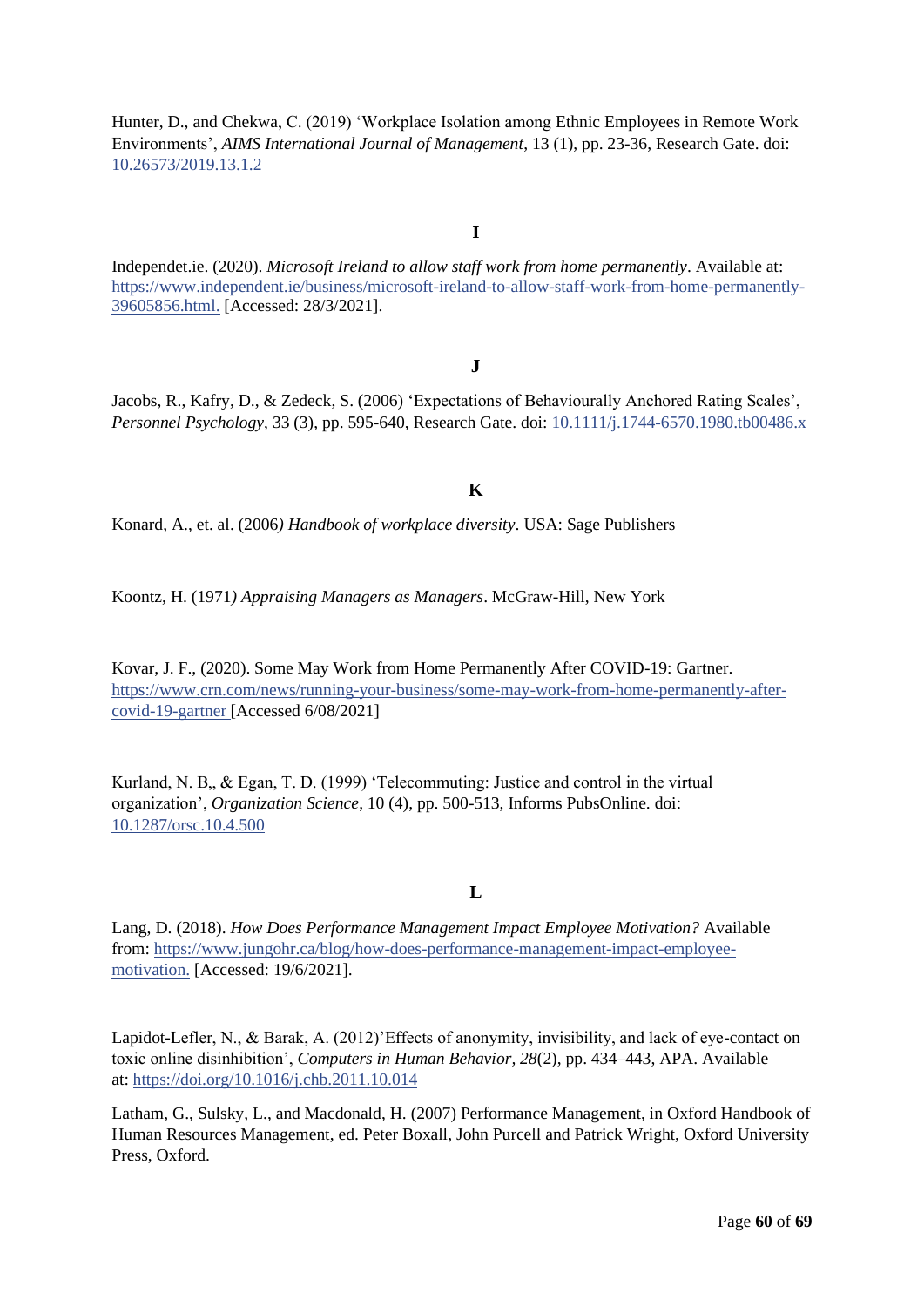Lee, C.D. (2005) 'Rethinking the goals of your performance management system', *Employment Relations Today*, 32 (3), pp. 53-60, Wiley. Available at:<https://doi.org/10.1002/ert.20075>

Lewnard, J. A., and Lo, N. C. (2020) 'Scientific and ethical basis for social-distancing interventions against COVID-19', *The Lancet. Infectious diseases*, 20(6), pp. 631-633, The lancet. Available at: [https://doi.org/10.1016/S1473-3099\(20\)30190-0](https://doi.org/10.1016/S1473-3099(20)30190-0)

Lindbom, D (2007) 'A culture of coaching: the challenge of managing performance for long-term results', *Organisation Development Journal*, 25 (1), pp. 101-106, Research Gate. Available at: https://www.researchgate.net/publication/295757709 A culture of coaching The challenge of ma [naging\\_performance\\_for\\_long-term\\_results](https://www.researchgate.net/publication/295757709_A_culture_of_coaching_The_challenge_of_managing_performance_for_long-term_results)

Locke, E. A., and Latham, G. P. (1984) *Goal setting: A motivational technique that works!* Englewood Cliffs, NJ: Prentice Hall.

Locke, E. A., and Latham, G. P. (1990) 'Work Motivation and satisfaction: light at the end of the tunnel', *Psychological Science*, 1 (4), pp. 240-246, Sage. Available at: [https://doi.org/10.1111/j.1467-](https://doi.org/10.1111%2Fj.1467-9280.1990.tb00207.x) [9280.1990.tb00207.x](https://doi.org/10.1111%2Fj.1467-9280.1990.tb00207.x)

London, M., Mone, E.M., and Scott, J.C. (2004) 'Performance management and assessment: methods for improved rater accuracy and employee goal setting', *Human Resource Management,* 43 (4), pp. 319-336, Wiley. Available at:<https://doi.org/10.1002/hrm.20027>

Luthans, F. (2005) *Organization Behavior*. 10th ed. New York: McGraw Hill Publishing House.

#### **M**

Madsen, S. R. (2003) 'The effects of home‐based teleworking on work‐family conflict', *Human Resource Development Quarterly*, 14 (1), pp. 35-58, Wiley. Available at: <https://doi.org/10.1002/hrdq.1049>

Madsen, S.R. (2003) 'The Benefits, Challenges, and Implication of Teleworking: A Literature Review', *Journal of Business for Entrepreneurs*, 4(1), pp. 138-151, Bepress. Available at: [https://works.bepress.com/susan\\_madsen/50/](https://works.bepress.com/susan_madsen/50/)

Maggio, L.A., Sewell, J.L. and Artino, A.R. (2016) 'The Literature Review: A Foundation for High-Quality Medical Education Research', *Journal of Graduate Medical Education,* 8 (3), pp. 297-303, J Grad Med Educ. doi: [10.4300/JGME-D-16-00175.1](https://dx.doi.org/10.4300%2FJGME-D-16-00175.1)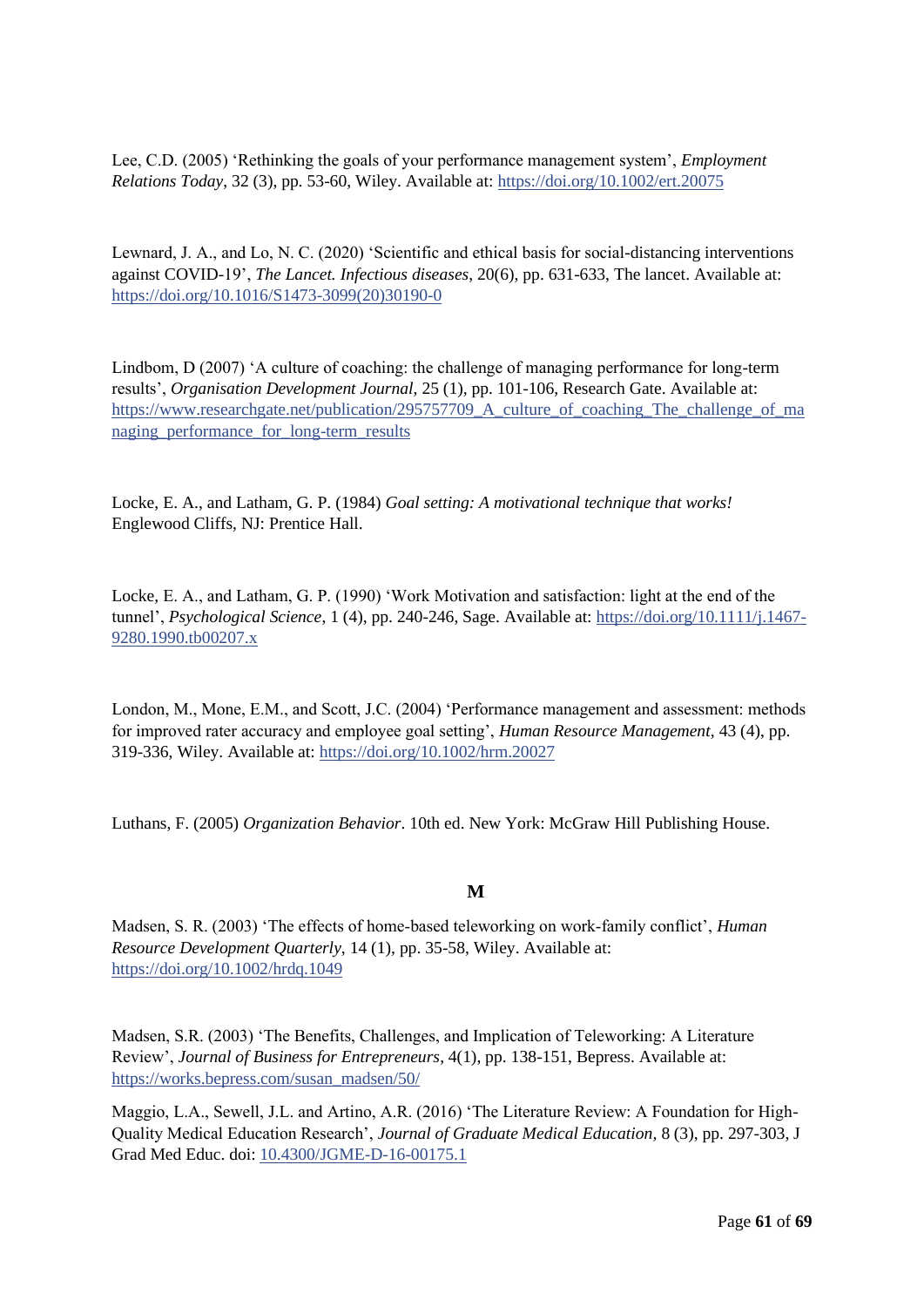Magni, F., Tang, G., Manzoni, B., and Caporarello, L., n.d. (2020) *Can family-to-work enrichment decrease anxiety and benefit daily effectiveness in remote workers? The unlocking effect of work-life balance*. Available at: https://obcovid19files.s3.amazonaws.com/tang.pdf . [Accessed 12/7/2021].

Mangipudi, R.M., Prasad, KDV., Vaidya, R.W., and Muralidhar, B. (2020) 'Evolution of Performance Management Systems and the Impact on Organization's Approach: A Statistical Perspective' *International Journal of Management*, 11 (5), pp. 935-947, Research Gate. doi: 10.34218/IJM.11.5.2020.086

[Marsh](http://158.132.155.107/posh97/private/Dissertation_resources/Use_of_literature.html#Marshall01)all, C., & Rossman, G. B. (1989). *Designing qualitative research*. 6th ed. Newbury Park, CA: Sage.

Mason, B. (2020). *Is remote working really so bad? The benefits of working from home during Covid-19*. Available at: https://www.employment-studies.co.uk/news/remote-working-really-so-badbenefits-working-home-during-covid-19 [Accessed: 16/7/2021].

McCunn, P. (1998) 'The balanced scorecard', *Management Accounting*, 76, pp. 34-37.

Mone, E.M., and London, M. (2003) *Fundamentals of performance management*, Spiro Press, London.

Moon, K., and Blackman, D. (2014) 'A guide to understanding social science research for natural scientists', Conservation Biology, 28(5), pp. 1167–1177.

Moynihan, D. P. (2008) *The Dynamics of Performance Management: Constructing Information and Reform*. Georgetown: Georgetown University Press.

### **N**

Newman, S., and Ford, R.C. (2021) 'Five Steps to Leading Your Team in the Virtual COVID-19 Workplace', *Organisational Dynamics*, 50 (1), pp. 1-11, Science Direct. Available at: <https://doi.org/10.1016/j.orgdyn.2020.100802>

Nilles, J. M. (1997) 'Telework: enabling distributed organizations: implications for IT managers', *Information Systems Management*, 14 (4), pp. 7-14, Semantic Scholar. doi: [1](https://doi.org/10.1080/10580539708907069)[0.1080/10580539708907069](https://doi.org/10.1080/10580539708907069)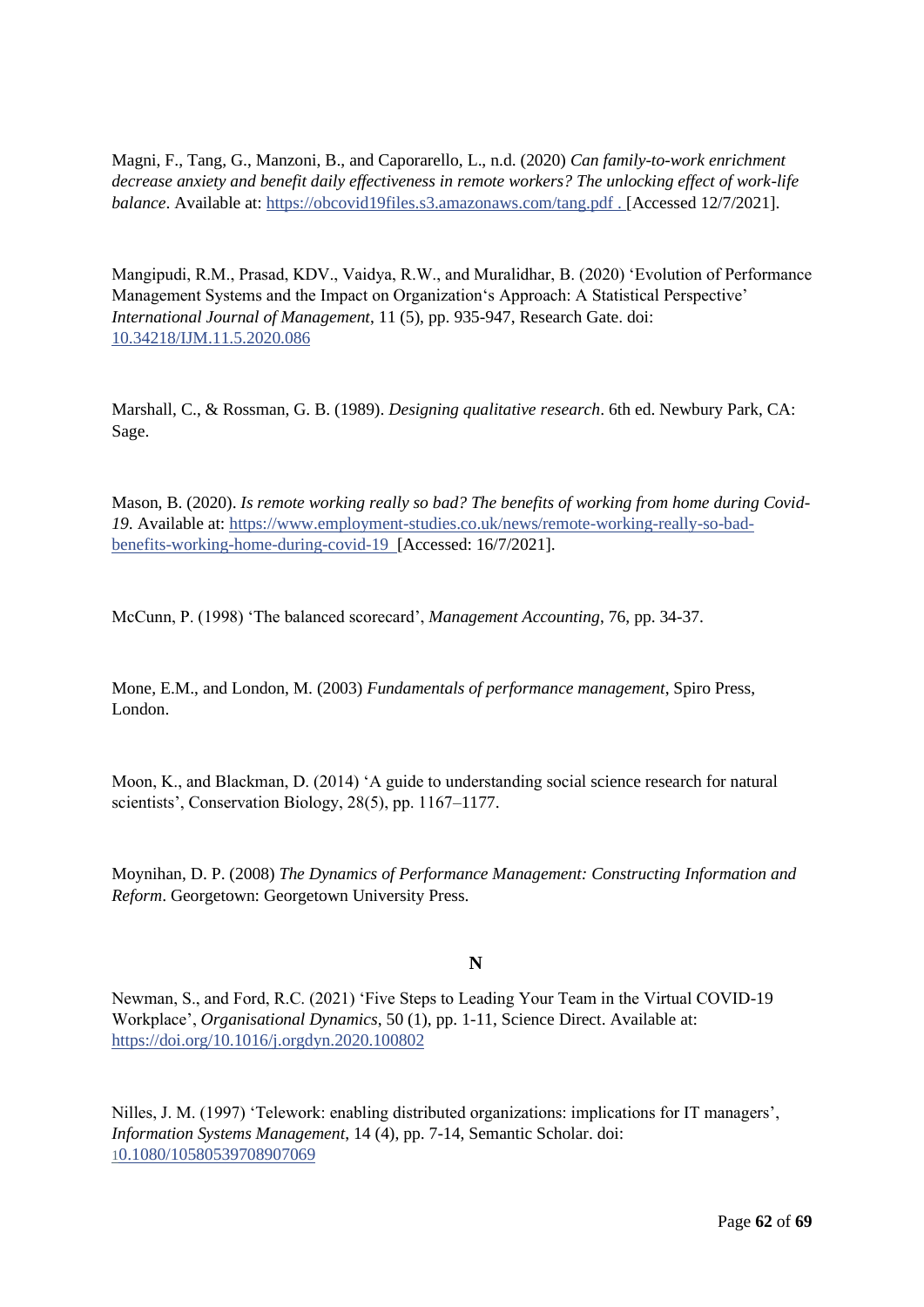Nielsen, Sabina. (2009) 'Why Do Top Management Teams Look the Way They Do? A Multilevel Exploration of the Antecedents of TMT Heterogeneity', *Strategic Organization,* 7 (3), pp. 277–305. Sage. doi[: 10.1177/1476127009340496](http://dx.doi.org/10.1177/1476127009340496)

Ng, C. F. (2010) 'Teleworker's home office: An extension of corporate office?' *Facilities*, 28 (3), pp. 137–155, Emerald. Available at: <https://doi.org/10.1108/02632771011023113>

#### **O**

Olson, J.S., Olson, G.M., and Meader, D.K. (1995) 'What mix of video and audio is useful for small groups doing remote real-time design work?', in *Proceedings of the SIGCHI 12 conference on Human factors in computing systems*. 1 May 1995, pp. 362-368, ACM. Available at: <https://doi.org/10.1145/223904.223951>

Olson, M.H. (1983) 'Remote office work: changing work patterns in space and time', *Communications of the ACM*, 26 (3), pp. 182-187, ACM. Available at: <https://doi.org/10.1145/358061.358068>

O'Neill, R. (2016) 'The importance of a diverse and culturally competent workforce', *BusiDate*, 24(3), pp. 9–13. Informit. Available at: https://search.informit.org/doi/abs/10.3316/informit.239096731410819

Otley, D. (1999) 'Performance management: a framework for management control systems research', *Management Accounting Research*, 10 (4), pp. 363-382, Science Direct. Available at: <https://doi.org/10.1006/mare.1999.0115>

#### **P**

Parungao, A. (2020). The Future of Remote Work After COVID-19: 3 Common Predictions. <https://www.ekoapp.com/blog/the-future-of-remote-work-after-covid-19-3-common-predictions> [Accessed: 5/8/2021]

Perez, M.P., Sanchez, A.M., and Carnicer, M.PDL. (2003) 'The organizational implications of human resources managers' perception of teleworking', *Personnel Review*, 32 (6,), pp. 733-755. Emerald. Available at:<https://doi.org/10.1108/00483480310498693>

Perrier, L., Blondall, E. and McDonald, M. (2020) 'The views, perspectives, and experiences of academic researchers with data sharing and reuse: A meta-synthesis'. PlosOne. Available at: <https://doi.org/10.1371/journal.pone.0229182>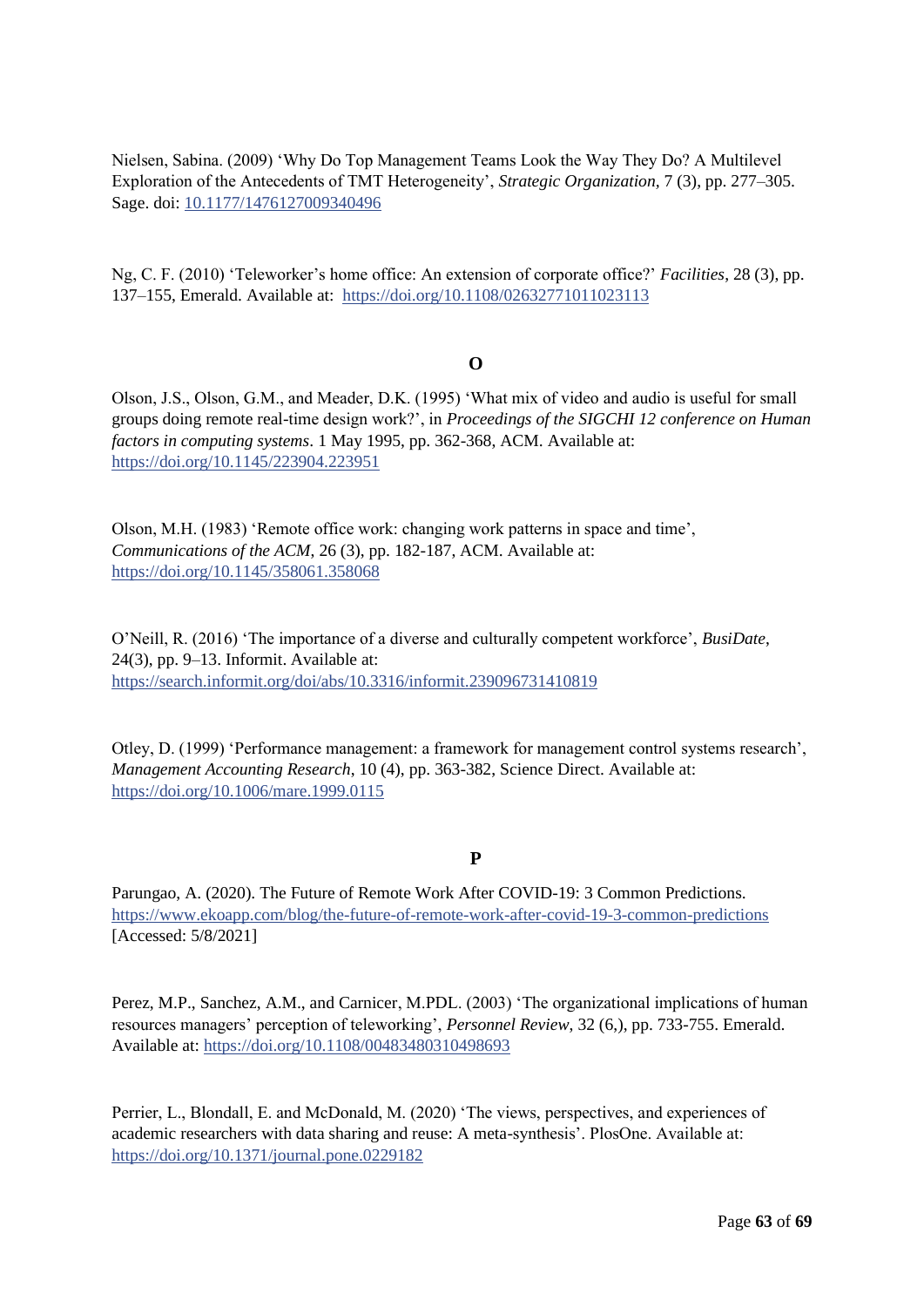Phelps N. (1985*) Mountain bell: programme for managers. In National Research Council, Office Workstations in the Home*. Washington, DC: National Academy Press.

Pinsonneault, A. and Boisvert, M. (2001) *The impacts of telecommuting on organizations and individuals: a review of the literature. In Telecommuting and Virtual Offices: Issues and Opportunities. Idea Group Publishing.* Available at: [https://www.igi](https://www.igi-global.com/gateway/chapter/30255)[global.com/gateway/chapter/30255](https://www.igi-global.com/gateway/chapter/30255) [Accessed: 28/5/2021].

Pulakos, E. D. (2009) *Performance Management: A New Approach for Driving Business Results*. New Jersey: Wiley.

Pulakos, E.D and Battista M. (2020). *Performance Management Transformation*. Oxford: Oxford University Press.

Pulakos, E.d., Mueller-Hanson, R.A., and O'Leary, R.S. (2008) *Performance Management in the US, in Performance Management Systems: A global Perspective*, 1<sup>st</sup> ed. Routledge, Abingdon.

Pullan, P. (2016) *Virtual Leadership: Practice Strategies for Getting the Best Out of Virtual Work and Virtual Teams.* London, United Kingdom: Kogan Page.

Purcell, J., Kinnie, N., Hutchinson, S., and Kinnie, N. (1998) *The Lean Organisation*. London, United Kingdom: IPD

#### **R**

Rance, J., Norman, P., Collins, S., Conner, M., and Martin, R. (1995) 'Attributes, cognitions, and coping styles: teleworkers' reactions to work-related problems', *Journal of Applied Social Psychology,* 25(2), pp.117–128. Wiely Online Library. doi: [10.1111/j.1559-1816.1995.tb01587.x](https://doi.org/10.1111/j.1559-1816.1995.tb01587.x)

Rao, T.V. (2016a) *Performance Management: Toward Organizational Excellence*. 2nd ed. Thousand Oaks: Sage Publications Pvt. Ltd.

Rao, T.V. (2016) *Performance Management: Toward Organizational Excellence*. 2nd ed. Thousand Oaks: Sage Publications Pvt. Ltd.

Rupietta, K., Beckmann, M. (2016) *Working from home: What is the effect on employees' effort?* Available at: https://www.econstor.eu/bitstream/10419/162183/1/889498229.pdf. [Accessed: 22/6/2021].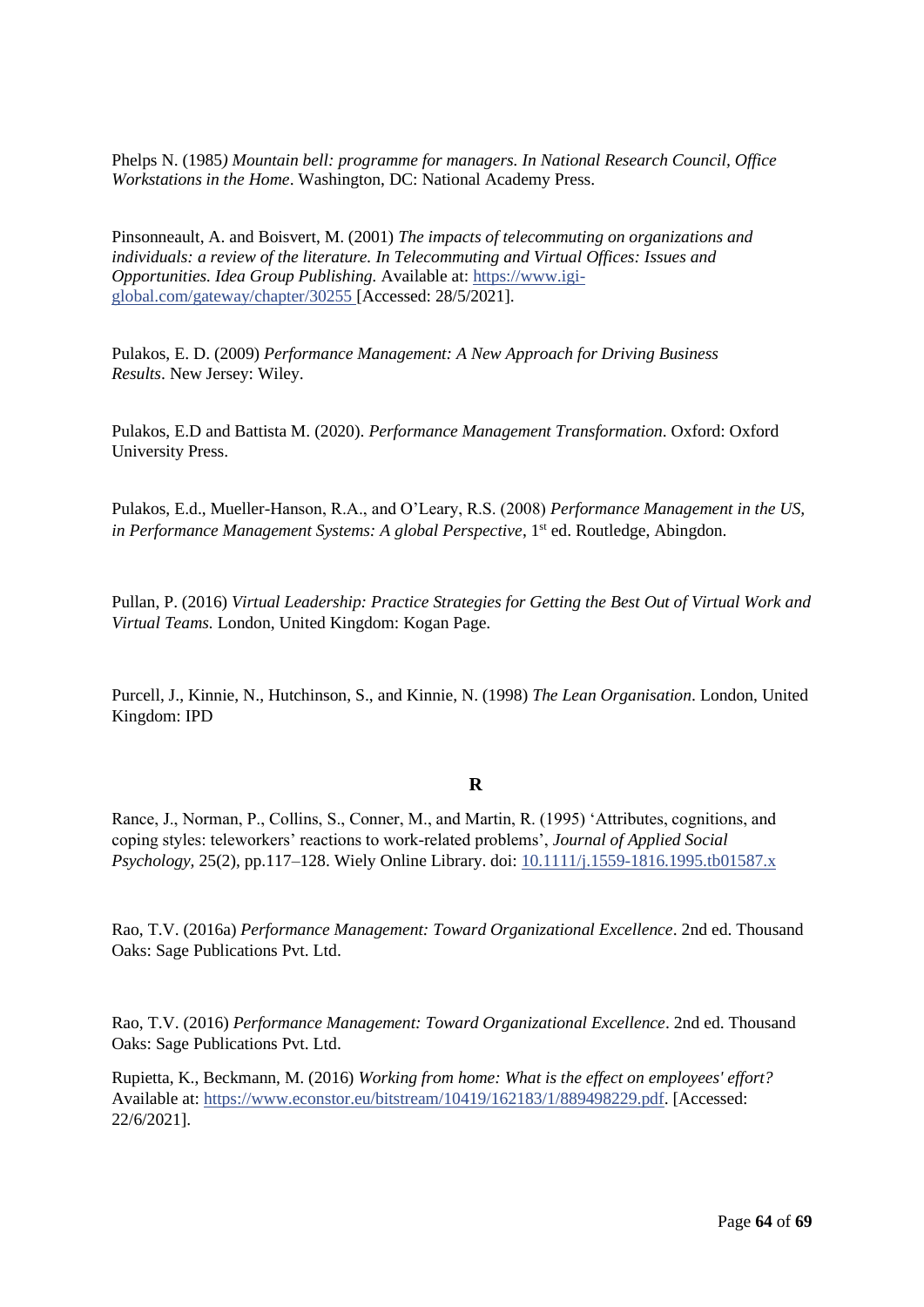**S**

Sahin, A. R., Erdogan, A., Agaoglu, P. M., Dineri, Y., Cakirci, A. Y., Senel, M. E., Okayay, R.A., Tasdogan, A. M. (2020) '2019 novel coronavirus (COVID-19) outbreak: a review of the current literature', *EJMO*, 4(1), pp. 1-7, EJMO. doi: 10.14744/ejmo.2020.12220

Saunders, M., Lewis, P. and Thornhill, A. (2015) *Research Methods for Business Students*. 7th ed. New York: Pearson Education Limited.

Saunders, M., Thornhill, A., and Lewis, P. (2009). *Research methods for business students*. 5th ed. UK: Pearson.

Saunders, M., Thornhill, A., and Lewis, P. (2019). *Research Methods for Business Students*. 8th ed. London, United Kingdome: Pearson Education.

Shachaf, P. (2008) 'Cultural diversity and information and communication technology impacts on global virtual teams: An exploratory study', *Information & Management*, 45 (2), pp.131-142, Science Direct. doi: 10.1016/j.im.2007.12.003

Shao, Y., Fang, Y., Wang, M., Chang, C-H., and Wang, L. (2021) 'Making daily decisions to work from home or to work in the office: The impacts of daily work- and COVID-related stressors on next-day work location', *[Journal of Applied Psychology](javascript:__doLinkPostBack()*, 106 (6), pp. 825-838, APA. Available at: <http://dx.doi.org/10.1037/apl0000929>

[Sahoo, C.K.,](https://www.emerald.com/insight/search?q=C.K.%20Sahoo) and Mishra, S. (2012) ['Performance management benefits organizations and their](https://www.emerald.com/insight/search?q=Sukanta%20Mishra)  employees', *[Human Resource Management International Digest](https://www.emerald.com/insight/search?q=Sukanta%20Mishra)*, 20 (6), pp. 3-5, Emerald. doi: [10.1108/09670731211260771](https://www.emerald.com/insight/search?q=Sukanta%20Mishra)

Shockley, K. M., and Allen, T. D. (2010) 'Investigating the missing link in flexible work arrangement utilization: An individual difference perspective', *Journal of Vocational Behavior*, 76(1), pp. 131- 142, Science Direct. doi: 131–142. https://doi.org/10 .1016/j.jvb.2009.07.002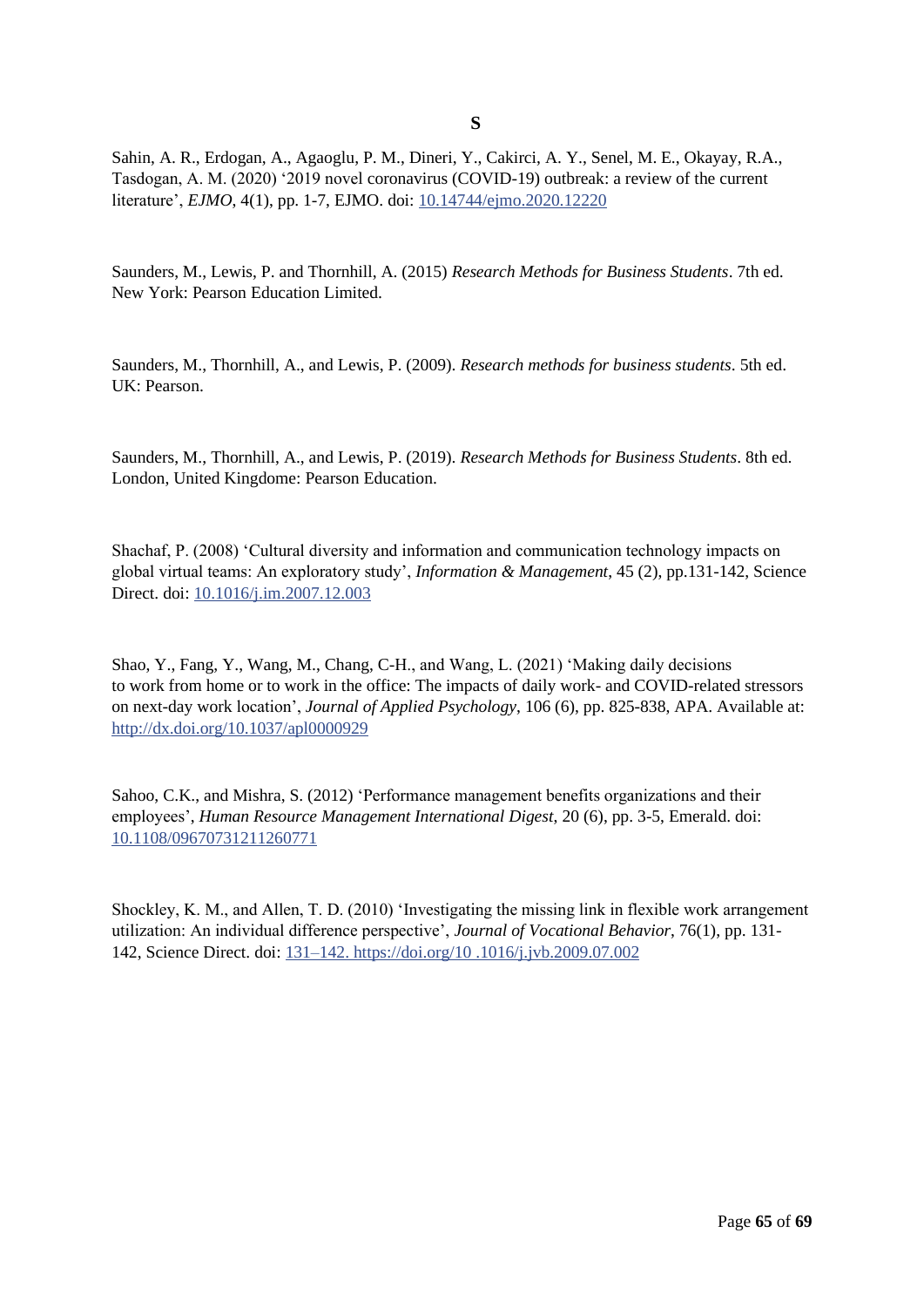Shockley, K. M., Clark, M. A., Dodd, H., & King, E. B. (2021) 'Work Family strategies during COVID-19: Examining gender dynamics among dual-earner couples with young children', *Journal of Applied Psychology*, 106 (1), pp. 15–28. Research Gate. Available at: <https://doi.org/10.1037/apl0000857>

Siha, S.M. and Monroe, R.W. (2006) 'Telecommuting's past and future: a literature review and research agenda'*. Business Process Management,* 12(4), pp. 455-482, Emerald. <https://doi.org/10.1108/14637150610678078>

Soltani, E., Van der Meer, R., Gennard, J., Williams, T. (2003). A TQM Approach to HR Performance Evaluation Criteria. *European Management Journal*. 21(3), 323-337. Available at: [https://doi.org/10.1016/S0263-2373\(03\)00052-5](https://doi.org/10.1016/S0263-2373(03)00052-5)

Strebler, M., Robinson. D., Bevan, S. (2001). *Performance Review: Balancing objectives and content*, IES Report 370, Brighton: Institute for Employment Studies.

Sulistiani, L.S. (2018) 'The Analysis of Performance Management System in a Local Basically on Armstrong's Approach and Baron Models'*, The 3rd International Conference on Energy, Environmental and Information System (ICENIS 2018).* Online Conference, 21 December 2018, pp. 1-4, E3S Web of Conferences. doi: [10.1051/e3sconf/20187309013](https://doi.org/10.1051/e3sconf/20187309013)

Sylvia R. A. (2021). 'The Impact of Remote Working on Employee Performance During the Coronavirus (Covid19) Pandemic', *International Journal of Economics, Commerce and Management*. 5(2), pp.369-383, IJECM. Available at: http://ijecm.co.uk/wpcontent/uploads/2021/02/9223.pdf

### **T**

Tomaskovic-Devey, D., and Stainback, K. (2007) 'Discrimination and Desegregation: Equal Opportunity Progress in U.S. Private Sector Workplaces Since the Civil Rights Act', *Annals of the American Academy of Political and Social Science,* 609 (1), pp. 49–84, Sage. doi: [10.1177/0002716206294809](http://dx.doi.org/10.1177/0002716206294809)

Toscano, F. and Zappala, S., (2020) 'Social Isolation and Stress as Predictors of Productivity Perception and Remote Work Satisfaction during the COVID-19 Pandemic: The Role of Concern about the Virus in a Moderated Double Mediation', *Sustainability*, 12 (23), p.9804, MDPI. Available at[: https://doi.org/10.3390/su12239804](https://doi.org/10.3390/su12239804)

Tyson, S. and York, A. (2002) *Essential of Human Resource Management*. 4th ed. Butterworth Heinemann, Oxford.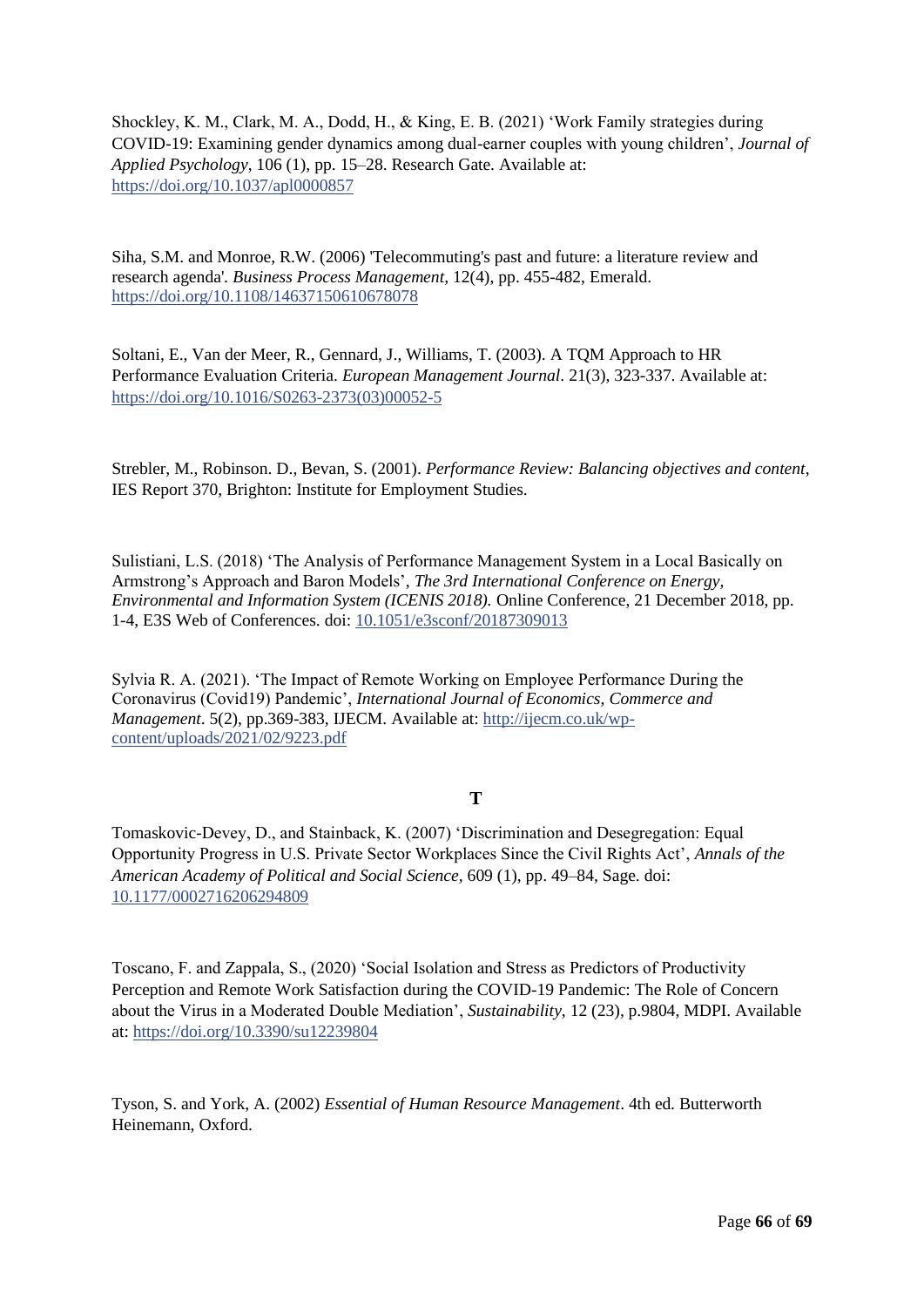Wessels, C., Schippers, M. C., Stegmann, S., Bakker, A. B., van Baalen, P. J., & Proper, K. I. (2019) 'Fostering flexibility in the new world of work: A model of time-spatial job crafting', *Frontiers in Psychology*, 10, p. 505, Frontiers in Psychology. Available at: <https://doi.org/10.3389/fpsyg.2019.00505>

Wheatley, D. (2012) 'Good to be home? Time use and satisfaction levels among home based teleworkers', *New Technology, Work and Employment,* 27 (3), pp. 224-241, Wiley. doi: [10.1111/j.1468-005X.2012.00289.x](http://dx.doi.org/10.1111/j.1468-005X.2012.00289.x)

Wiesenfeld, B. M., Raghuram, S., & Garud, R. (2001) 'Organizational identification among virtual workers: The role of need for affiliation and perceived work-based social support', *Journal of Management*, 27 (2), pp. 213-229. Sage. Available at: [https://doi.org/10.1177/014920630102700205](https://doi.org/10.1177%2F014920630102700205)

Wilson, J. (2014) *Essentials of Business Research: A Guide to Doing Your Research Project*. Sage publications. London.

Winstanley, D., and Stuart-Smith, K. (1996). Policing Performance: the ethics of performance management, *Personnel Review*, 25 (6), pp. 66-84, Emerald. Available at: <https://doi.org/10.1108/00483489610148545>

Wiese, D. & Buckley, M. (1998). The Evolution of the Performance Appraisal Process, *Journal of Performance Management*, 4 (3), pp. 233-249, Emerald. Available at: <https://doi.org/10.1108/13552529810231003>

Woodruffe, C (2006) 'The crucial importance of employee engagement', *Human Resource Management International Digest*, 14 (1), pp. 3-5, Research Gate. doi: [10.1108/09670730610643891](http://dx.doi.org/10.1108/09670730610643891)

#### **Y**

Yin, R.K. (2016) *Qualitative Research from Start to Finish*. 2nd ed. New York: The Guilford Press.

### **Z**

Zapier (2015) *The Ultimate Guide to Remote Work*. Available at: [https://cdn.zapier.com/storage/learn\\_ebooks/e4fbeb81f76c0c13b589cd390cb6420b.pdf](https://cdn.zapier.com/storage/learn_ebooks/e4fbeb81f76c0c13b589cd390cb6420b.pdf) [Accessed: 22/4/2021].

Zhang, J., Xie, C., Wang, J., Morrison, A. M., & Coca-Stefaniak, J. A. (2020) 'Responding to a major global crisis: The effects of hotel safety leadership on employee safety behavior during COVID-19', *International Journal of Contemporary Hospitality Management*, 32 (11), pp. 1-17, Emerald. Available at:<https://www.emerald.com/insight/content/doi/10.1108/IJCHM-04-2020-0335/full/html>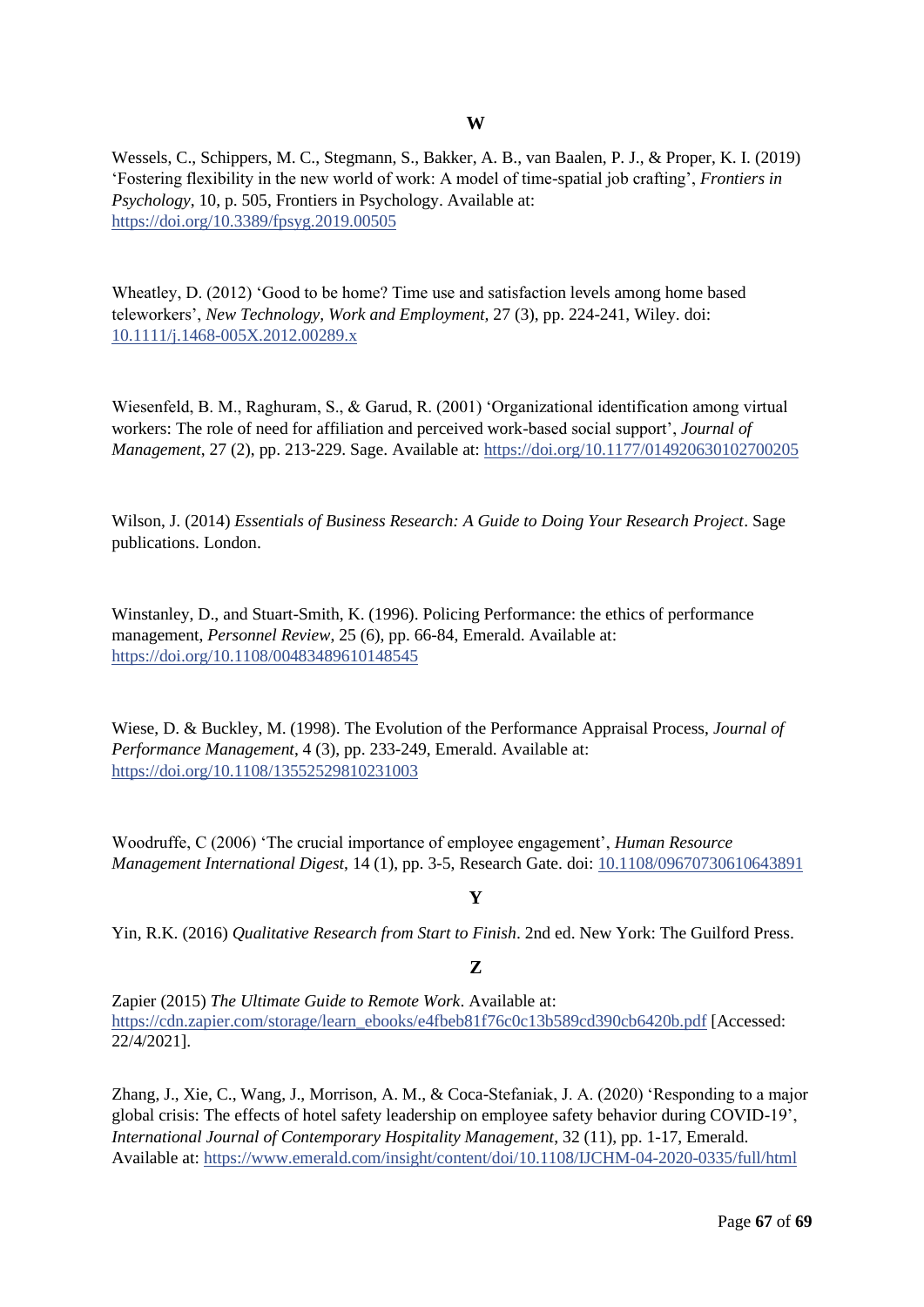# <span id="page-67-0"></span>**APPENDIX 1 INTERVIEW QUESTIONS**

# PART 1: PERFORMANCE PLANNING

Q.1 When you are planning the performance measures at the beginning of the year, does the remote nature of the job make any difference to the KPIs stated in the role profile?

Q.2 How do you set the KPIs and performance goals and do you factor in culture differences?

Q.3 At the beginning of the year How do you set the development plan for a remote/virtual team member and what is your protocol to make sure the plan is mutually agreed upon?

# PART 2: PERFORMANCE MONITORING

Q.1 How do you conduct performance monitoring remotely? How do you make sure it is as effective as monitoring on site?

Q.2 What are your challenges of conducting feedback and coaching to cross-culture team remotely?

Q.3 In your opinion do remote working and culture difference have an impact on performance? Is it positive or negative impact and how you deal with under performers remotely?

# PART 3: PERFORMANCE ACTIVITIES EXECUTION

Q.1 What do you think are the new challenges that your team members face now that the job is done remotely? Have you seen any new challenges that were not occurrent on site?

Q.2 How do you remotely review the team member execution of the performance development plan, do you keep a designated record for the performance development plan specifically? (In this question the focus is on any actions in the performance development plan and not overall performance, do you give these activities any special focus?)

Q.3 How do you remotely review the team member execution of the personal development plan? do you keep a designated record for the personal development plan specifically?

(In this question the focus is on any actions in personal development plan and not overall performance, do you give these activities any special focus?)